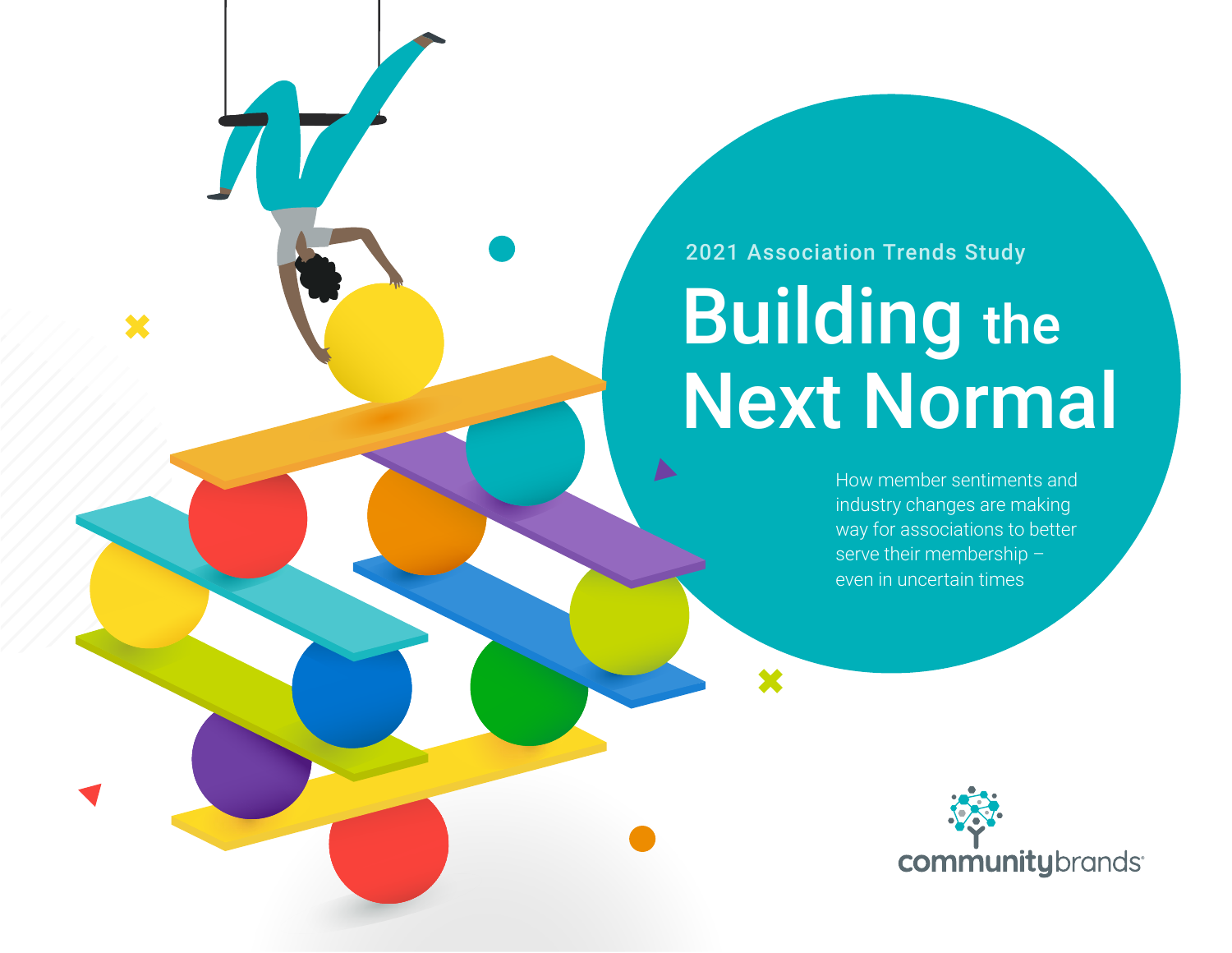Insights about what comes next for associations and their members.

#### Table of contents

| Introduction: Why care about this study?                    | 3             |
|-------------------------------------------------------------|---------------|
| Key findings                                                | 5             |
| Member sentiments, engagement, and loyalty                  | $\mathcal{Q}$ |
| Attitudes and outlooks of association professionals         | 14            |
| What members value today                                    | 23            |
| The future of events for associations and their members     | 30            |
| Member expectations for more learning opportunities         | 47            |
| Technology usage and concerns for association professionals | 51            |
| Where to go from here                                       | 56            |

Authors:

Jennifer Lee, Managing Director, Associations and Events, Community Brands Brad Bennett, Senior Director of Marketing, Associations and Events, Community Brands Tirrah Switzer, Director Product Marketing, Associations, Community Brands

Research conducted by: Edge Research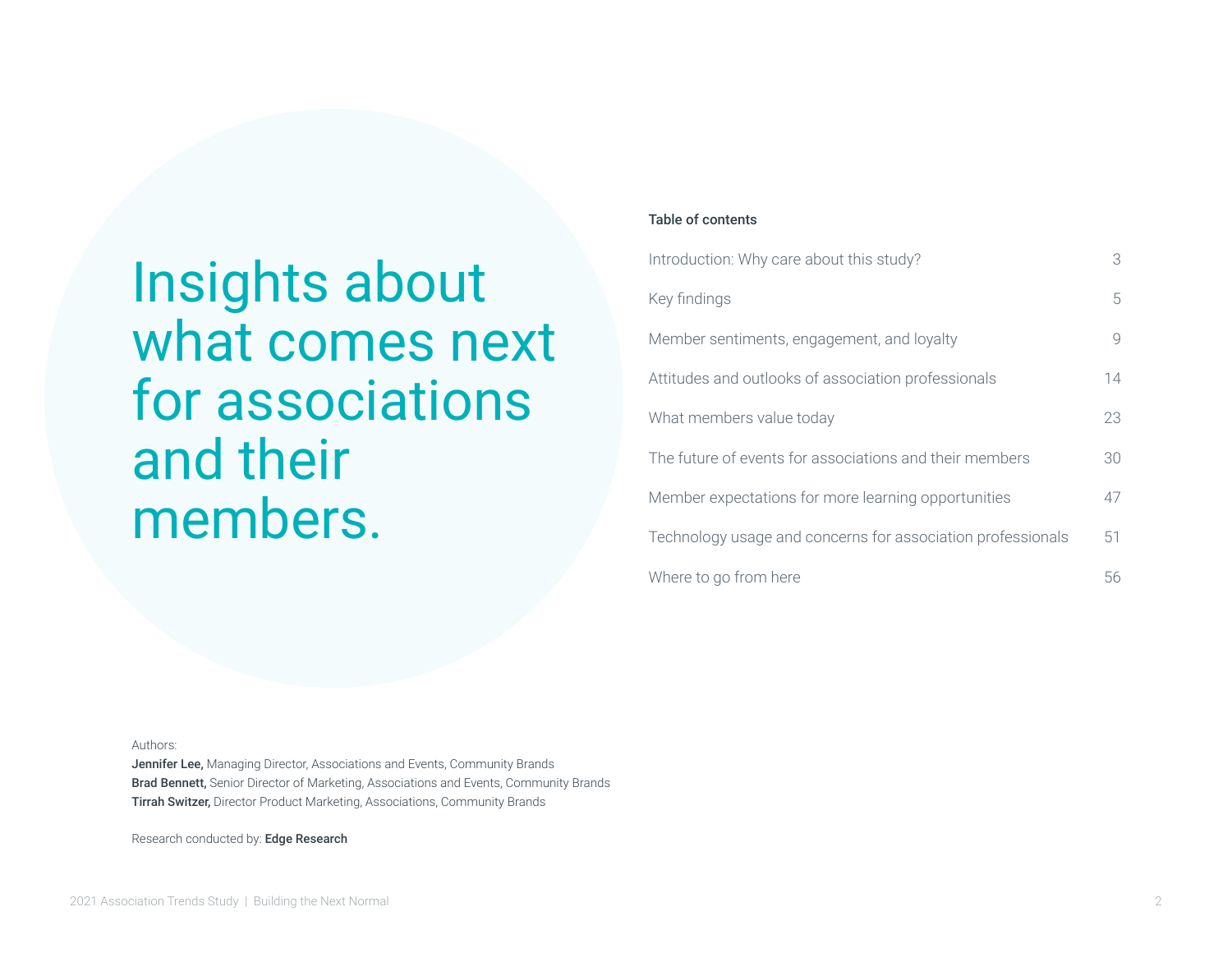#### Introduction

## Why care about this study?

In the past year-and-a-half, much has shifted for professional membership associations. Staff had to move to a work-from-home setting (and in some cases back again) while continuing to provide value to members in an all-virtual or hybrid (in-person and online) environment. Members faced challenges in many aspects of their lives as well.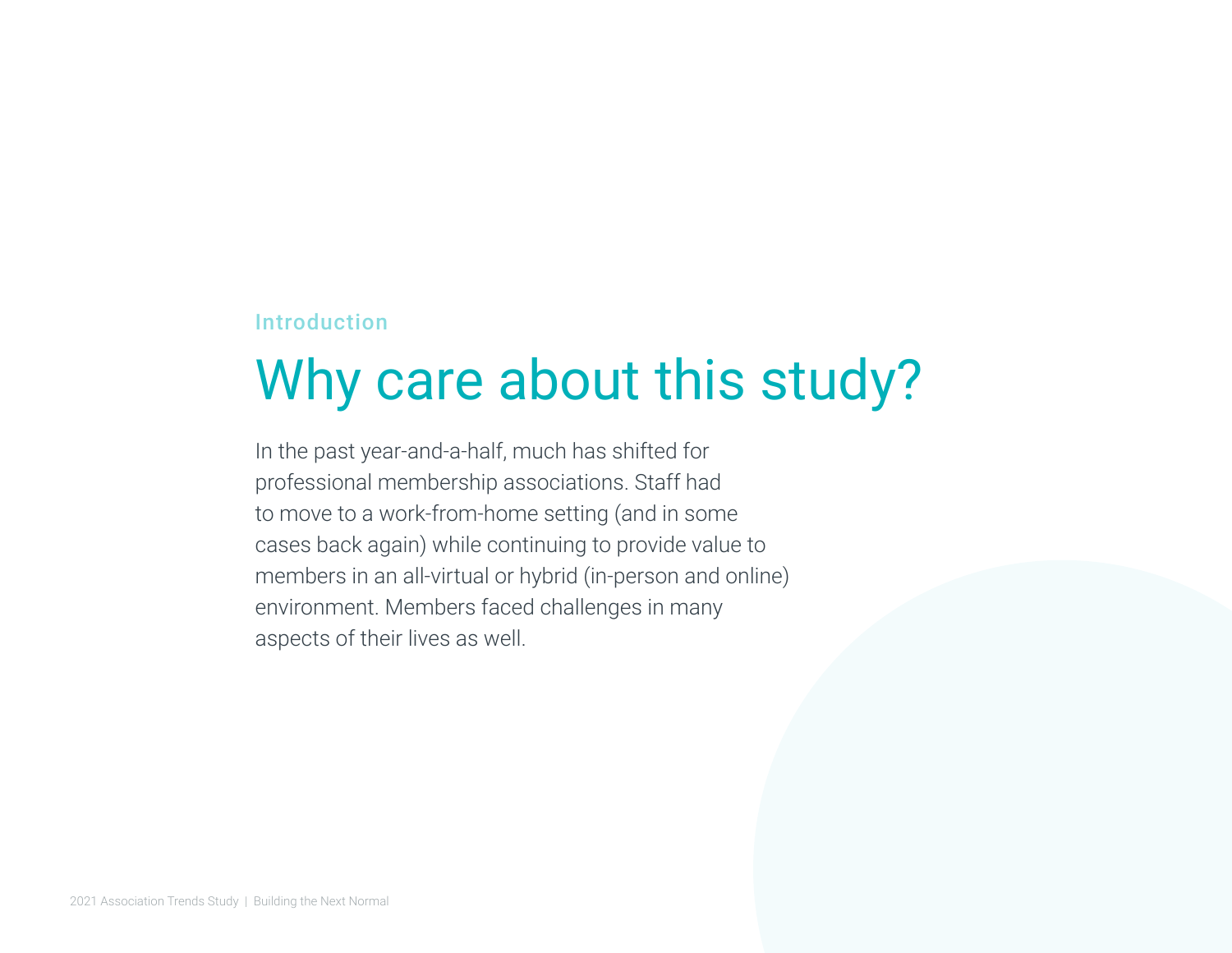After more than a year of disturbances, distractions, and adjustments, many associations now face a new challenge: How to build the next normal when members' needs, behaviors, and perspectives have changed.

That's why Community Brands conducted this study, which builds on previous association and membership surveys. It dives into key questions around important topics, including:

How are members feeling about their professional organization?



What's most important (and not as important) to members today?



What's happening inside associations, and what's the outlook on their future?



What do members and associations think these days about in-person events?



How can associations provide their members more value?



What can association professionals do to deliver on today's expectation for digital experiences?

### Let's take a look at the findings.

A note about this study Parallel surveys were conducted with more than 1,000 members (834 current members, and 184 who lapsed within the last two years) of professional membership organizations in the United States and 868 professionals who work at those organizations (referred to in this report as "Members" and "Pros", respectively). The online surveys took place between July 14, 2021 and July 30, 2021. In this report, "small organizations" refers to organizations with annual revenue of less than \$5 million. "Large organizations" refers to organizations with annual revenue of \$5 million or greater. Note that due to rounding, not all percentage totals in this report equal 100 percent.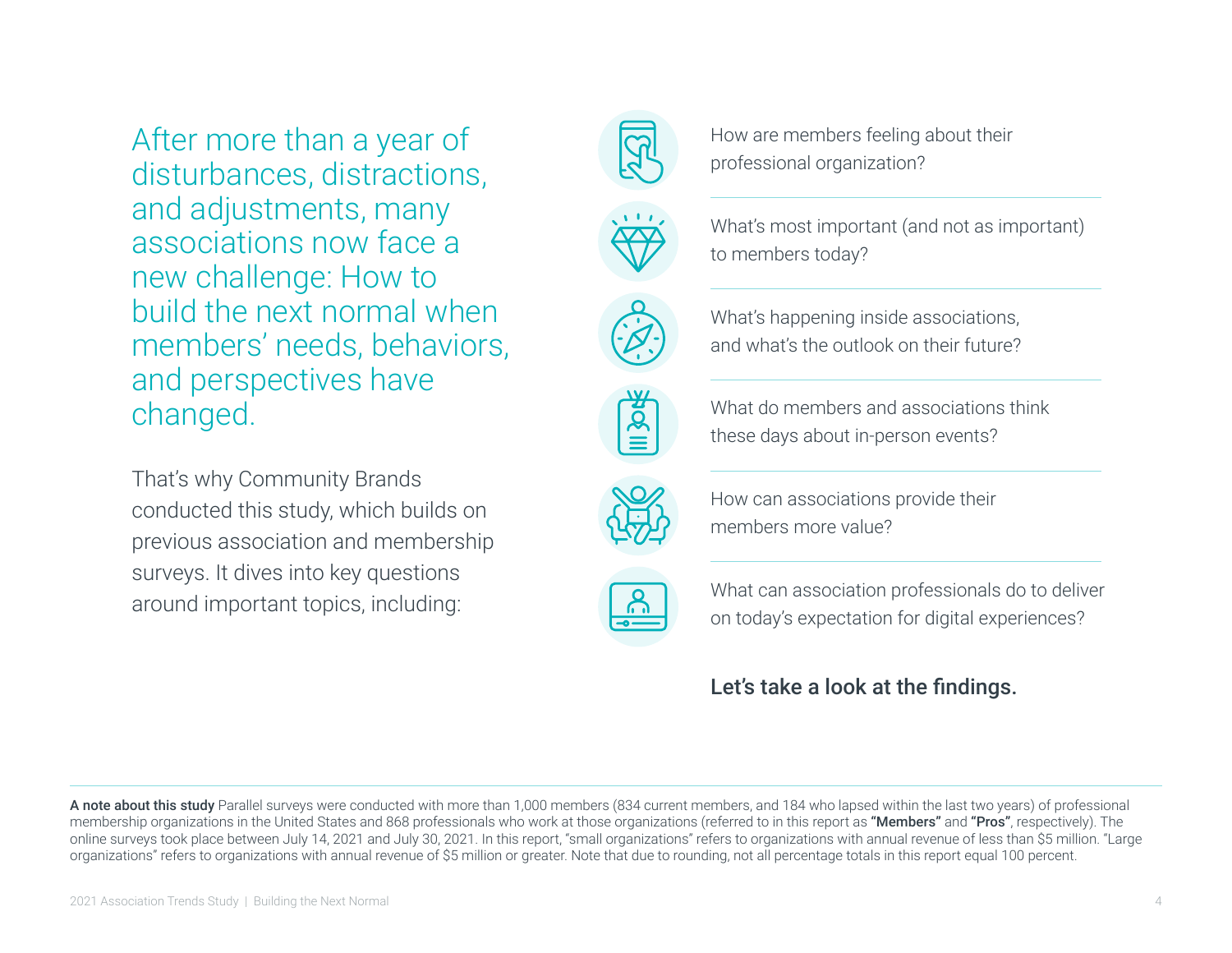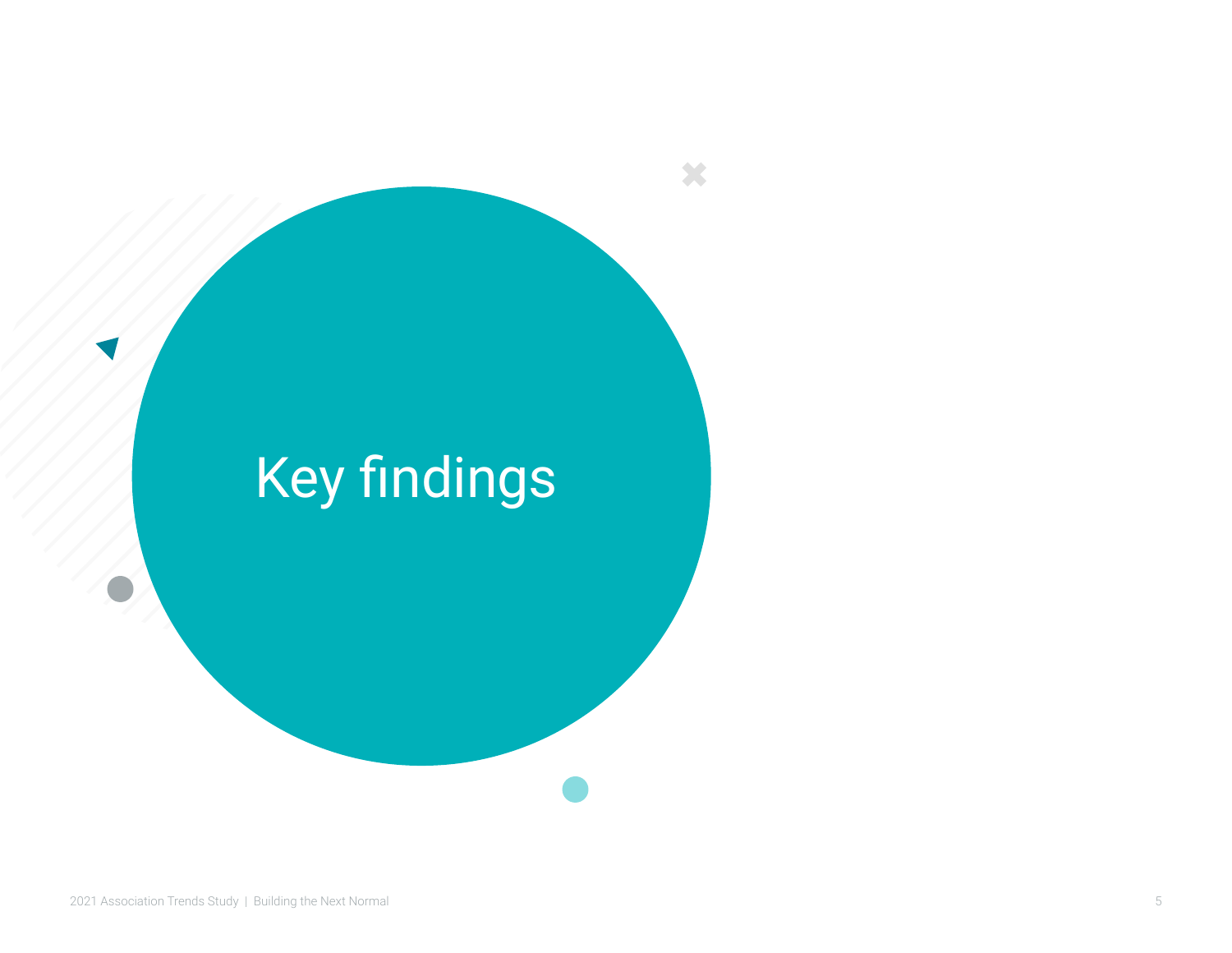### Professional organizations remain a beacon in uncertain times. 1 Professional 2 Organizations<br>organizations 2 are feeling more

Members say the importance of their organization has grown – even more than in a similar study conducted last year. Loyalty metrics also remain strong, and younger and more diverse Members are increasing their engagement.



# optimistic, but still face challenges.

Pros are more positive than they were in 2020: Their responses about acquisition, retention, and revenue have all improved, and forecasts for the future are positive. But this is not without challenges. Majorities of Pros say they are working harder than ever and hope that technology investments will help with the increased workload. More than a quarter of Pros say they will look for new jobs outside of their organization in the next 12 months. **Acquisition Retention** 

Revenue

**Staffing** Levels

Increased **Optimism** 

Increased Workload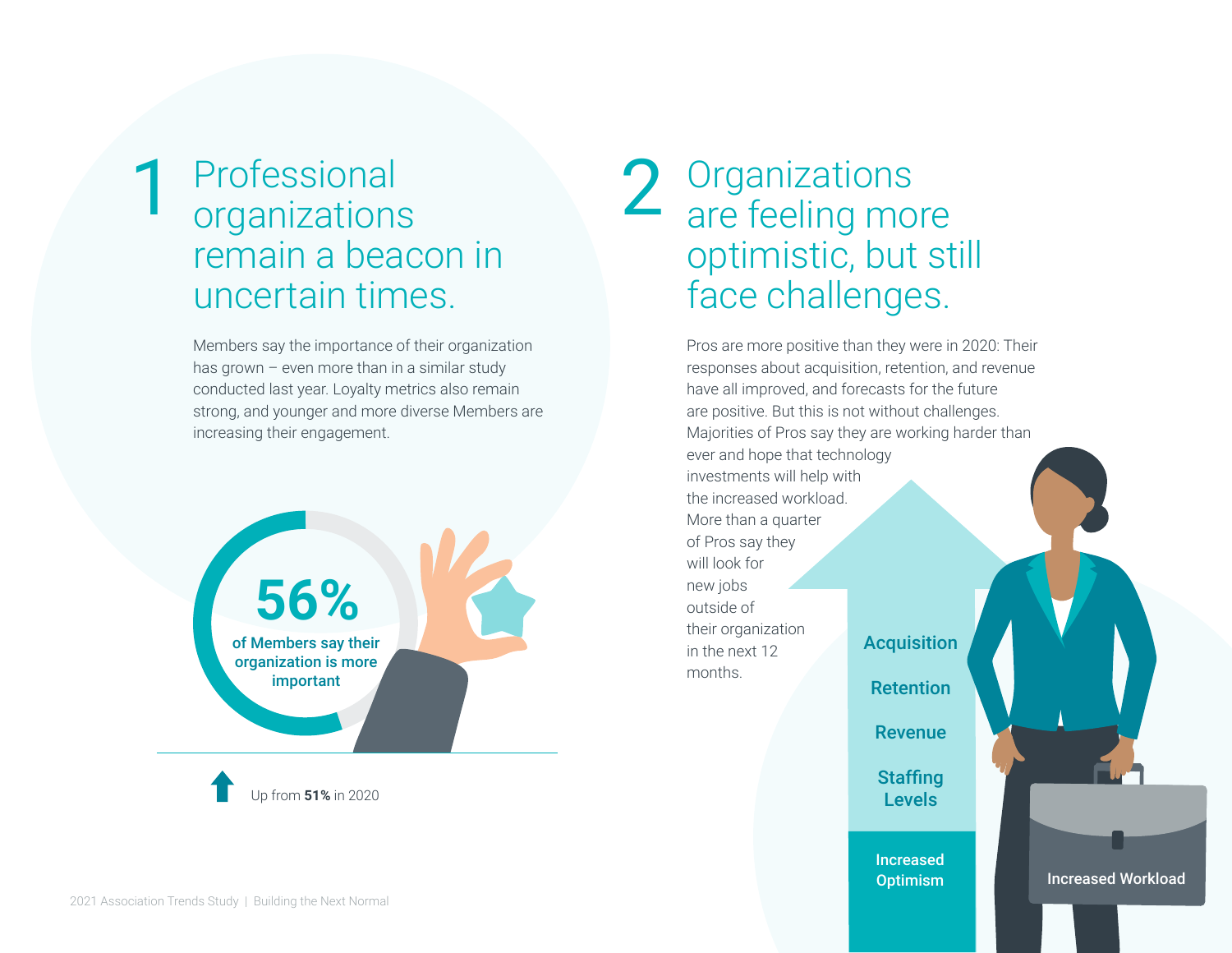## Members are 3 Members are **4** Hybrid events<br>focused on the **4** are the future. bigger picture for their industry.

Members are focused on need-to-knows and protecting their industry. The most important areas of value are industry news and information, training, advocacy, raising awareness, code of ethics, and fueling industry growth. As in previous studies, there is some disconnect between where Pros focus their energy and what Members value.



# 4 Hybrid events<br>are the future.

Members expect their organization to offer hybrid (in-person and virtual) options for all or most events and are more hesitant than Pros about getting back to in-person this fall. Pros are embracing hybrid event models, but it is not without challenges.

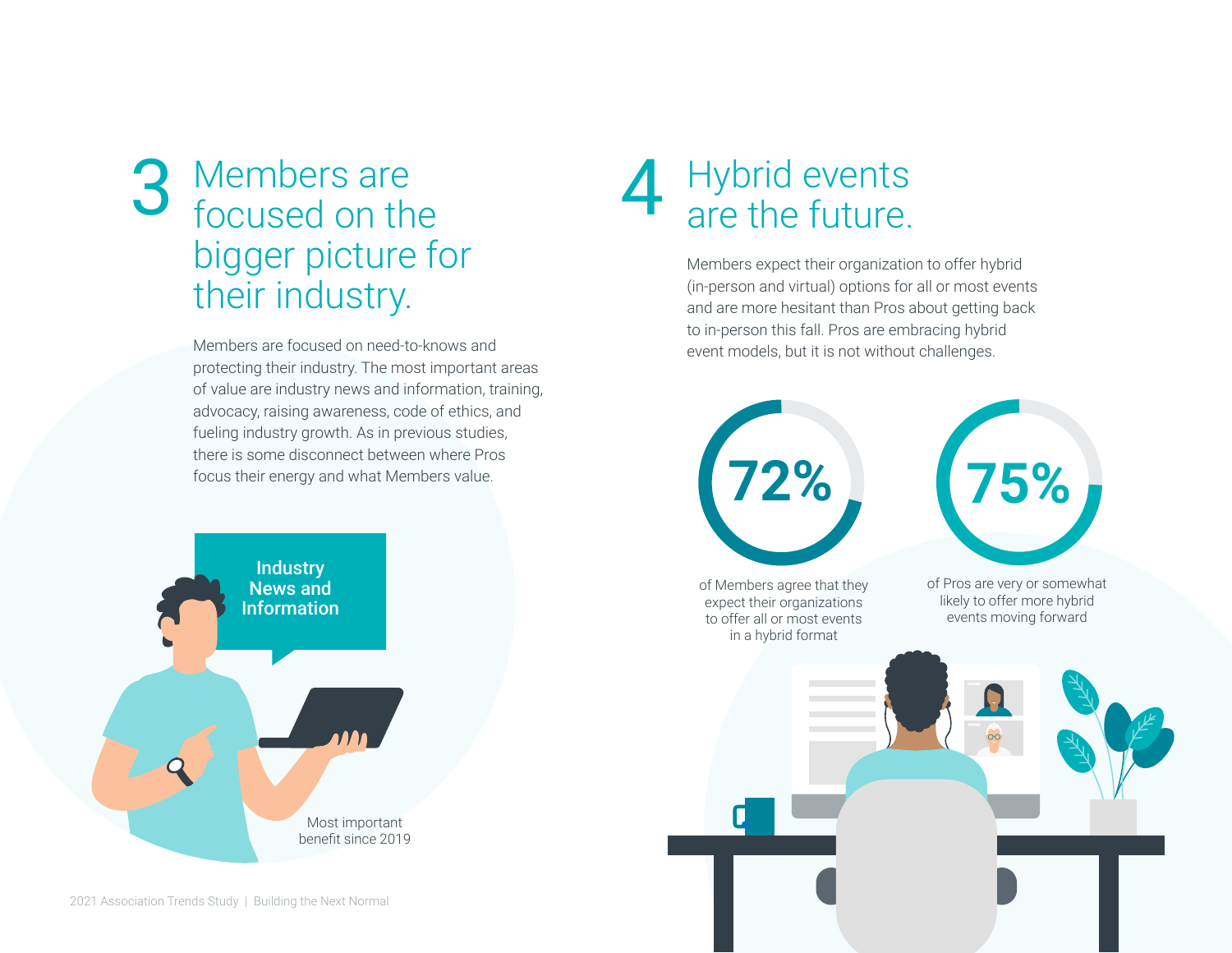## 5 Members want more<br>
6 Organizations still<br>
1 Nearning options.<br>
6 Nearning options. learning options.

As in previous surveys, employers and professional organizations continue to be the most popular sources of education and training for Members. At the same time, while most Pros are focused on traditional conferences and courses (online and in-person), Members are interested in a range of professional training opportunities.



## 6 Organizations st<br>have work to do when it comes to technology.

While Pros feel slightly more technologically prepared for the future than they did in 2019, half do not feel as prepared as they would like. Most Pros (78 percent) say their staff is working more than they were a year ago, and 40 percent of those plan to invest in new tech to address the increased workload. Business analytics/intelligence tools are an emerging area for investment.

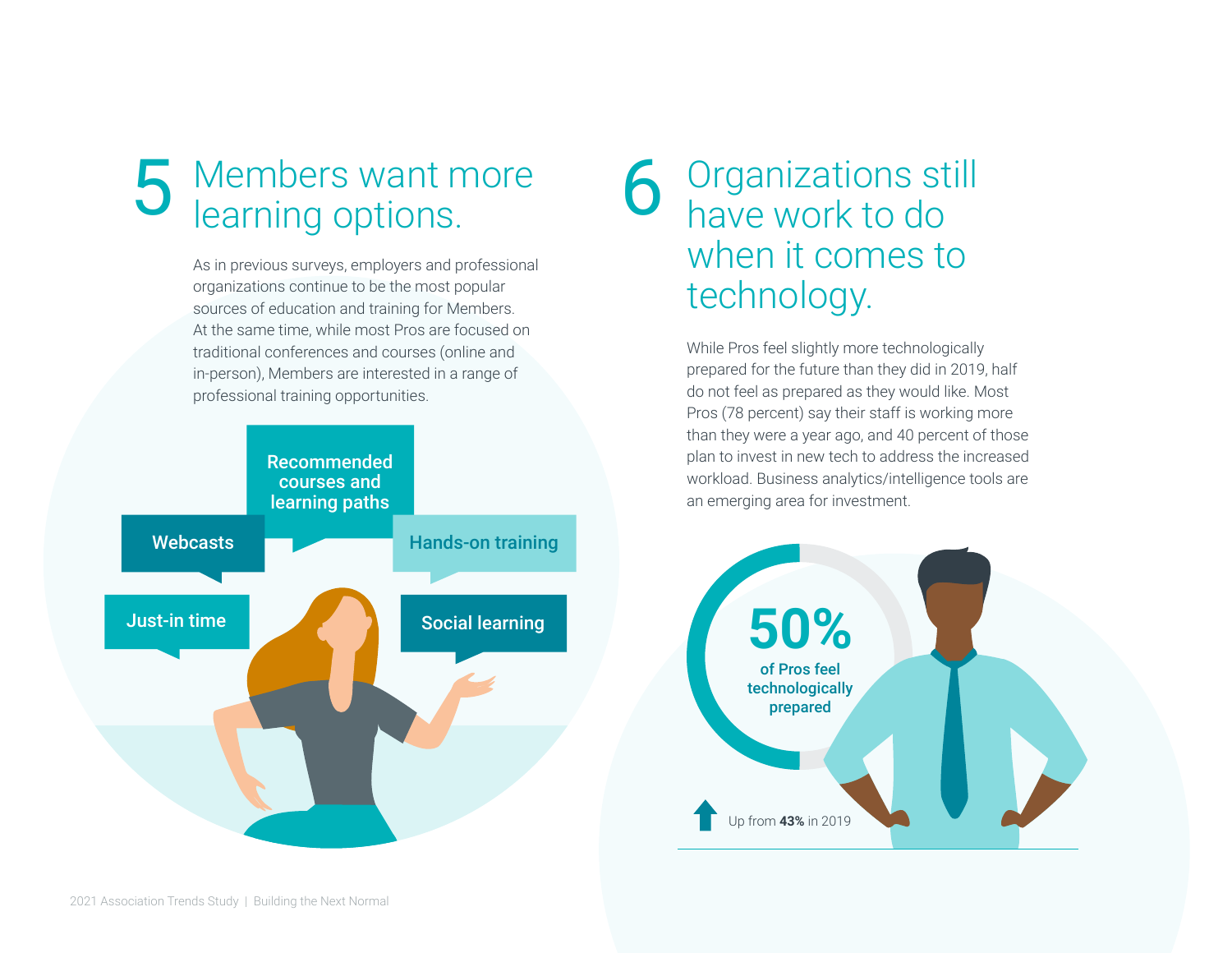Member sentiments, engagement, and loyalty

Members were asked to think about the one professional membership organization most important to them, and then evaluate its importance now compared to a year ago.

X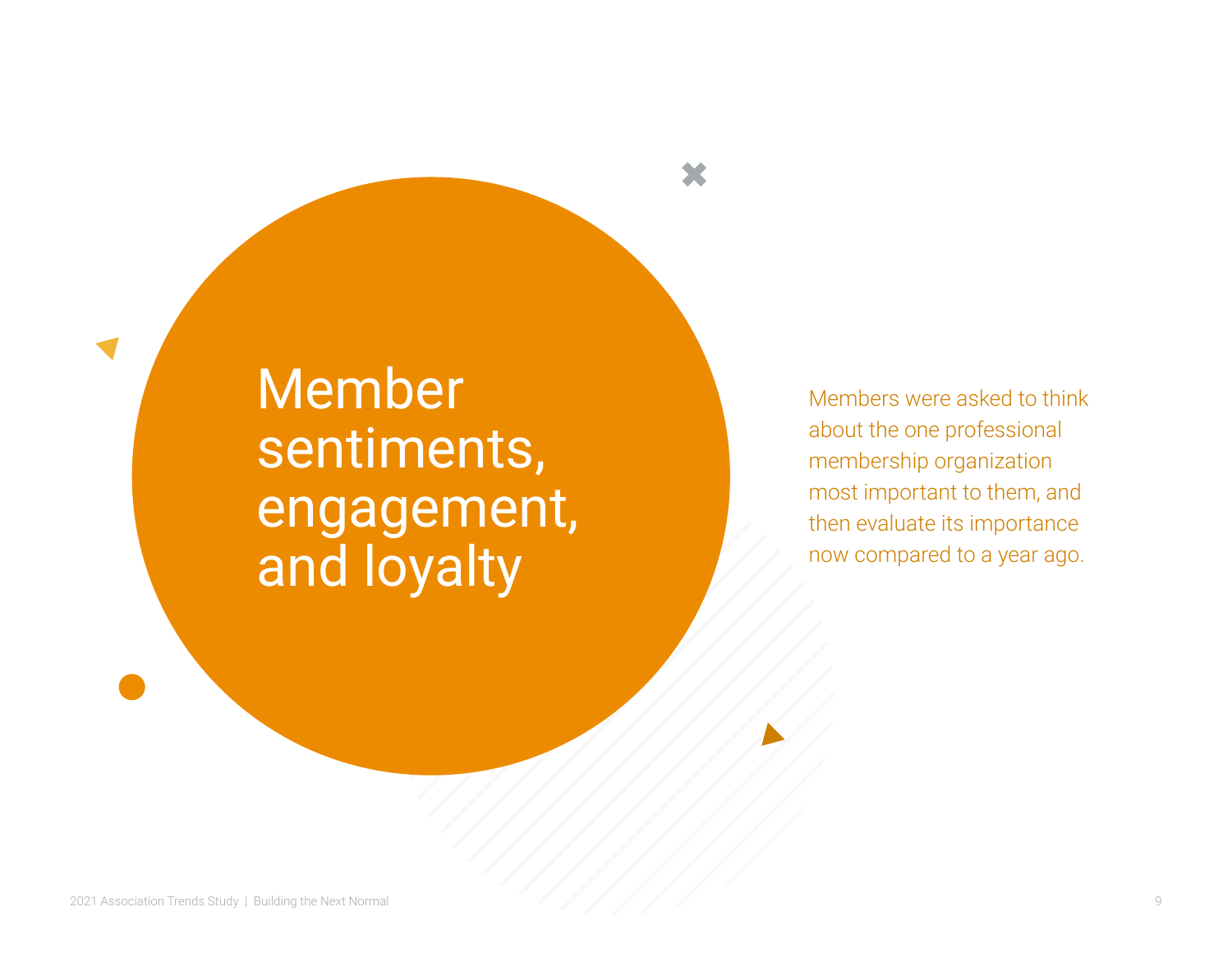### Majorities of Members and Pros believe their organization is more important now than last year.

As with last year's study, the organization is even more important for younger Members, early-to-mid careerists, and those in the IT industry. In this year's study, importance grew for those that belong to a local/regional organizations and those in the finance and construction industries.

#### Importance of organization to Members compared to a year ago (current Member viewpoints)



Figure 1. Question asked: How important do you feel your professional membership organization is now, compared to a year ago?





Figure 2. Question asked: How important do you feel your professional membership/trade organization is to members now, compared to a year ago?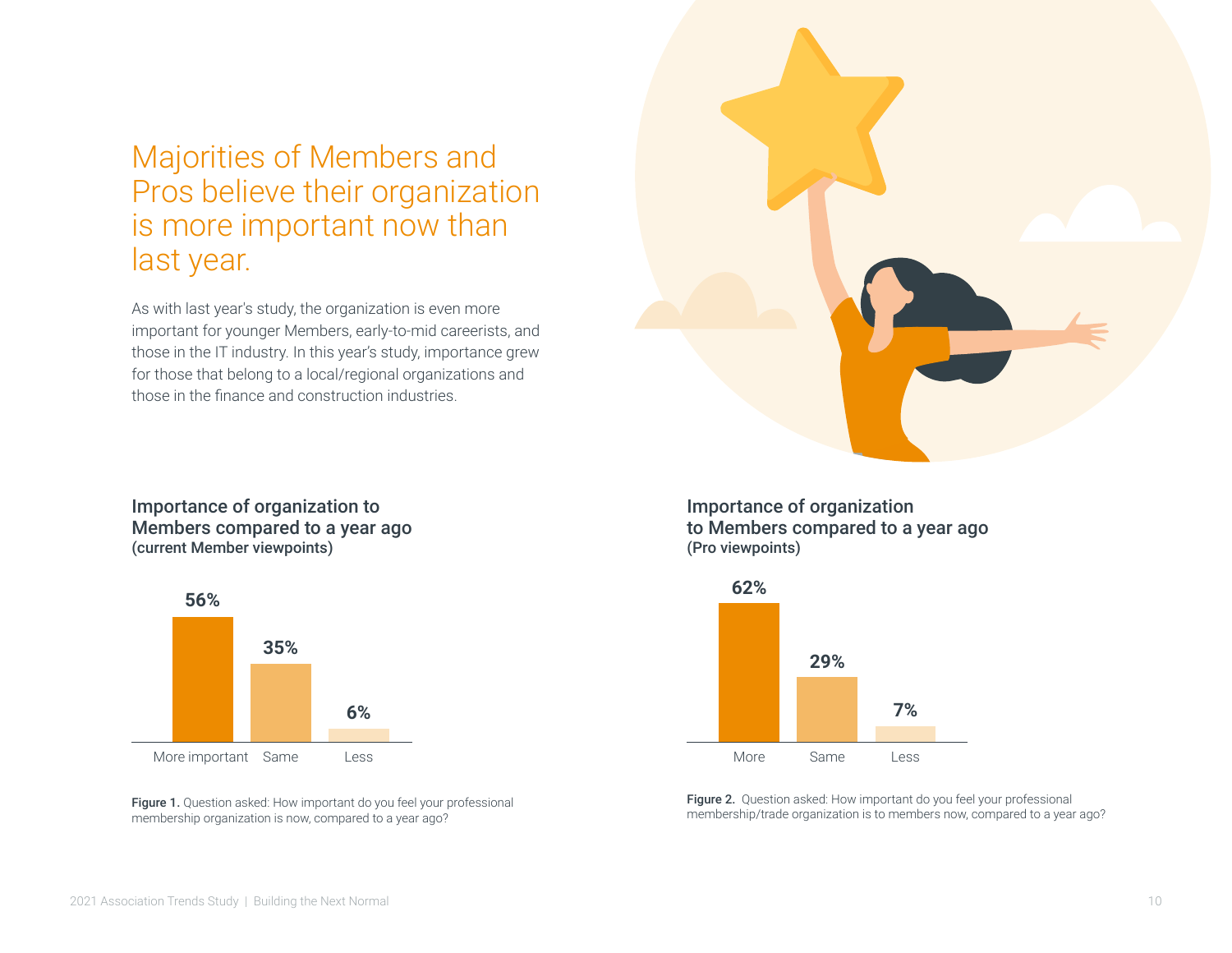As in previous studies, current Members were asked to evaluate their organization on multiple loyalty metrics.

Scores remain strong and stable across four key brand indicators: Net Promoter Score, Connection, Likelihood to renew, and Satisfaction.

These findings suggest that Pros have kept Members loyal despite disruptions and changes over the past couple of years.



#### Member loyalty metrics over time



Figure 3. Questions asked: How likely are you to recommend this professional membership organization? | On a scale of 1 to 5, where 5 means extremely connected and 1 means not connected at all, how connected do you feel to this professional membership organization and the work that it does? | How likely are you to renew your membership in this professional membership organization after your current membership expires? | Overall, how satisfied are you with your membership in this professional membership organization?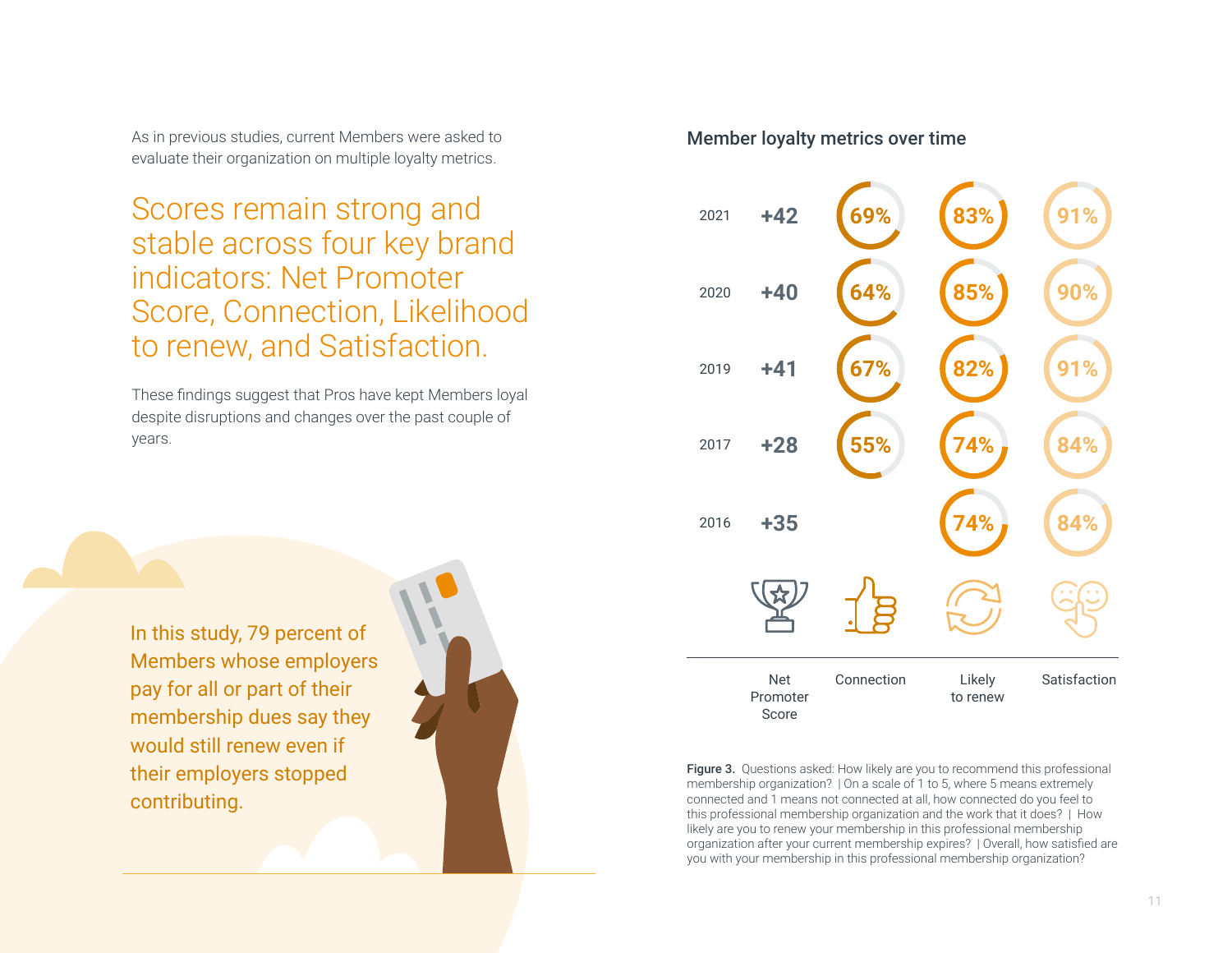Member engagement with their organization continues to climb. Nearly half of Members say they are interacting with their organization more than they did in years past.

Of those interacting more, a majority plan to interact even more in the future.

#### Who's interacting more?

Of Members who are interacting more with their organization, Member audiences include:



#### Member engagement compared to years past



#### Member plans to interact in the future (of those interacting more)



Figure 4 and 5. Questions asked: How much do you interact with your professional membership organization compared to years past? | You indicated that you are interacting with your professional membership organization more than you used to. As COVID restrictions are lifted will you…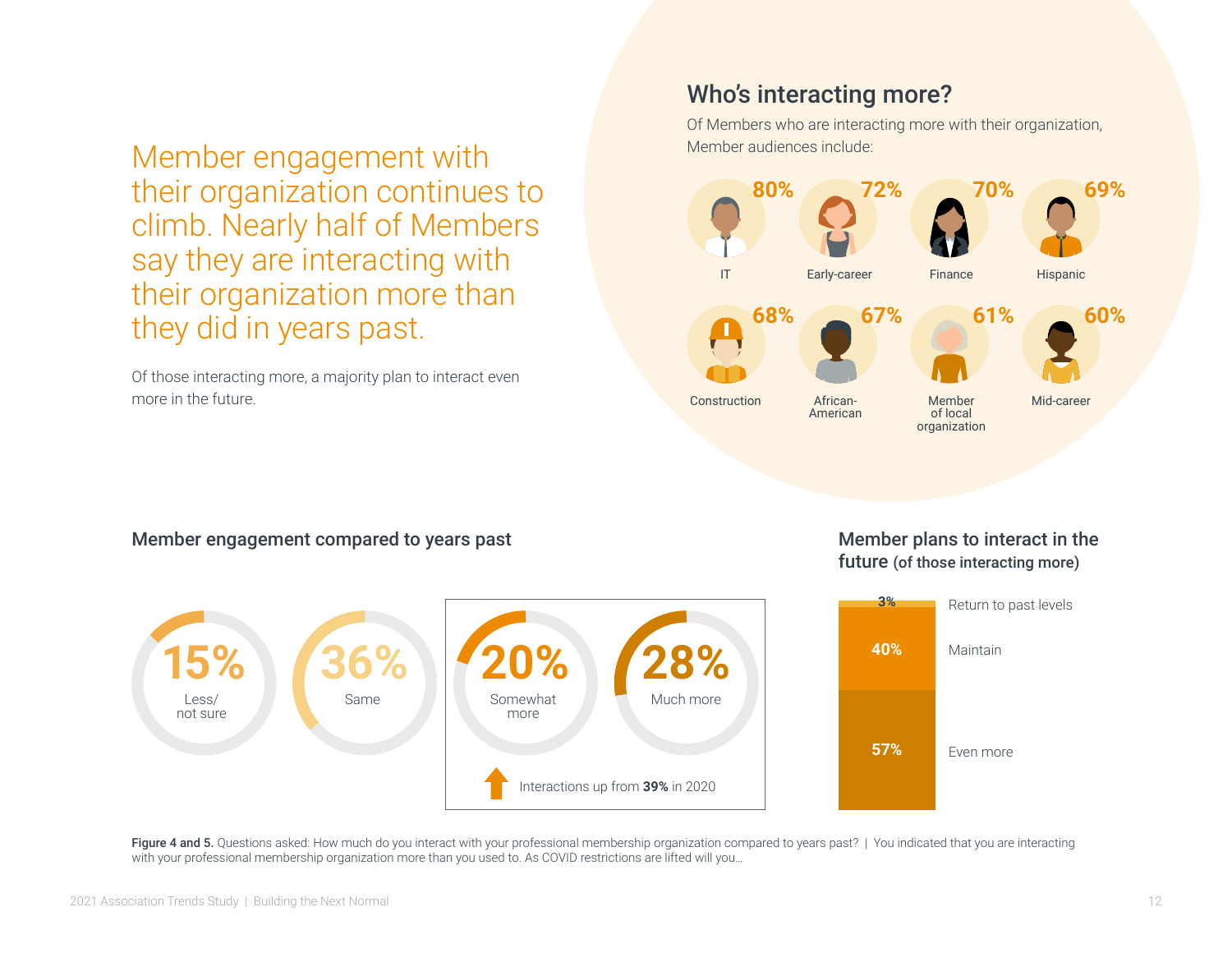Pros are seeing the rise in member interaction, and say that virtual events are a big part of their ability to reach members who had not been engaged in the past.

More than half of Pros say their members interacted with them more in the last year than they have in years past. Most Pros (88 percent) agree that virtual events allowed them to reach members who previously did not engage with the organization.



Perceived member interaction compared to years past (Pros)



organization

Figure 6. Questions asked: How has member engagement overall changed over the past year (in terms of the number of members engaging and how much they interact)? | Please indicate how much you agree with the following statements about virtual events, courses, and conferences offered by your professional membership/trade organizations.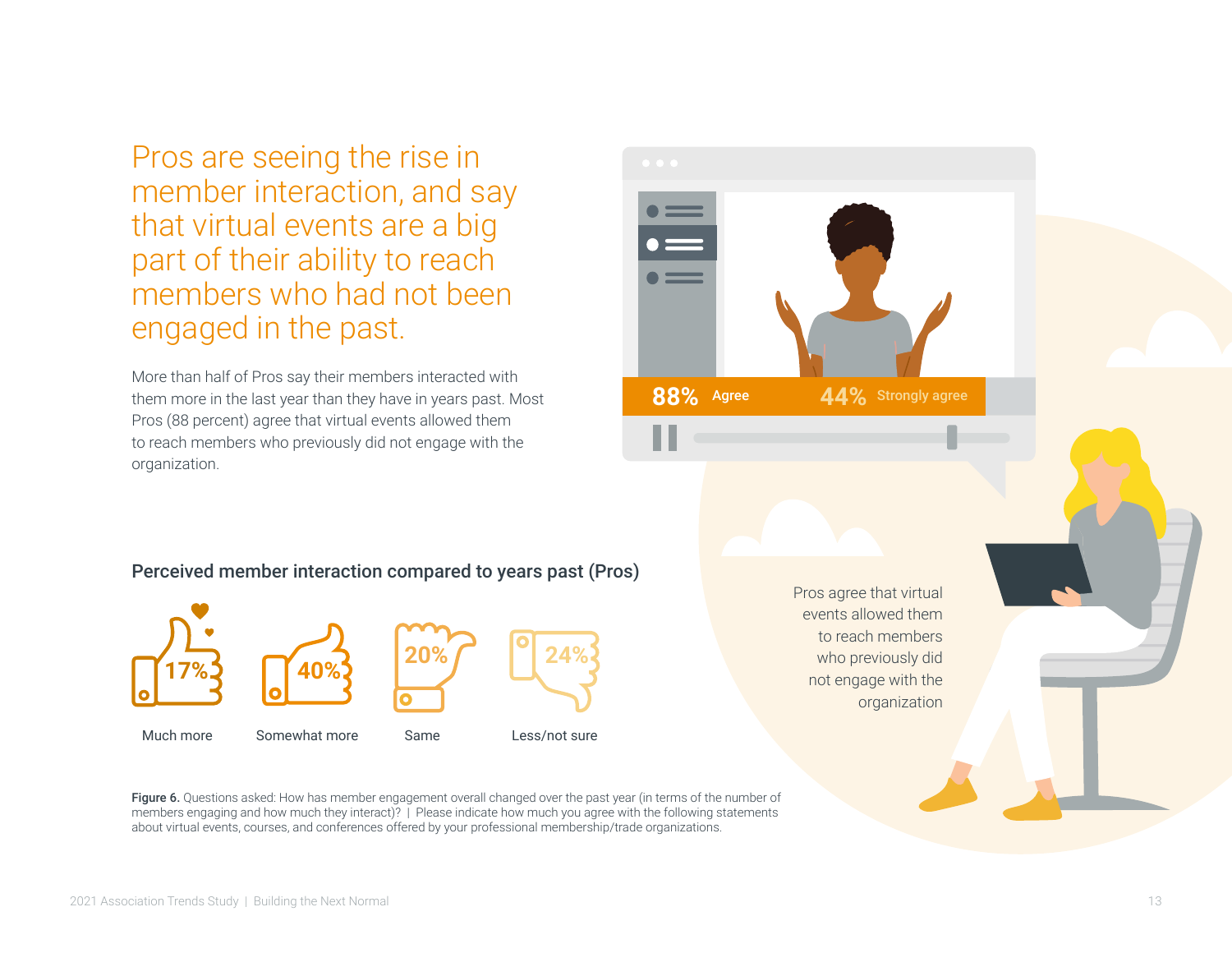## Attitudes and outlooks of association professionals

Compared with last year, Pros are more positive about the future when it comes to staffing levels, member acquisition and retention, and revenue. They also report positive results in the same areas for the last 12 months.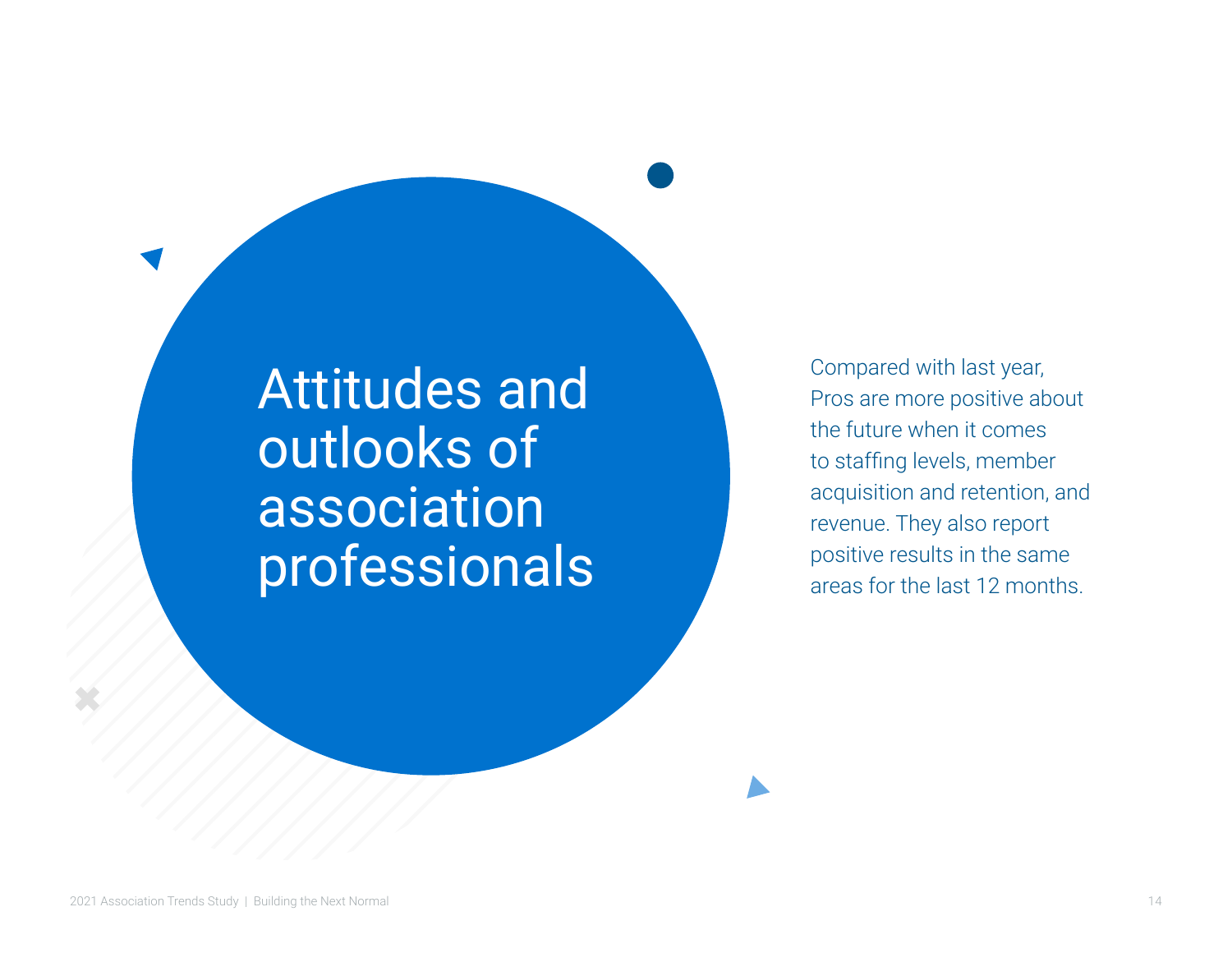

#### Pros' sentiments about last year and the future



Figure 7. Questions asked: Over the last 12 months, has your organization increased, remained the same, or decreased in terms of: | And in the next 12 months, do you think each of the following will increase, remain the same, or decrease?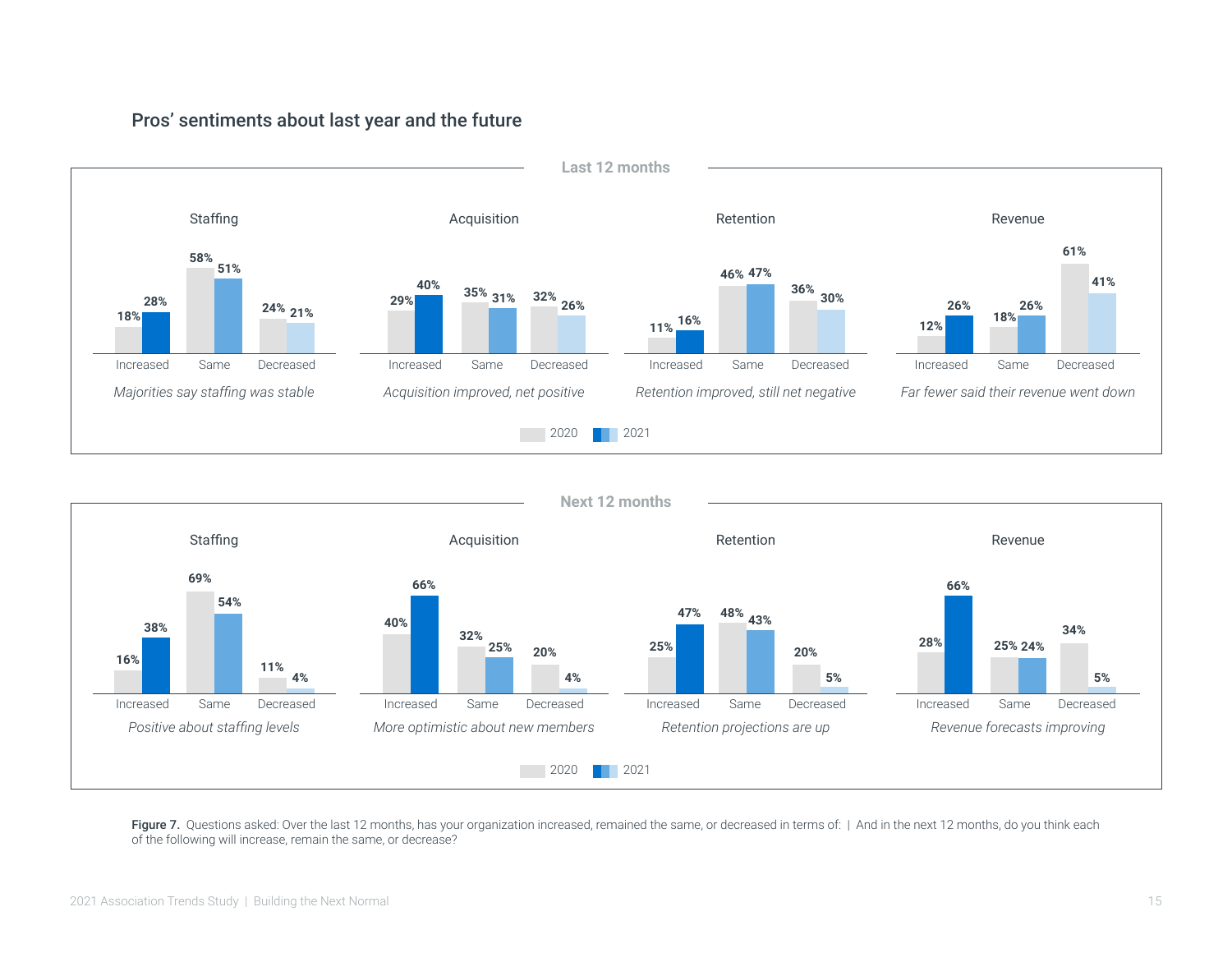Pros' optimism bodes well for organizations in 2022, as a look at last year's study shows that Pros' predictions proved to be mostly accurate.



#### Pros' predictions from 2020 versus what happened



Figure 8. Questions asked: Over the last 12 months, has your organization increased, remained the same, or decreased in terms of: | And in the next 12 months, do you think each of the following will increase, remain the same, or decrease?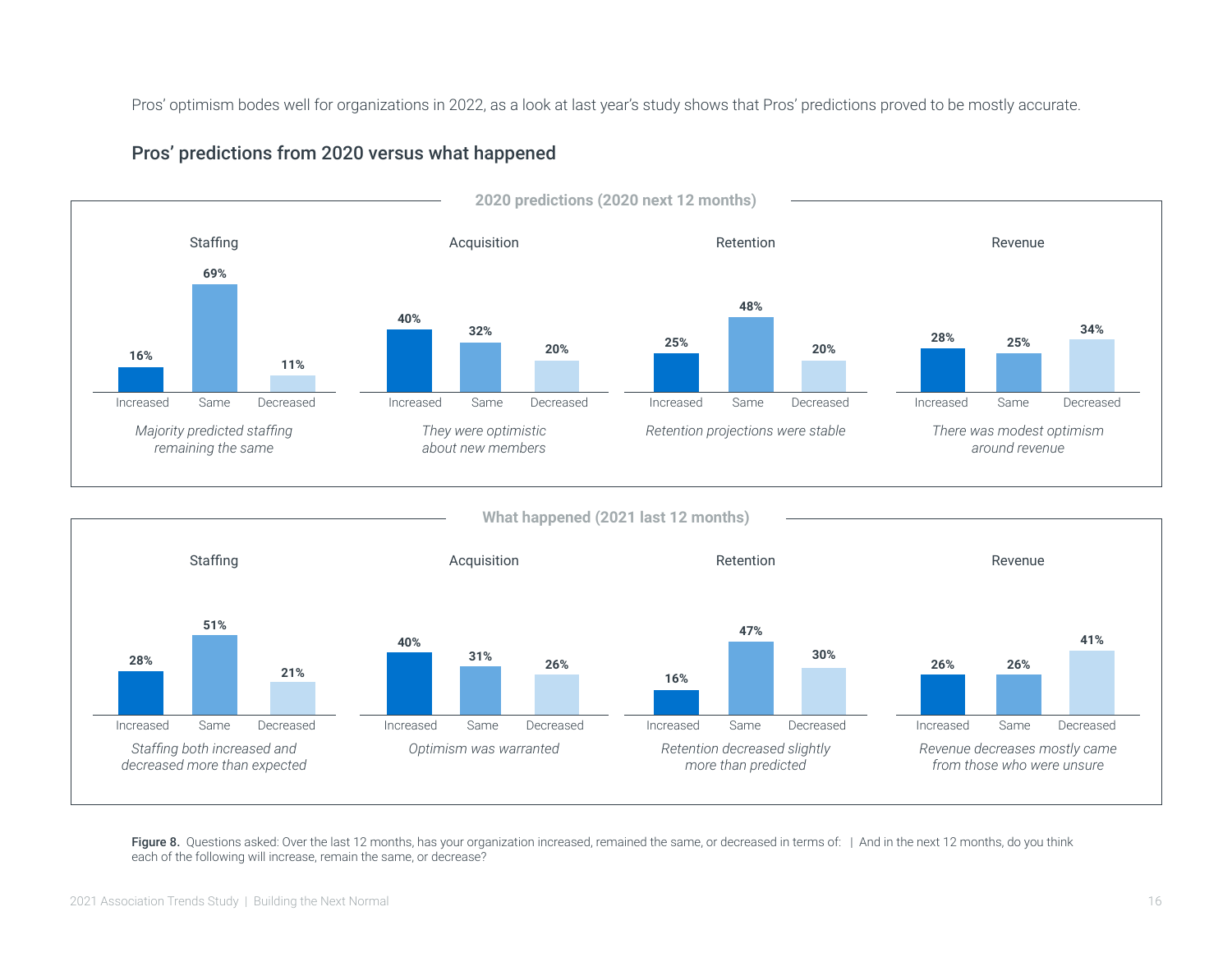From a revenue standpoint, Pros say that membership dues and meetings / trade shows provide the majority of revenue, which holds true from past studies.

However, the percentage of revenue from meetings and trade shows is down four percent from last year's study. Revenue sources remain consistent regardless of organizations' revenue size.

#### Revenue sources (average percentages)

 **44%**

#### Reliance on non-dues revenue sources compared to years past



Figure 10. Question asked: Below are sources of non-dues revenue for professional membership/trade organizations. How much are you relying on each to generate non-dues revenue compared to years past?



Figure 9. Question asked: In a typical year, what percentage of your organization's revenue is from each of the following? (Your best estimate is fine)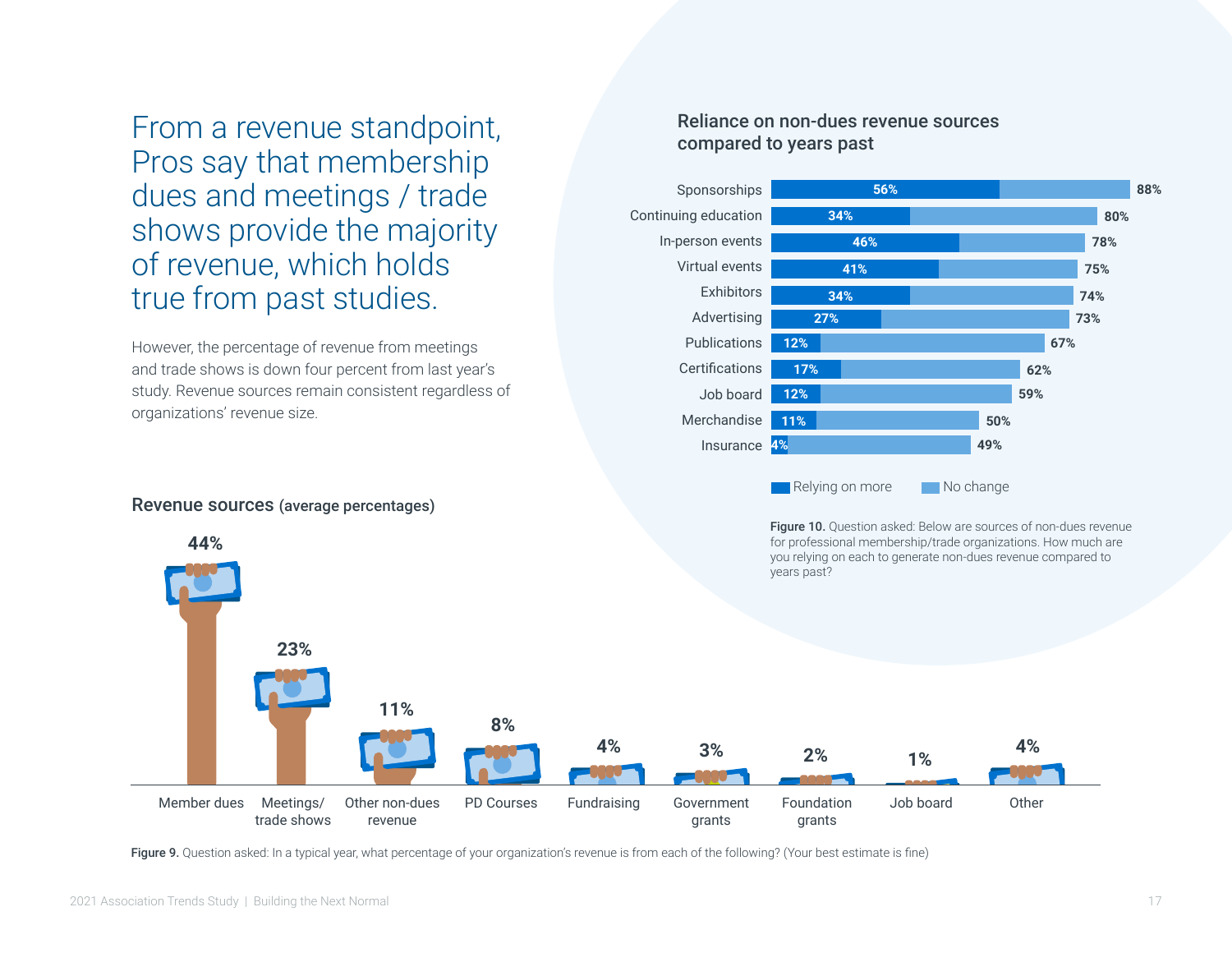### Meanwhile, far fewer Pros than in last year's study say their organization's revenue has or will decrease.

They plan to turn to new forms of non-dues revenue more than other means to address any revenue losses. Compared with last year, fewer Pros say they will lay off or furlough employees. Though few organizations say they will cut back on member benefits and services, large organizations are more likely than small organizations to consider this approach.



#### How Pros plan to address revenue losses

![](_page_17_Figure_4.jpeg)

Figure 11 and 12. Questions asked: Over the last 12 months, has your organization increased, remained the same, or decreased in terms of: | And in the next 12 months, do you think each of the following will increase, remain the same, or decrease? | In which of the following ways do you plan to address revenue losses? Select all that apply.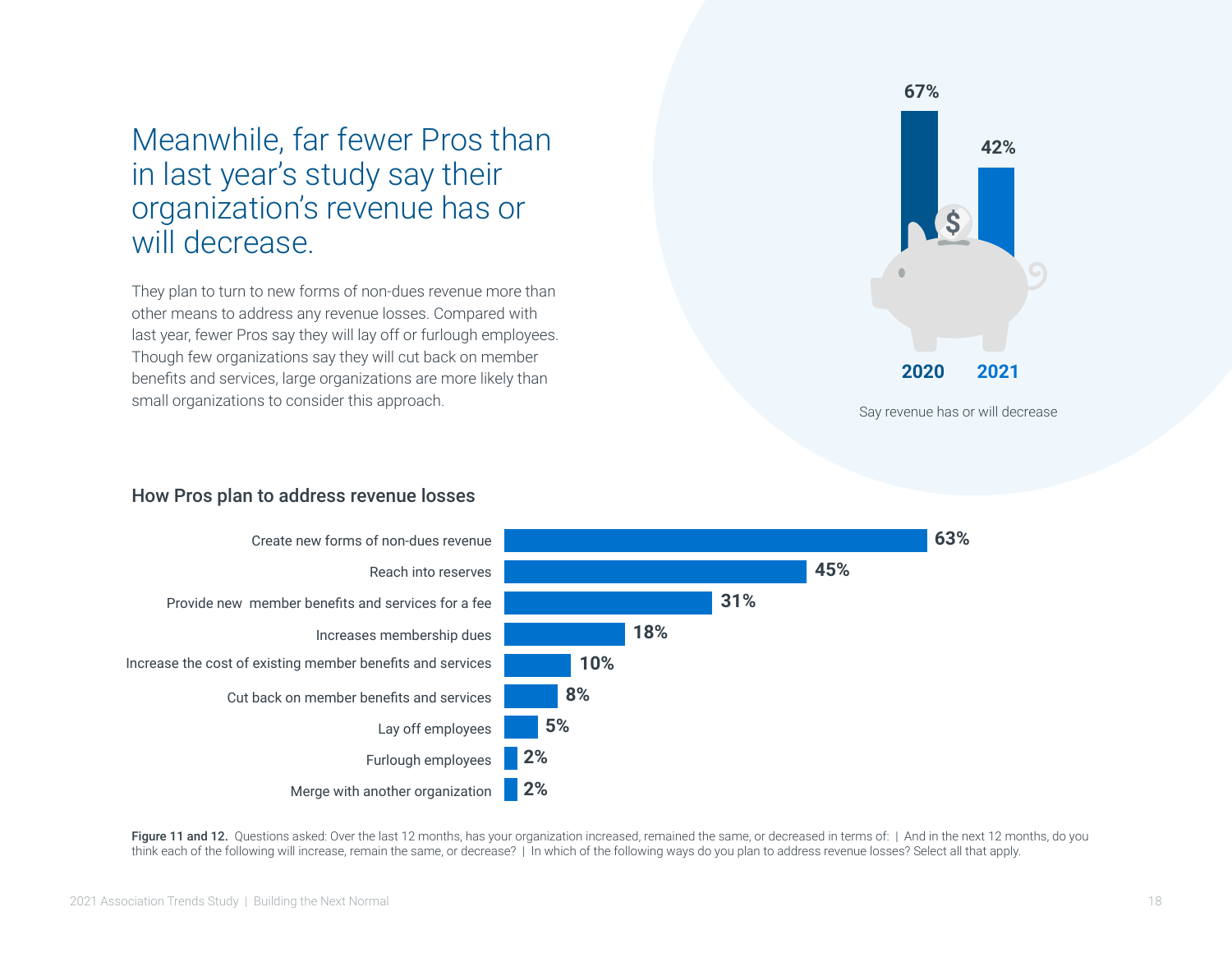### Similar to last year's study, Pros are focused on improving membership acquisition and retention.

In this year's study, however, Pros are more focused on offering in-person events, and less on developing or improving virtual offerings. Pros at large organizations are more focused than small organizations on developing/improving diversity, equity, and inclusion (DEI) efforts, enabling greater staff productivity, and upgrading and/or integrating new technology.

#### Importance of each activity in the next year

![](_page_18_Figure_3.jpeg)

![](_page_18_Figure_4.jpeg)

Figure 13. Question asked: How important are each of the following for your organization over the next year?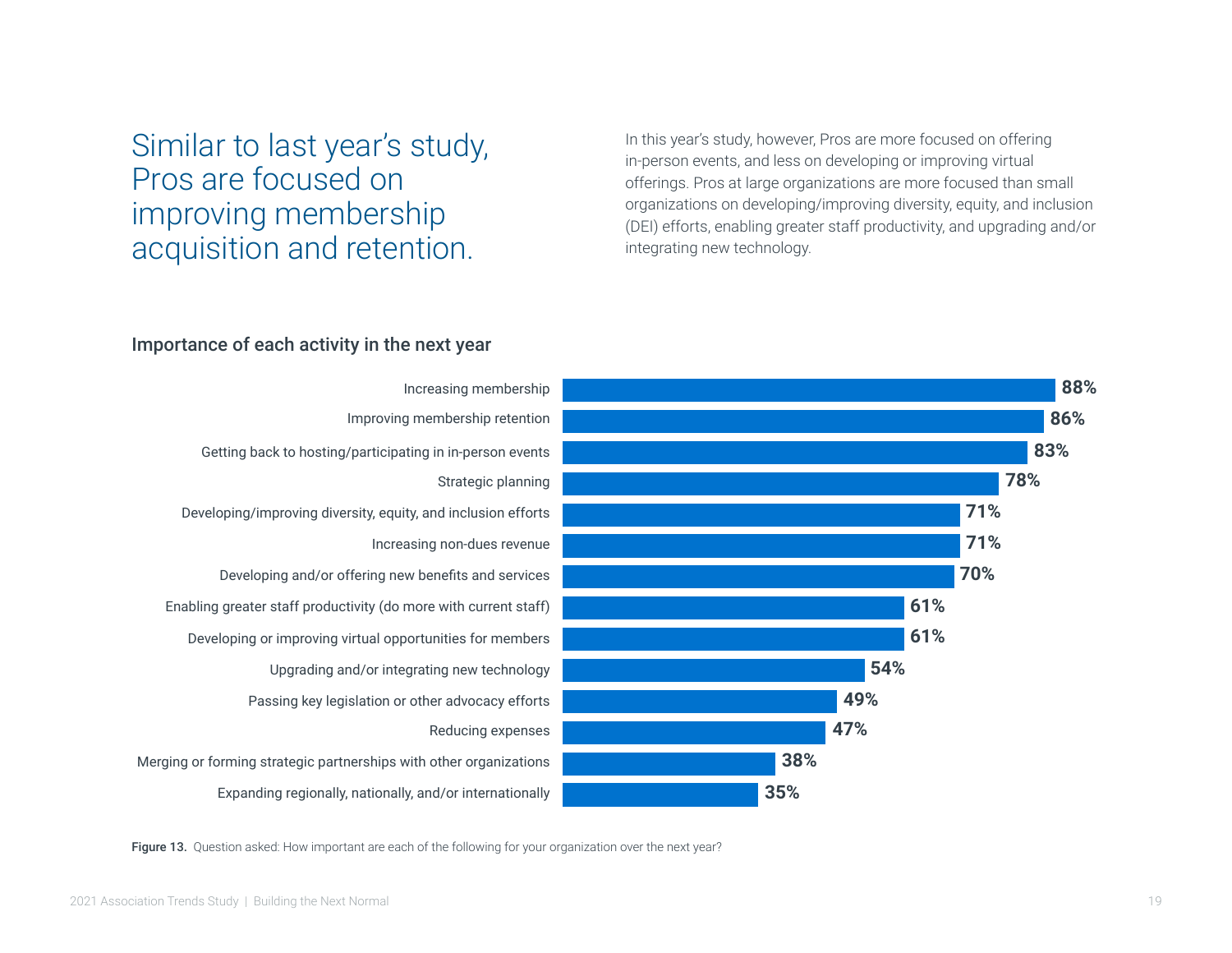While overall optimism is high, Pros say they face multiple challenges. Across the board, time, member engagement, and money are the biggest challenges.

Pros at smaller organizations list member engagement and finances as bigger challenges, while those at larger organizations struggle with business processes and operations.

![](_page_19_Picture_2.jpeg)

![](_page_19_Figure_3.jpeg)

Figure 14. Question asked: What are the biggest challenges to achieving your top priorities? Select up to 3.

![](_page_19_Picture_5.jpeg)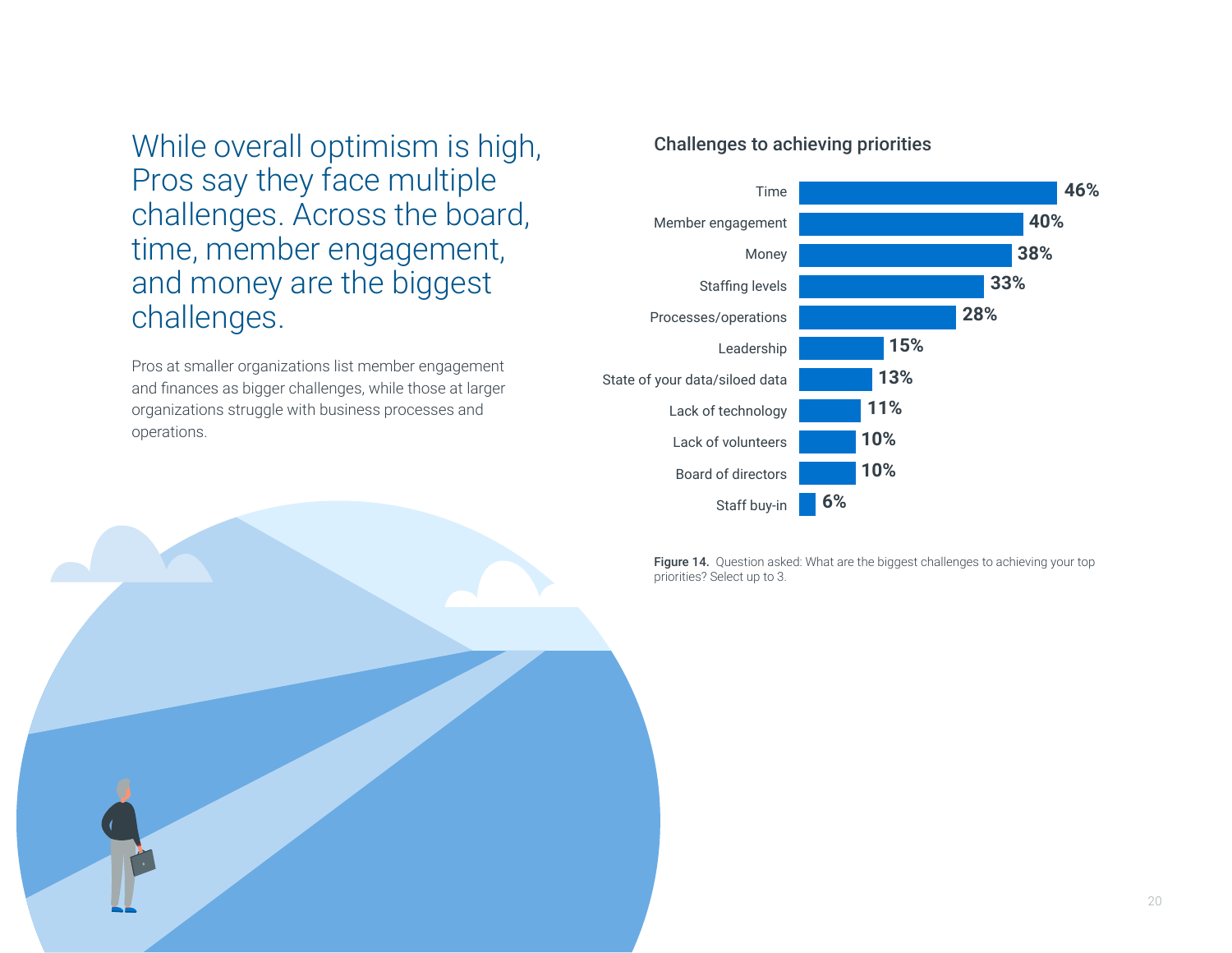With time listed as one of the biggest challenges, it's not surprising that most (78 percent) of Pros say they are working harder than before.

They say the top way their organization plans to address the increased workload is to invest in new technology. Pros at small organizations are more likely than those at large organizations to plan to solicit more volunteer participation, while Pros at large organizations are more likely to plan to hire additional full-time staff.

#### How hard Pros say they're working

#### How Pros who say workload has increased say they plan to address increased workload

![](_page_20_Figure_4.jpeg)

Figure 15 and 16. Questions asked: Generally, do you feel as if your organization's staff is working ... | You said that your organization's staff is working more than they used to. What steps, if any, have or will your organization take in the next 12 months to accommodate this increased workload? Select all that apply.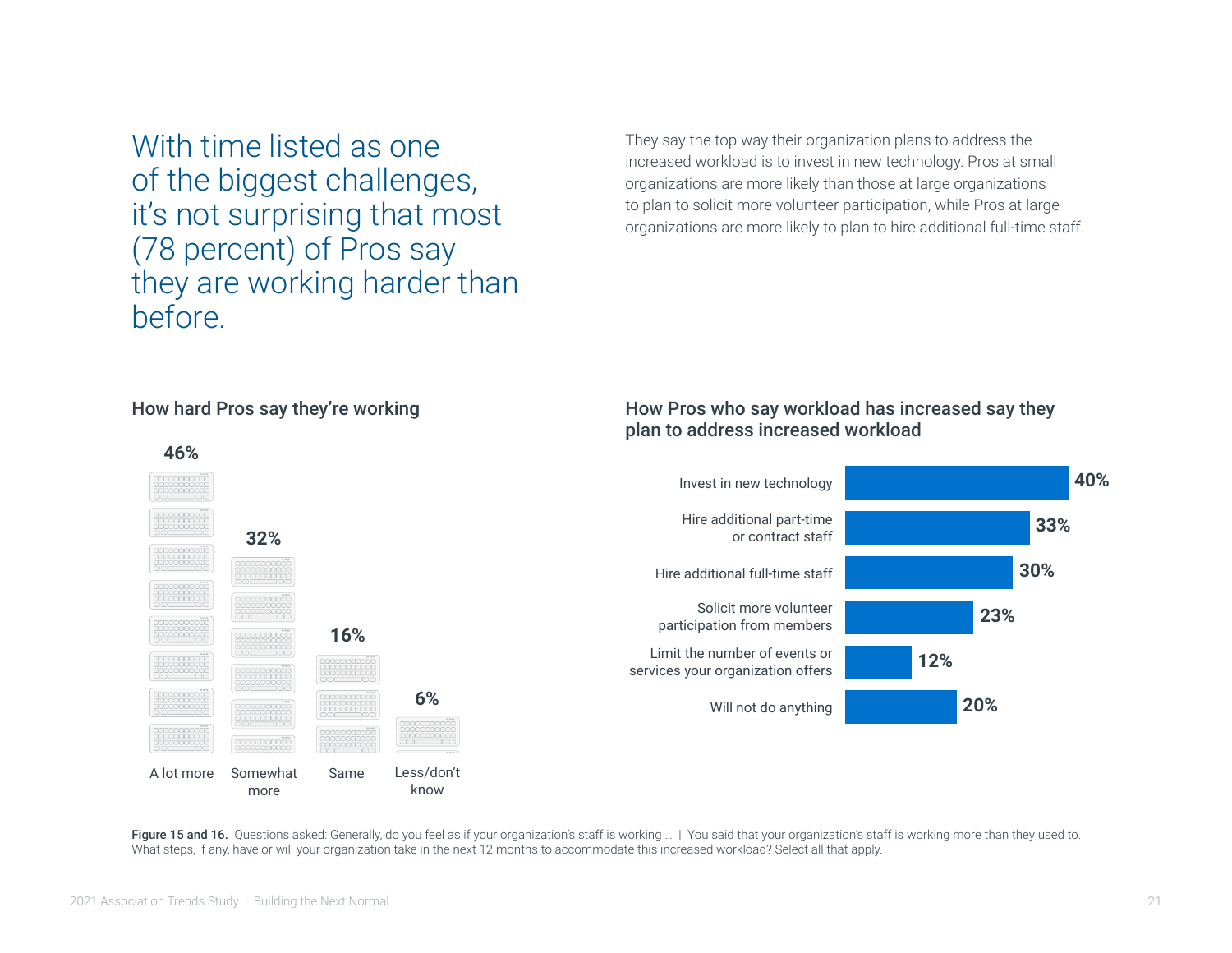More than a quarter of Pros say they will look for new jobs outside of their organization in the next 12 months. Those more likely to say they will look for new jobs are younger Pros, those who say they are working much harder or much less, those who see that technology investment declined in their organization, or those who feel their organization is unprepared technologically. The top reason given for leaving: better compensation.

#### Likelihood of Pros to look for another job in the next 12 months

![](_page_21_Picture_3.jpeg)

#### The post-pandemic workforce Why Pros say they're considering leaving their organization (among those who are somewhat/very likely to leave)

![](_page_21_Figure_5.jpeg)

Figure 17 and 18. Questions asked: How likely are you to look for another job outside your company/organization in the next 12 months? | Why are you considering leaving your current organization/employer? Please select all that apply.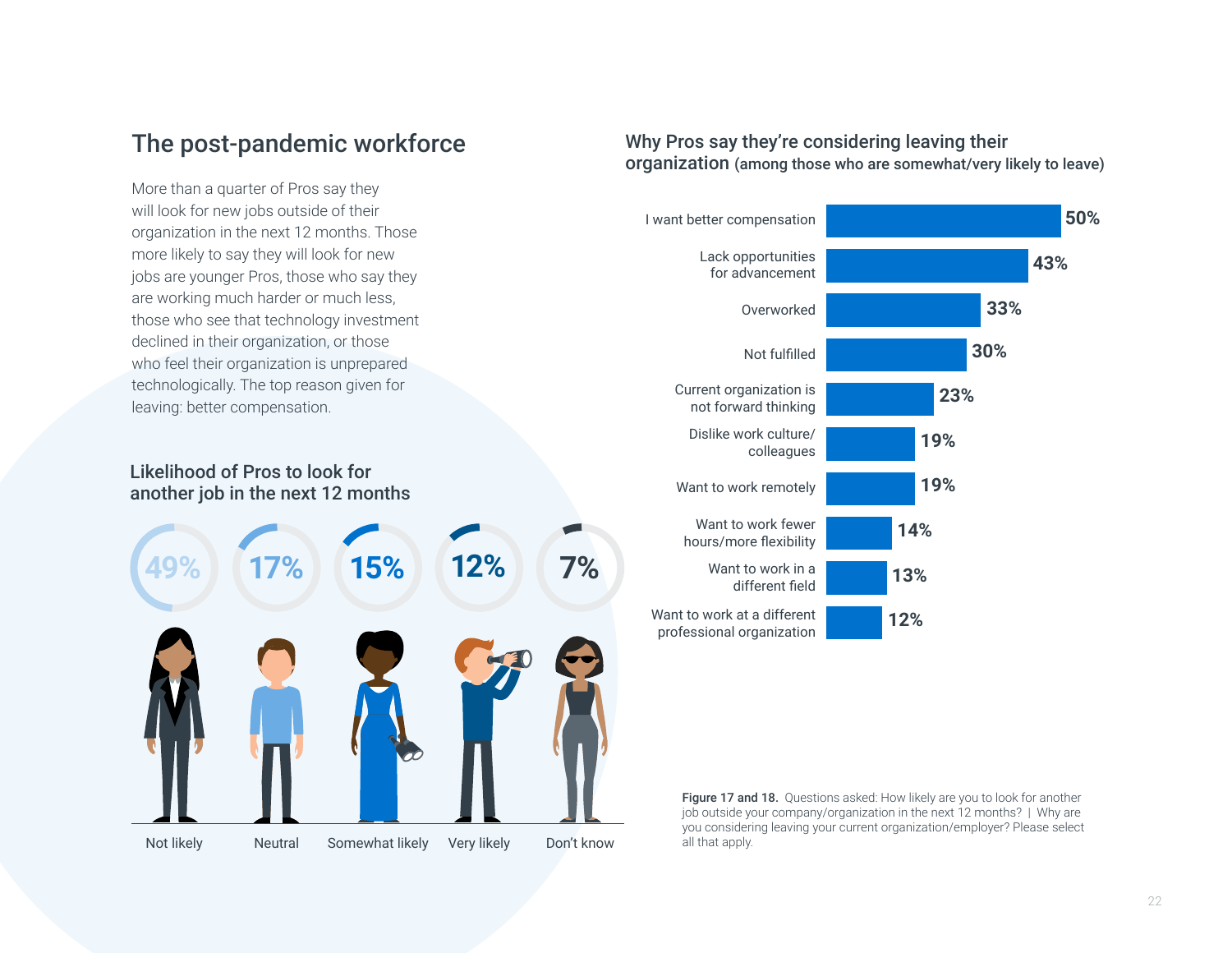## What members value today

When asked to rate the importance of key benefits from their organization, Members are focused on bigpicture industry-related items, including industry news and information, advocacy, raising awareness and code of ethics. When it comes to individual tangible benefits, training and certification remain near the top of the list.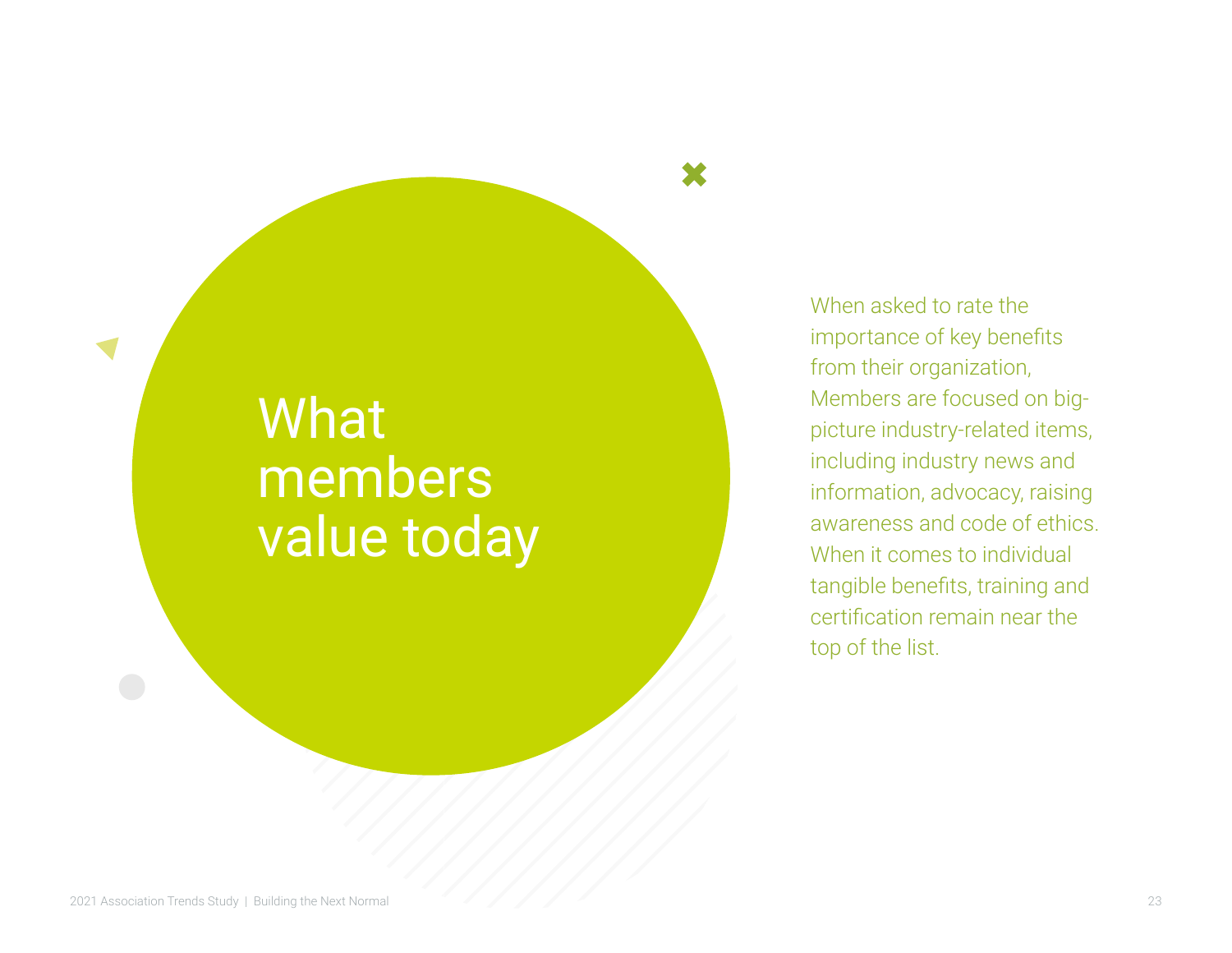Across the board, top tier benefits saw an increase in importance since last year's study. Industry news and information, fueling industry growth, and reputation/status that comes with membership saw the largest increases in importance.

In comparison, Pros are on the same page as Members when it comes to advocacy and raising awareness in the industry. However, as in past studies, Pros continue to underestimate the value of individual benefits, including training and certification. At the same time, Pros overvalue areas, including representing interests and gathering feedback from members. These disconnects suggest that Pros might be mistaking the daily operational tasks they must accomplish with what members truly value.

![](_page_23_Figure_2.jpeg)

#### Top 12 most important benefits (current Member and Pro viewpoints)

Figure 19. Questions asked: Below is a list of benefits that being a member of a professional membership organization might provide. For each, please indicate how important that benefit is to you. Would you say it is: | Below is a list of benefits that a professional membership/trade organization might provide to its members. For each, please indicate how important you feel that benefit is to your organization's members. Would you say it is …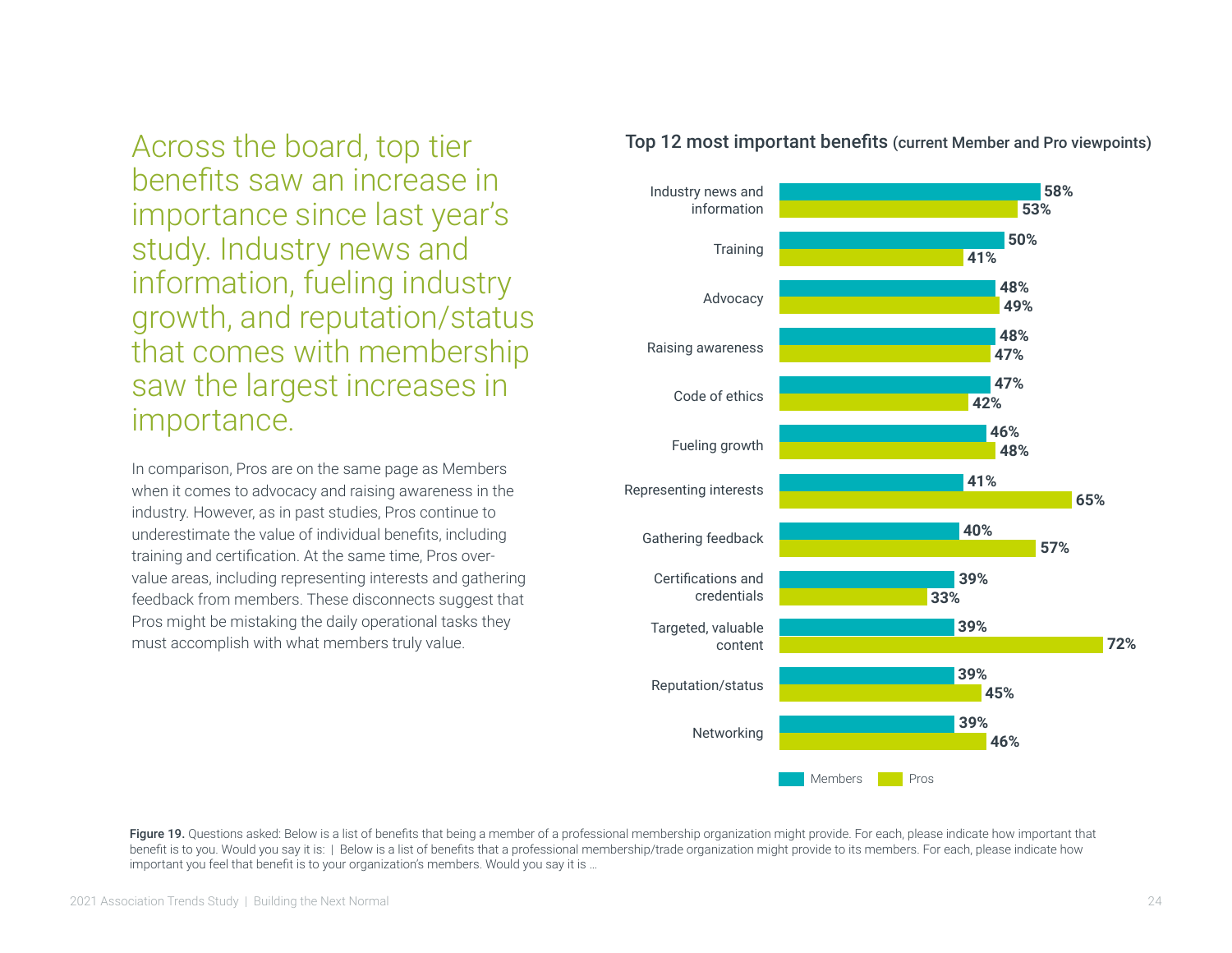![](_page_24_Picture_0.jpeg)

Secondary benefits remain relatively consistent compared to 2019. As in past years' studies, Pros continue to overestimate the value Members place on meetings/conferences, and underestimate areas, including job opportunities and help with career advancement.

#### **36% 35% 36% 32% 31% 21% 36% 45% 29% 59%** Strategic partnership Recommend areas of interest In-person continuing education Professional family Help with career advancement Job opportunities Socializing Mentoring Meetings/conferences **29%** Professional discounts **10% 19% 34% 36% 36% 30% 35% 35% 43%** Members **Pros**

Figure 20. Questions asked: Below is a list of benefits that being a member of a professional membership organization might provide. For each, please indicate how important that benefit is to you. Would you say it is: | Below is a list of benefits that a professional membership/trade organization might provide to its members. For each, please indicate how important you feel that benefit is to your organization's members. Would you say it is …

#### Tier two benefits (current Member and Pro viewpoints)

Fueling innovation

Online continuing education **37%**

**38%**

**37%**

**43%**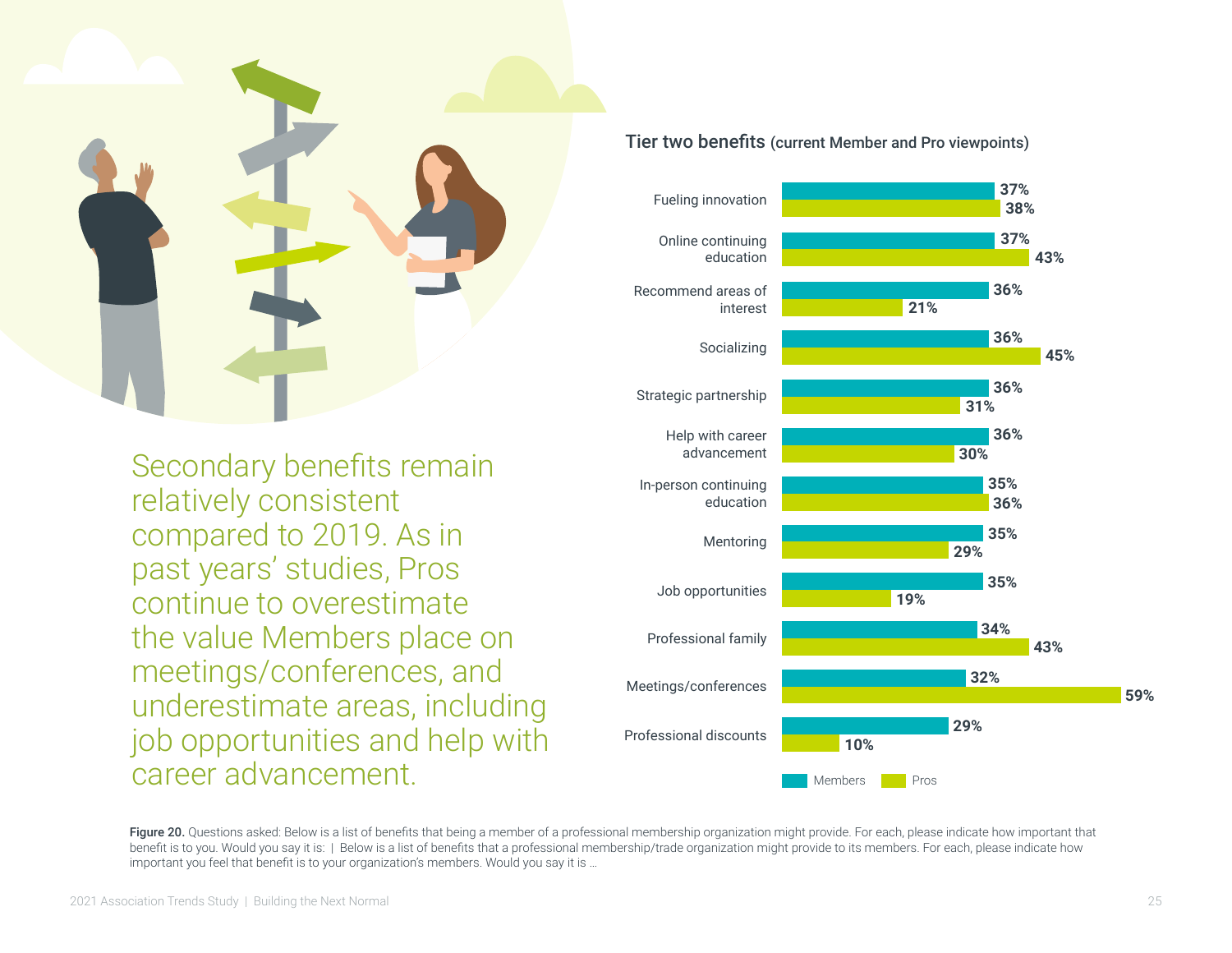Similar to the disconnects in what benefits Members value most and what Pros *think* members value most, the investments Pros say their organization is making do not always align with what Members value.

For example, Members are looking to their organization to uplift their industry by raising awareness, advocacy, and training. Pros, on the other hand, are investing more on inperson meetings/conferences.

![](_page_25_Picture_2.jpeg)

#### % of Pros who will invest more in the next year

![](_page_25_Figure_4.jpeg)

Figure 21. Question asked: To the best of your knowledge, how will your organization's level of investment in each of the following change in the next 12 months?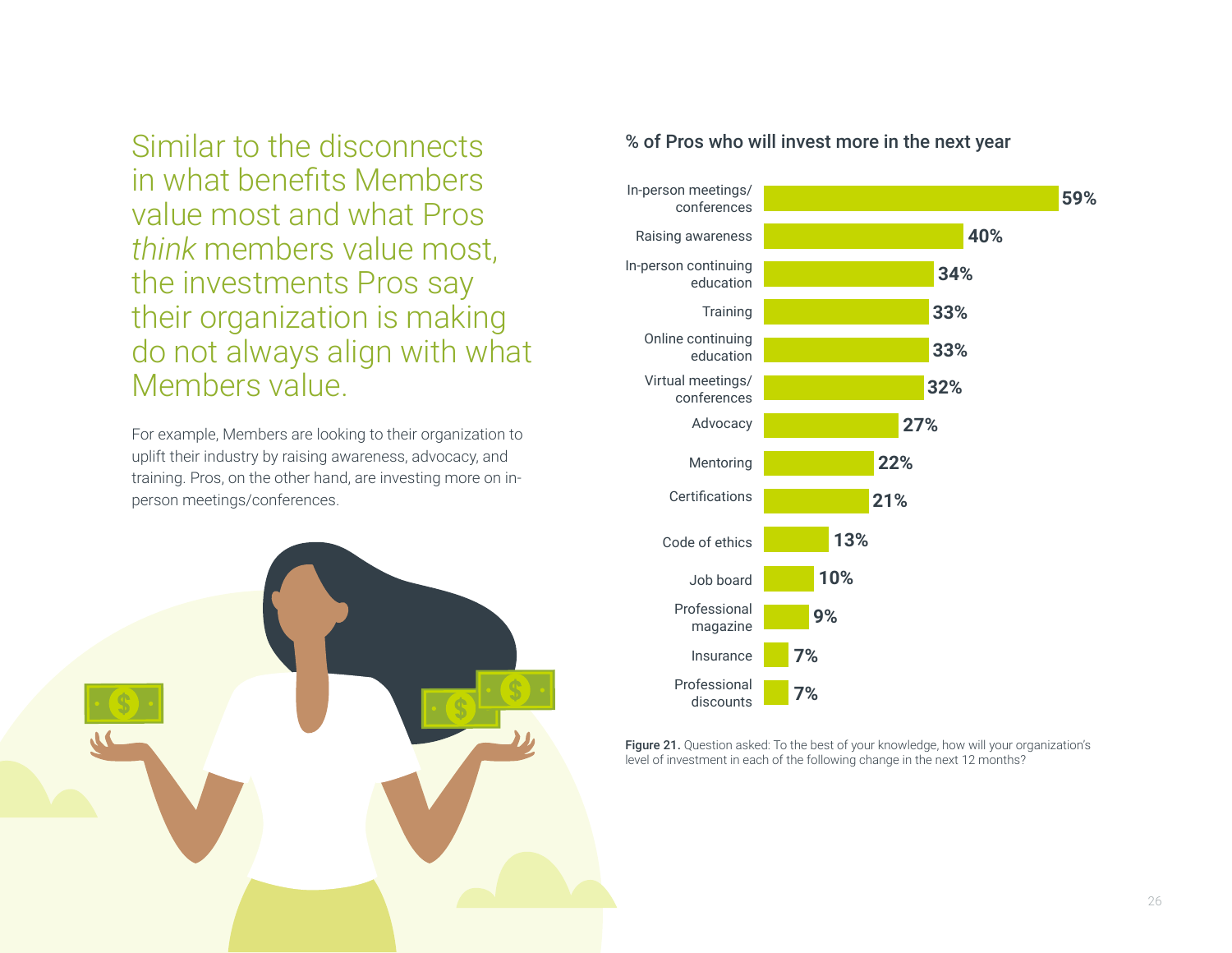![](_page_26_Picture_0.jpeg)

#### Audience drill-down: career stage

As in past studies by Community Brands, some Member priorities differ based on career stage. While training is still the number one priority for those early in their careers, this group's focus has shifted from personal benefits (such as job opportunities and networking) to more interest in professional benefits (such as advocacy and raising awareness of the industry). Early and mid-careerists place new emphasis on recommendations for areas that might be of interest to them.

#### Member priorities based on career stage

![](_page_26_Figure_4.jpeg)

**2**

**3**

**4**

**5**

**1**

**8**

**7**

**6**

**9**

**10**

![](_page_26_Picture_5.jpeg)

| 58% Training                                | 59% Industry information                    | 57% Industry information           |
|---------------------------------------------|---------------------------------------------|------------------------------------|
| 55% Raising awareness                       | 50% Training                                | 49% Code of ethics                 |
| 53% Fueling growth<br>of industry           | <b>48%</b> Raising awareness                | 46% Training                       |
| 51% Industry info                           | 47% Advocacy                                | 43% Raising awareness              |
| 51% Advocacy                                | 46% Fueling growth<br>of industry           | 42% Advocacy                       |
| 47% Helping with career<br>advancement      | 45% Code of ethics                          | 41% Representing<br>your interests |
| 46% Recommendations<br>of areas of interest | 42% Networking                              | 40% Certifications                 |
| 46% Code of ethics                          | 41% Gathering feedback                      | 39% Networking                     |
| 46% Strategic partnerships                  | 40% Mentoring                               | 38% Fueling growth<br>of industry  |
| 45% Gathering feedback                      | 40% Recommendations<br>of areas of interest | 36% Targeted<br>valuable content   |

Figure 22. Question asked: Below is a list of benefits that being a member of a professional membership organization might provide. For each, please indicate how important that benefit is to you. Would you say it is: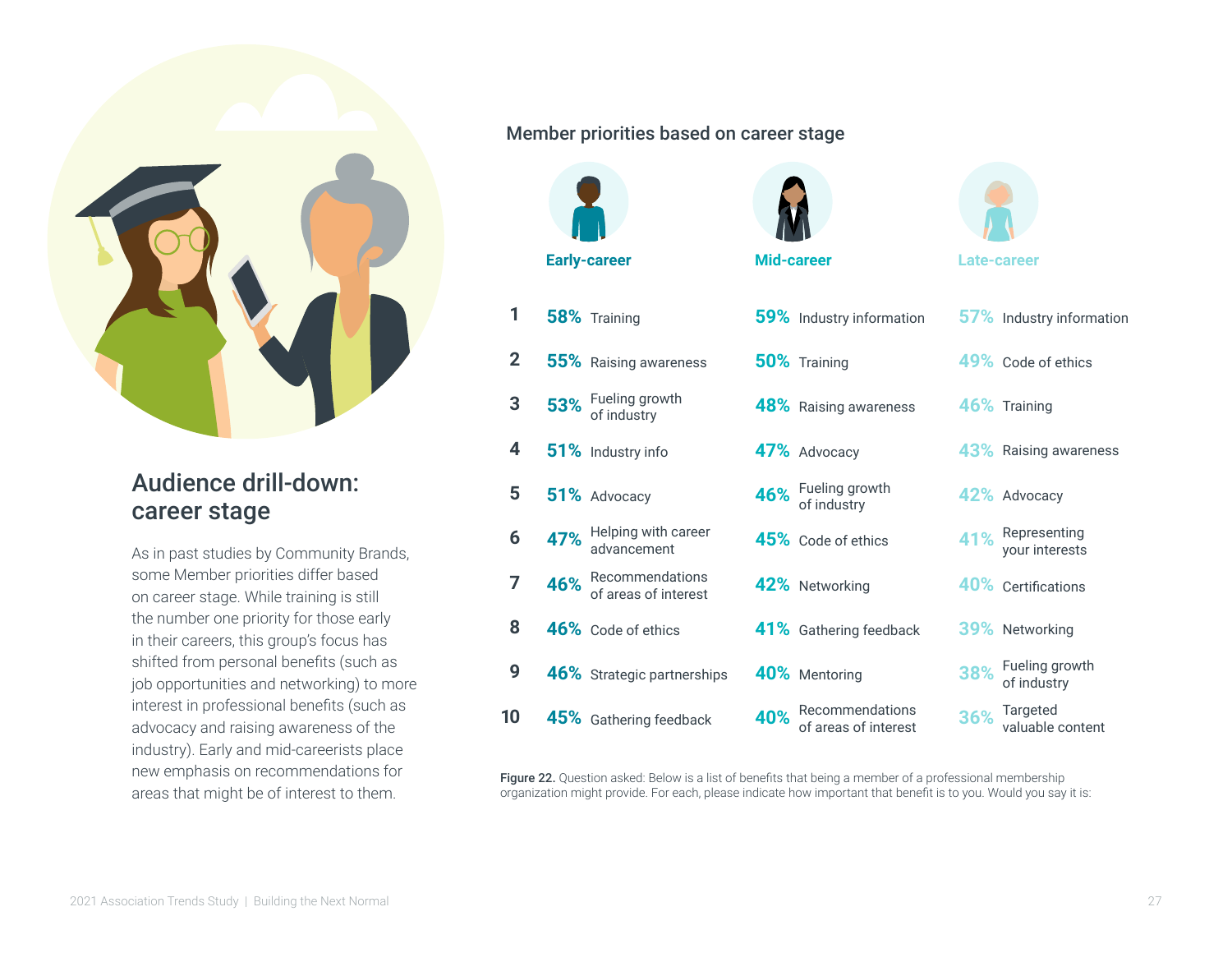#### Audience drill-down: lapsed Members

Findings show that lapsed Members leave for diverse reasons — the top being because of cost or other priorities. Almost two-in-10 say the organization was providing too little value.

A closer look at lapsed Members paints a picture of a group that is under-employed and in more junior roles versus current **Members** 

#### Top reasons for lapsing

![](_page_27_Figure_4.jpeg)

#### Lapsed Member employment status

![](_page_27_Figure_6.jpeg)

Figure 23 and 24. Questions asked: Why did you stop being a member of your professional membership organization? Please select all that apply. | Which of the following best describes your employment status? Please select one.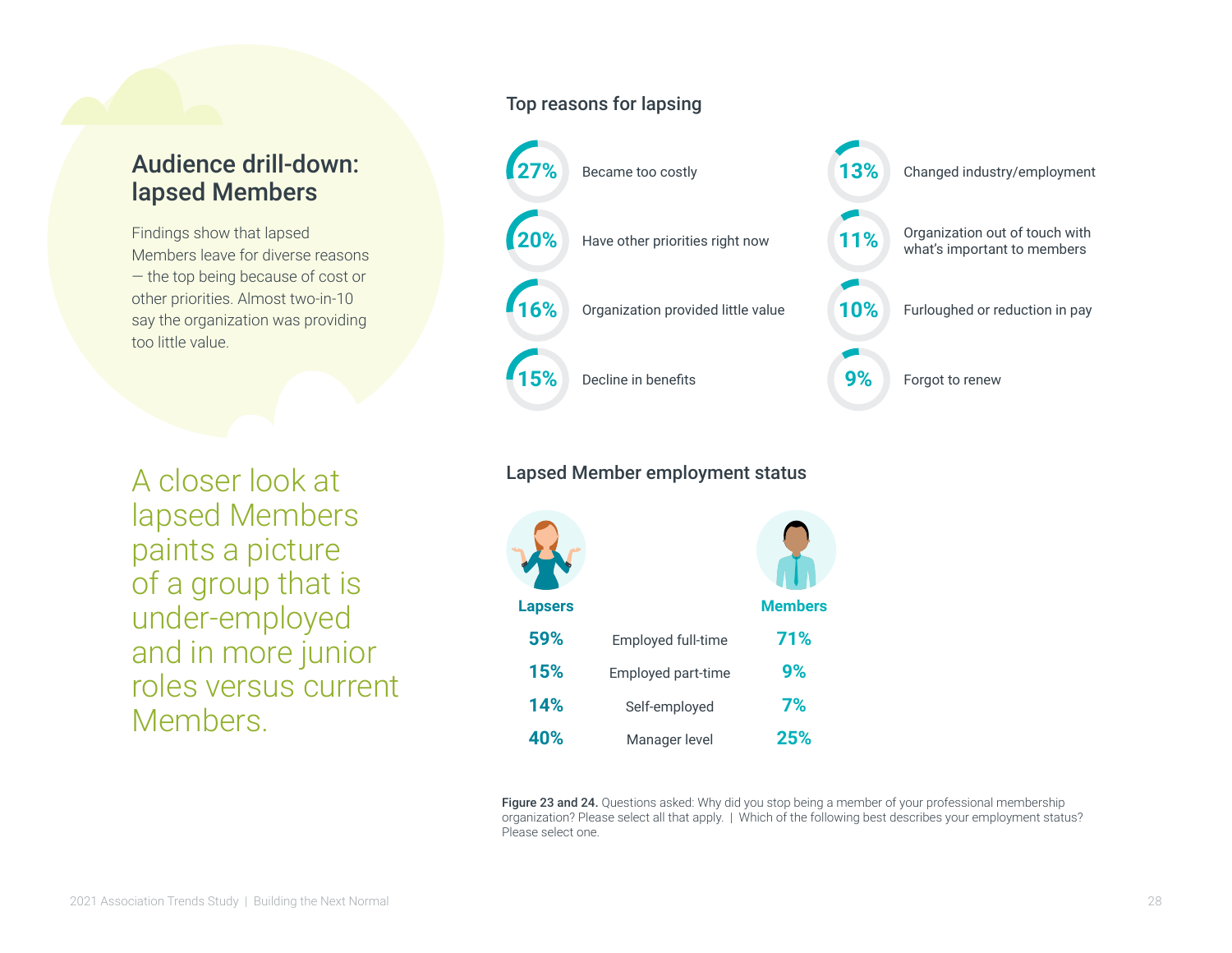## Lapsed Members' priorities are slightly different from those of current members.

They place significantly higher value on job opportunities and help with career advancement. Though they see all benefits as less important than current members do, benefits have increased in importance compared to studies from past years.

There is a big difference in terms of lapsed Members' perceptions of how well their organization understands their needs versus current Members' perceptions. This suggests an opportunity for associations to better understand these individuals so they can keep more of them from leaving in the future.

#### Importance of benefits: lapsed Members compared to current Members

![](_page_28_Picture_4.jpeg)

#### Perception of how well organization understands needs

![](_page_28_Figure_6.jpeg)

Figure 25 and 26. Questions asked: Below is a list of benefits that being a member of a professional membership organization might provide. For each, please indicate how important that benefit is to you. Would you say it is: | Overall, how well do you feel your professional membership organization understands/ understood your needs?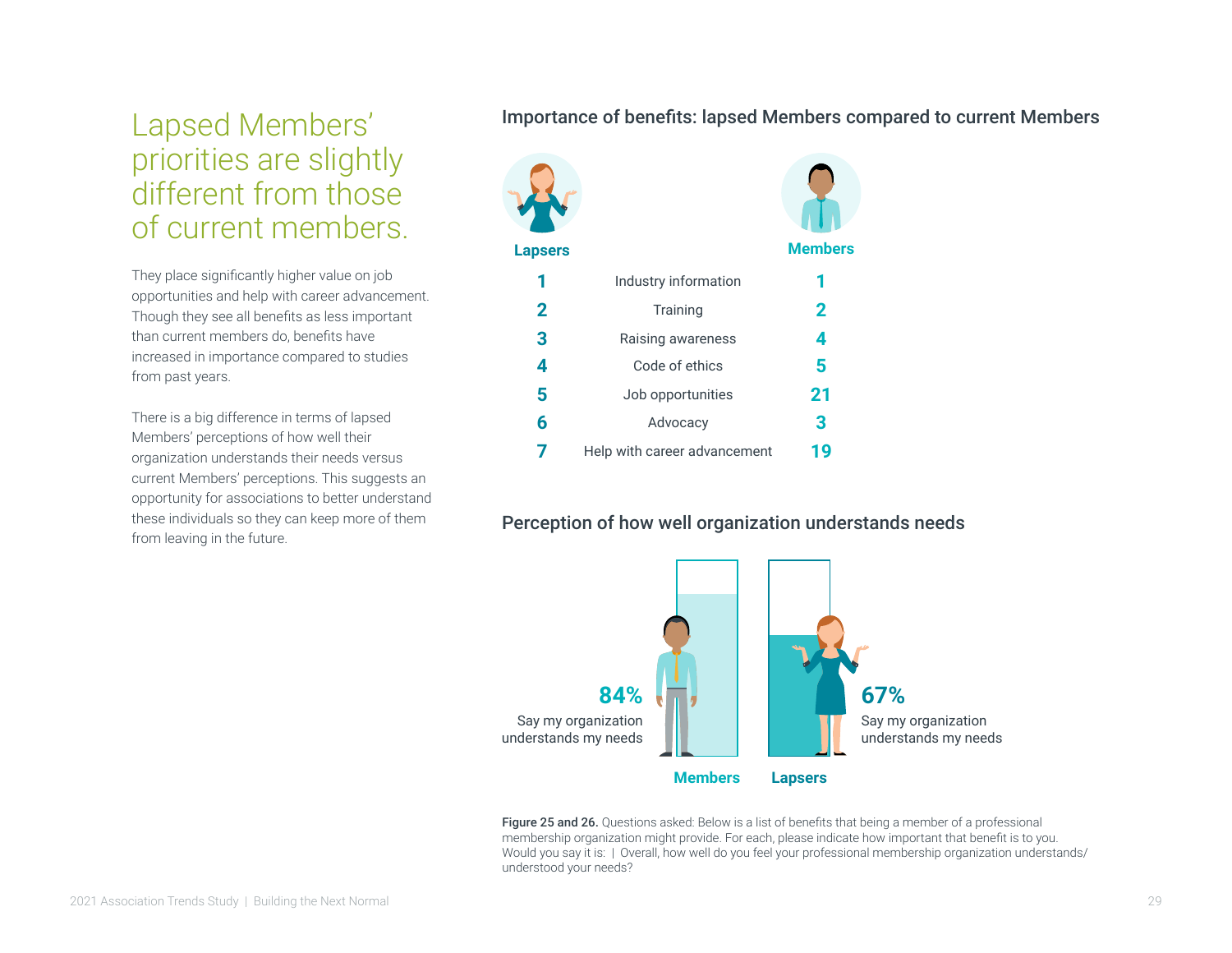## The future of events for associations and their members

More than a quarter of Members say they have attended more of their professional membership organization's events in the past year. Top reasons are: because the organization offered more events, to maintain a sense of community and/or network with fellow members, and because virtual options made it easier/possible to attend more events.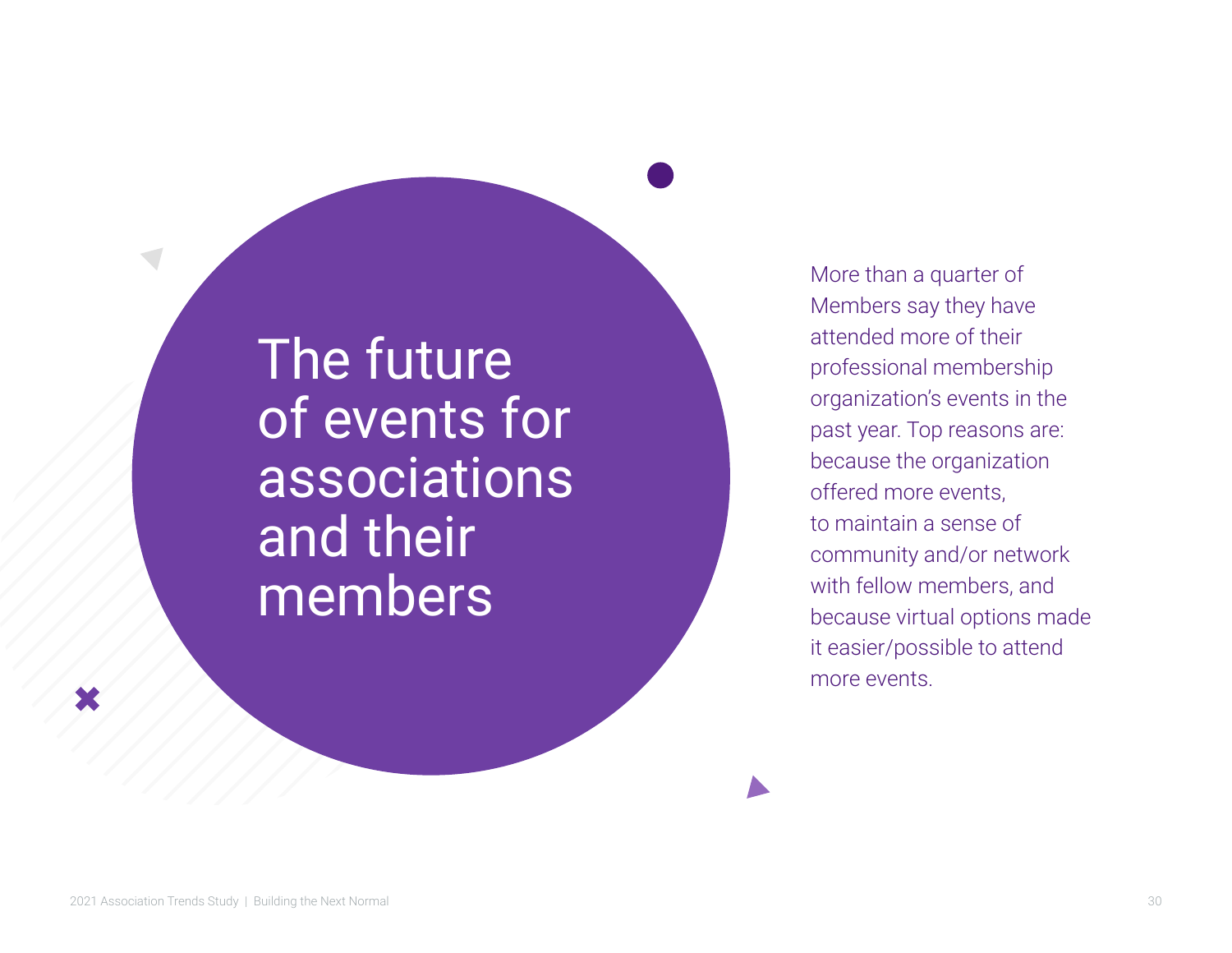#### Member event attendance compared to years past

![](_page_30_Figure_1.jpeg)

#### Reasons for increased event attendance

| 44%    | My professional membership<br>organization offered more events                                 |
|--------|------------------------------------------------------------------------------------------------|
| 39%    | To maintain a sense of community<br>and/or network with fellow members                         |
| 35%    | Virtual options made it easier/possible<br>to attend more events                               |
| 31%    | To learn new skills or information to<br>adapt to industry changes                             |
| $30\%$ | It was easier/preferable to attend<br>multiple smaller events instead<br>of fewer large events |

Figure 27 and 28. Questions asked: How did the number of events you attended over the past year hosted by your professional membership organization compare to years past? Events can include conferences, meetings, townhalls, webinars, professional development, etc., and they can be virtual and/or in-person. | Why did you attend more events than you usually do?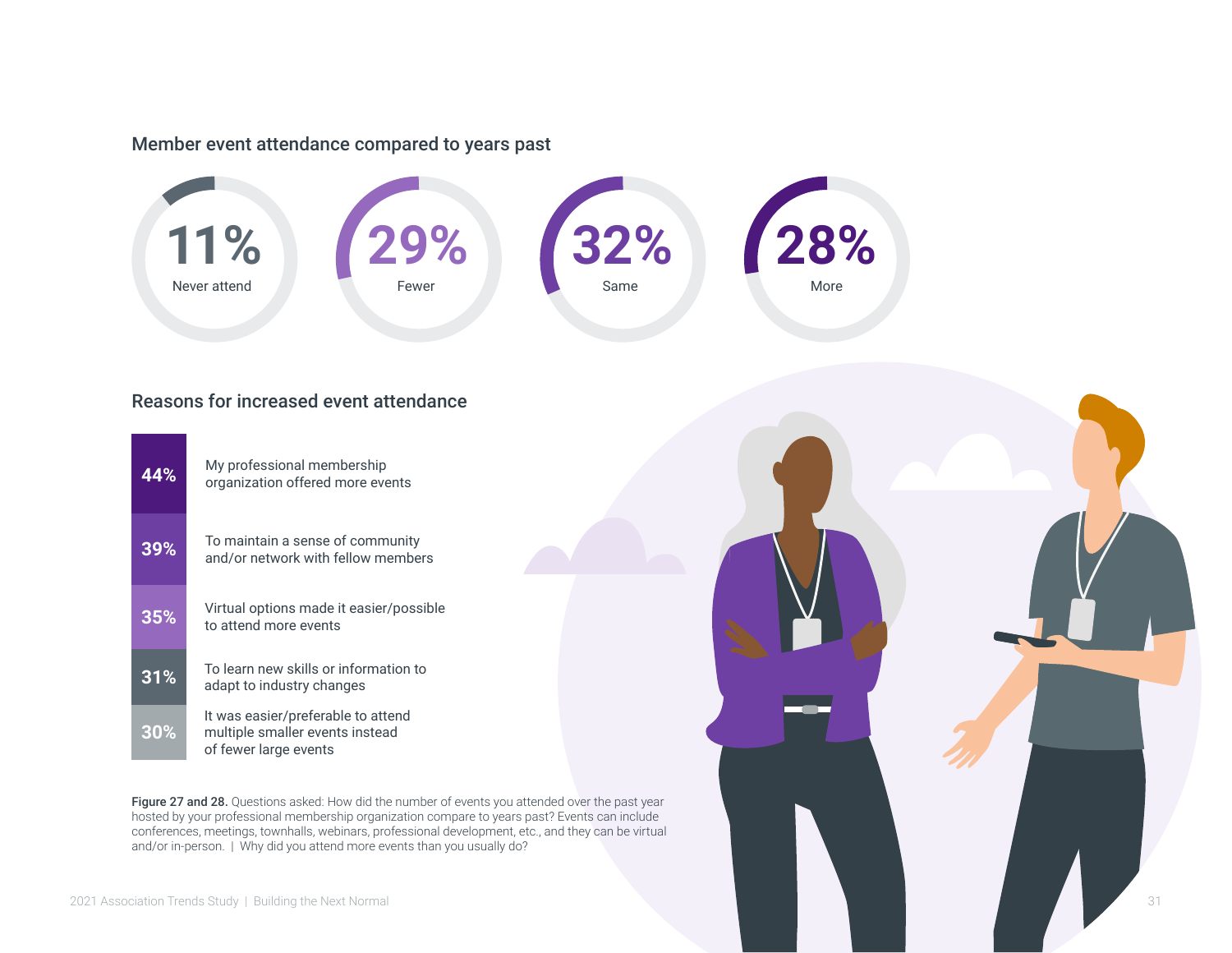The future of events for associations and their members

## Insights on in-person events

In 2020, during the height of the COVID-19 pandemic, the number of in-person events hosted by professional membership organizations plummeted, with 89 percent of Pros reporting a decrease in onsite events. Looking at the next 12 months, Pros say their organization is planning a comeback of in-person events, with 82 percent expecting to increase onsite events.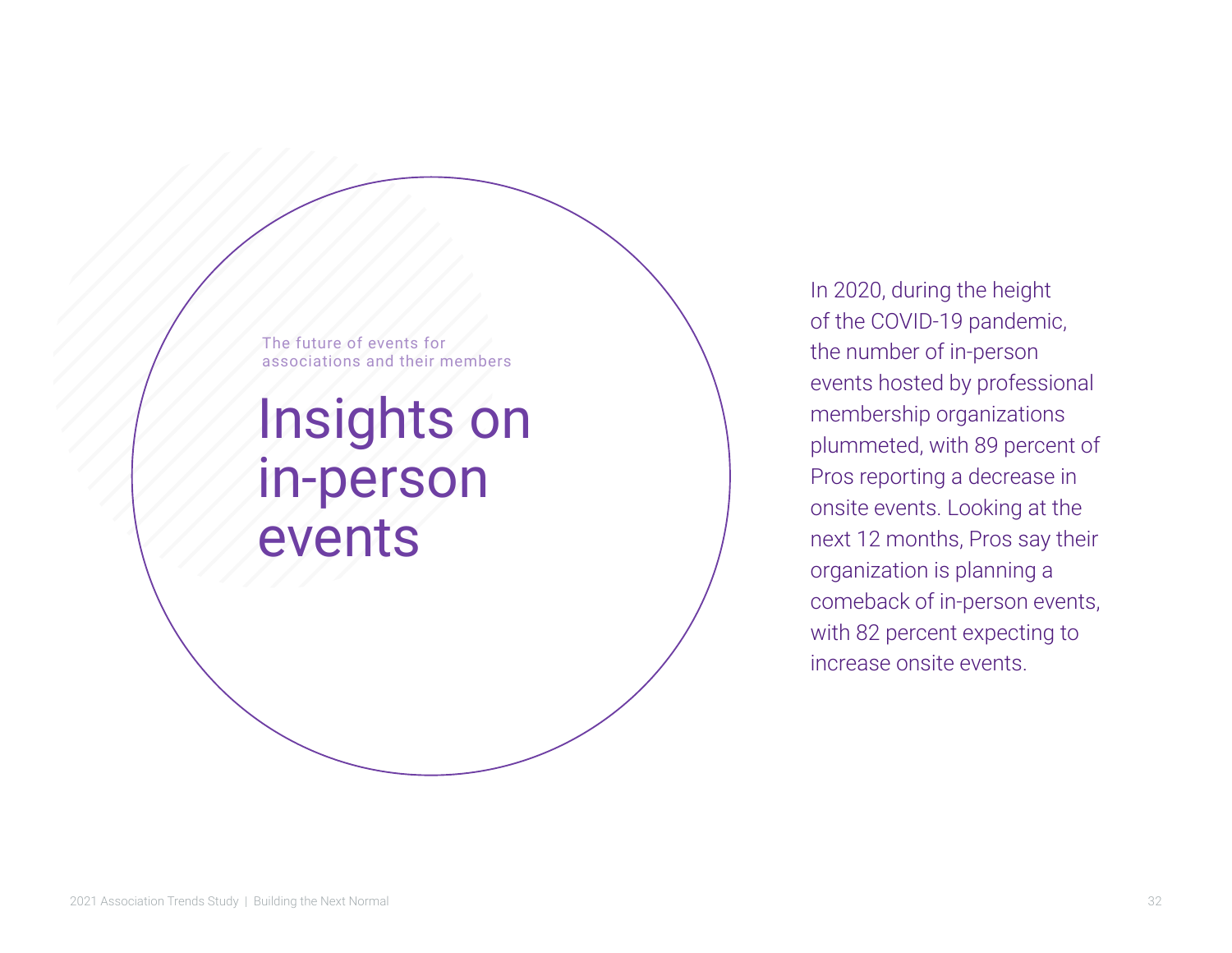![](_page_32_Figure_0.jpeg)

#### Pros' reporting on last year's events and plans for events in the next 12 months

![](_page_32_Figure_2.jpeg)

Figure 29. Questions asked: Over the last 12 months, has your organization increased, remained the same, or decreased in terms of: | And in the next 12 months, do you think each of the following will increase, remain the same, or decrease?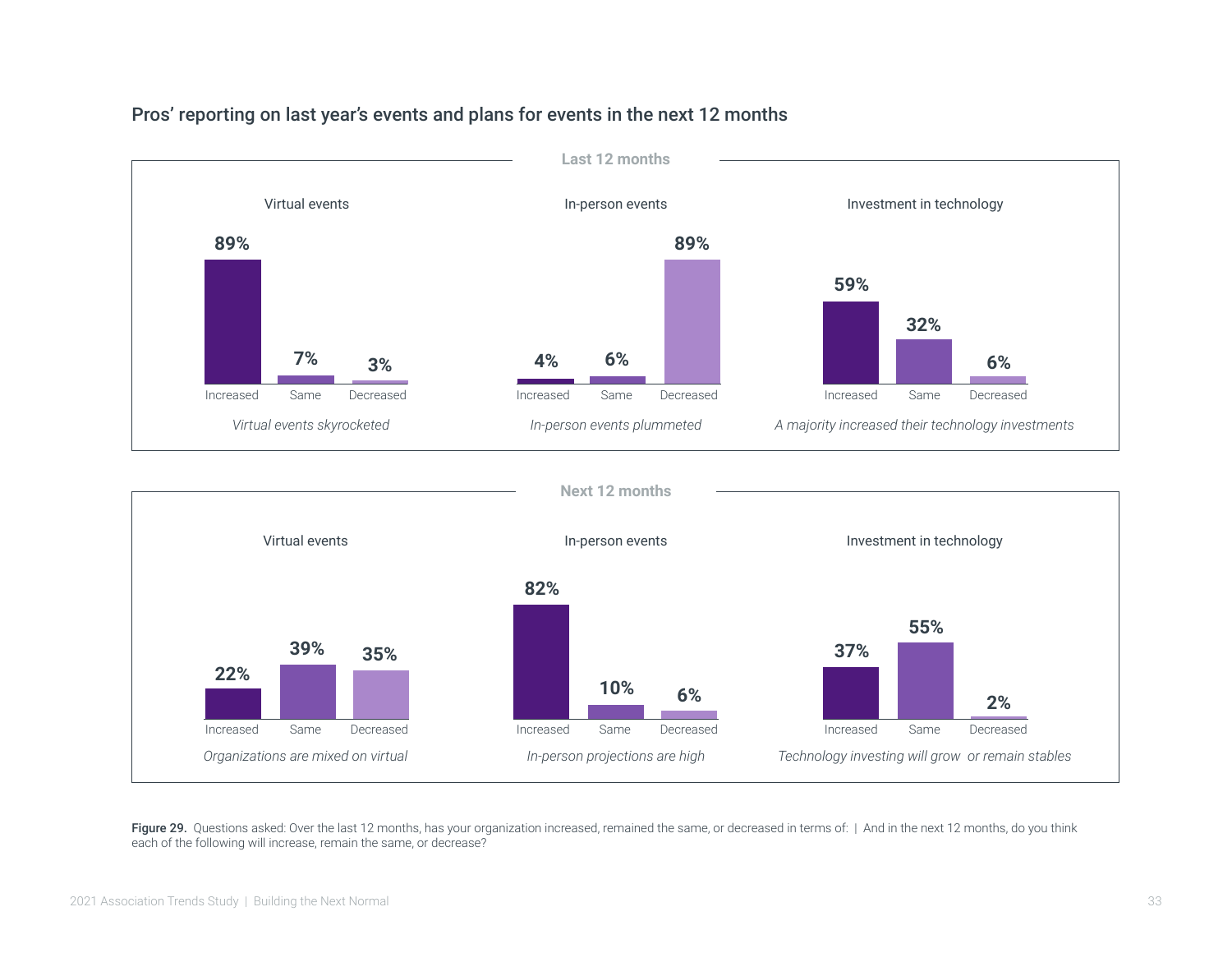## Majorities of Members and Pros say they are close or ready to return to in-person events this year.

Those who feel extremely connected to their organization, are very satisfied with their membership, and/or early careerists are most interested in meeting again in-person.

#### Comfort level of attending/hosting an in-person event this year (Member/Pro viewpoints)

![](_page_33_Figure_3.jpeg)

![](_page_33_Figure_4.jpeg)

Figure 30. Questions asked: When do you think you will feel comfortable attending an event hosted by your professional membership organization in person? | When will you host your next in-person event?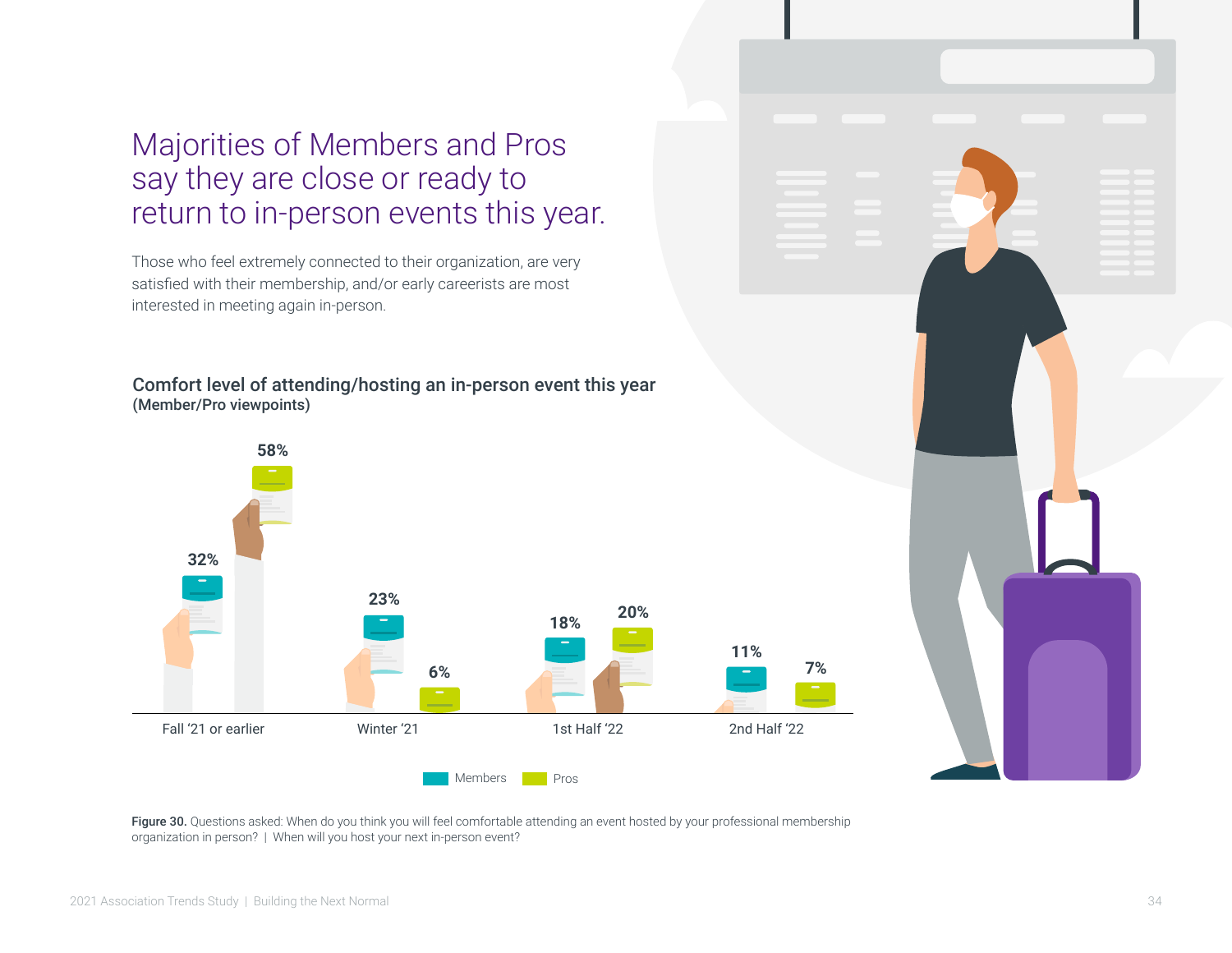Many Members say they want specific safety measures in place to feel comfortable attending an in-person event, while Pros are more focused on following Center for Disease Control (CDC) guidelines.

| What Members need to feel comfortable<br>(Among Members who will attend in person) |            | What Pros will do<br>(among Pros who will host in-person events) |     |  |
|------------------------------------------------------------------------------------|------------|------------------------------------------------------------------|-----|--|
| Member is vaccinated                                                               | 51%        |                                                                  |     |  |
| All event attendees who are vaccinated                                             | 41%        | Require vaccination                                              | 9%  |  |
| Household/family is vaccinated                                                     | 28%        |                                                                  |     |  |
| All attendees have a negative COVID test                                           | 26%        | On-site COVID testing                                            | 2%  |  |
| All attendees have their temperature taken                                         | 23%        | Daily temp checks                                                | 8%  |  |
| Event location accommodates social distancing                                      | 22%        | Location accommodates social distancing                          | 34% |  |
| CDC guidelines stating an in-person event is safe                                  | 22%        | Follow CDC guidelines                                            | 63% |  |
| Low COVID transmission rates/hospitalizations in area                              | 21%        |                                                                  |     |  |
| Event is outside                                                                   | <b>11%</b> | Outside events only                                              | 3%  |  |
| Event has less than 50 attendees                                                   | <b>10%</b> | Have 50 or fewer attendees                                       | 6%  |  |
| All attendees are need to be local                                                 | 9%         | Local attendees only                                             | 2%  |  |
| Know all attendees personally                                                      | 6%         |                                                                  |     |  |
| Nothing, would go right now, no questions asked                                    | 11%        | No safety protocols                                              | 12% |  |

Figure 31. Questions asked: What would need to happen for you to feel comfortable attending an event hosted by your professional membership organization in person? Select all that apply. | What, if any, safety protocols will you implement for upcoming in-person events? Select all that apply.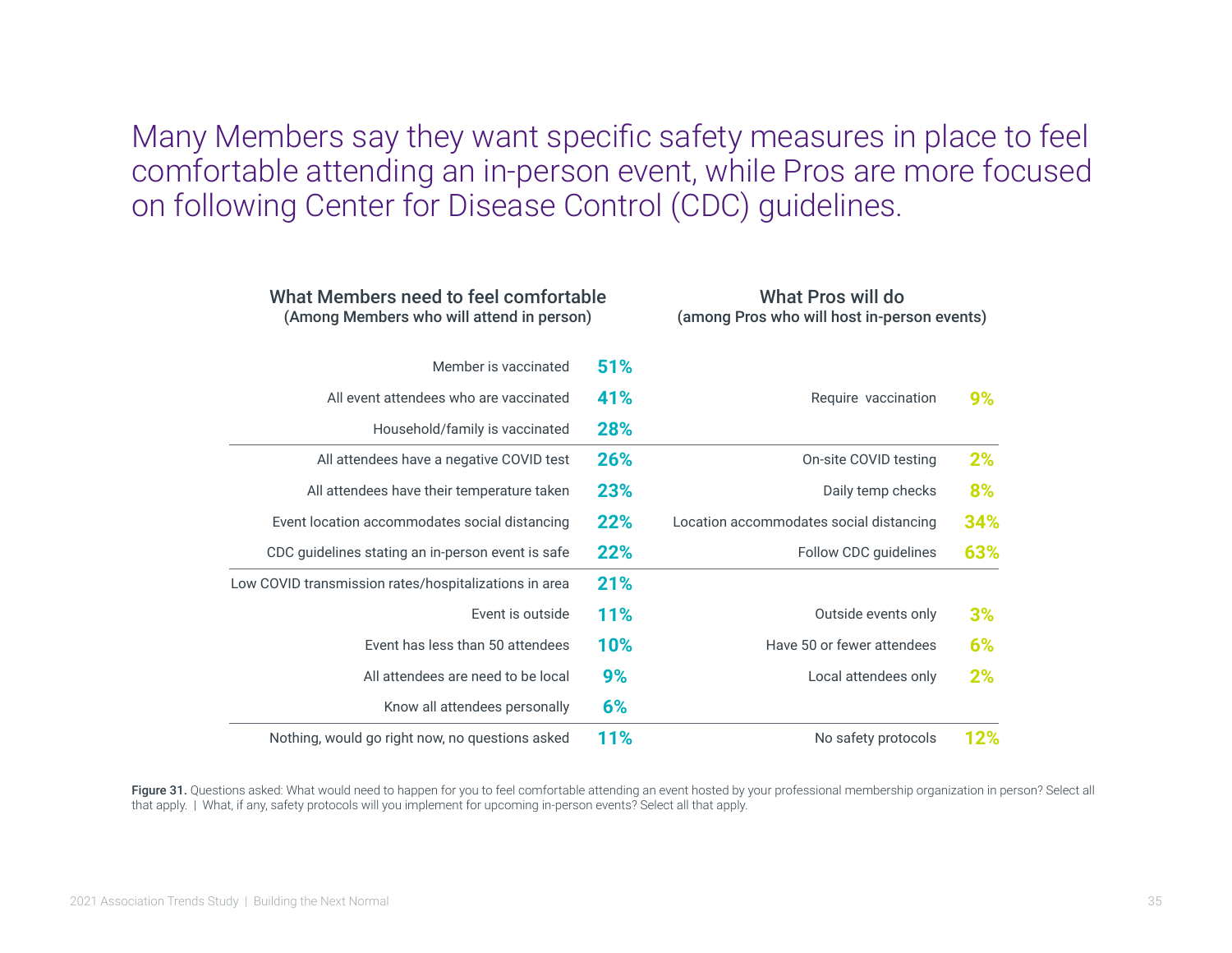Factors with the biggest impact on Members' decisions to attend events in person include the location of the event, friends or colleagues who are attending, if the event is within driving distance, and if their employer will pay for them to attend.

#### What makes Members more likely to attend an event in person or virtually

| The event is at a place you want to visit                            | 60%                             |           | 30%                             | 11% |
|----------------------------------------------------------------------|---------------------------------|-----------|---------------------------------|-----|
| Your friends or colleagues are attending in person                   | 57%                             |           | 32%                             | 11% |
| Event is driving distance from where you live                        | 55%                             |           | 32%                             |     |
| Your employer will pay for you to attend                             | 55%                             |           | 35%                             | 9%  |
| It is a smaller, more exclusive event for a specific group of people | 50%                             |           | 37%                             | 13% |
| This is the only in-person event this year                           | 48%                             |           | 40%                             | 12% |
| There is a socializing or networking component                       | 48%                             |           | 39%                             | 13% |
| You only have to participate in the parts you are interested in      | 48%                             |           | 35%                             | 17% |
| There is a hands-on component                                        | 46%                             |           | 39%                             | 15% |
| Attending in person has associated costs (hotel, travel, etc.)       | 34%                             | 37%       |                                 | 29% |
| Your friends or colleagues are attending virtually                   | 33%                             | 39%       |                                 | 28% |
| You have to take off time work to attend                             | 31%                             | 43%       |                                 | 26% |
| Event is a plane ride away                                           | 27%                             | 36%       |                                 | 37% |
|                                                                      | More likely to attend in person | No effect | More likely to attend virtually |     |

Figure 32. Question asked: Imagine in the next 6 months, your professional membership organization is hosting an event that you are very interested in attending, and you can attend either virtually/remotely or in person. For each of the following, please indicate if it makes you more likely to attend in person, more likely to attend virtually, or if it has no impact on how you attend.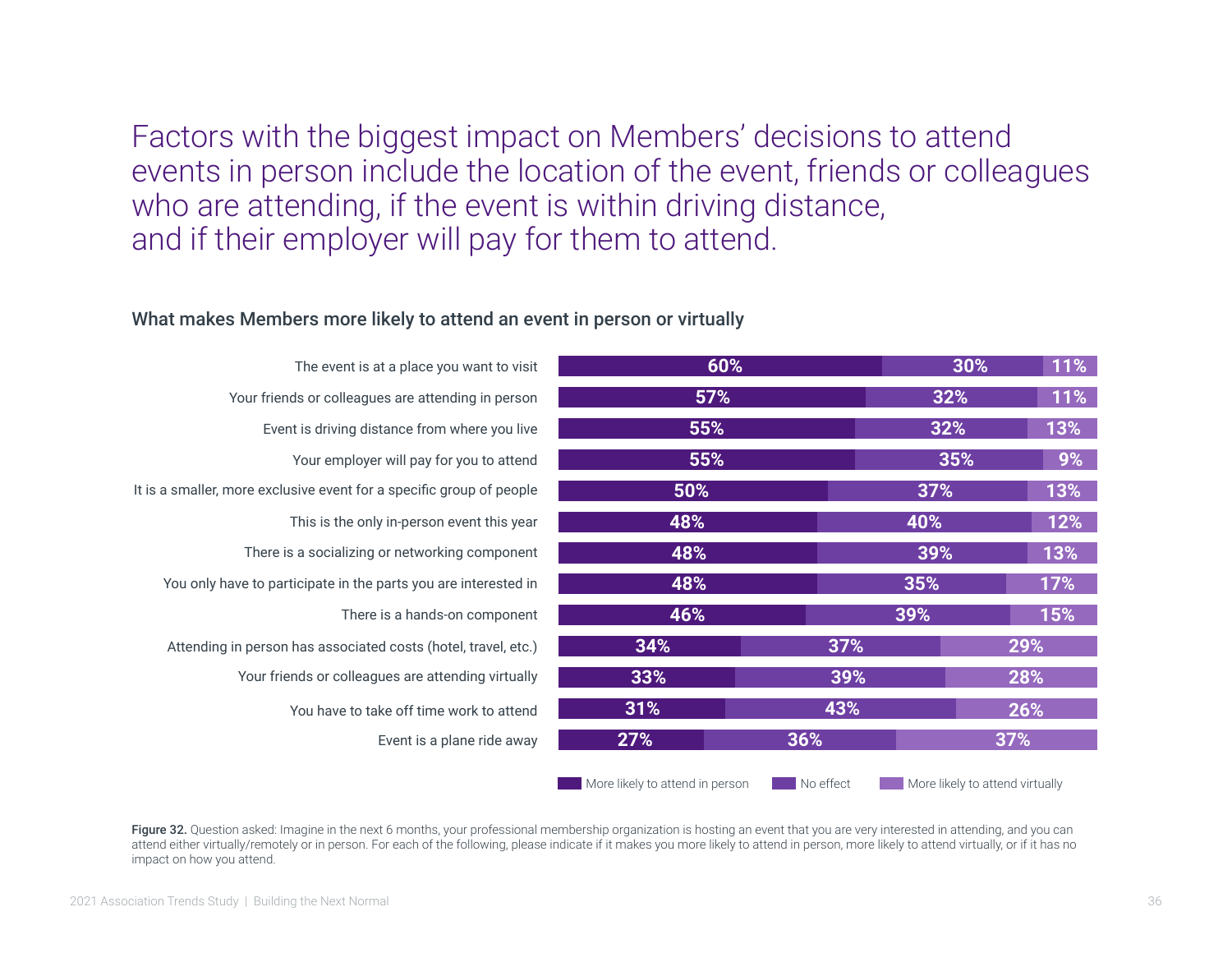### The mixed bag of member engagement

In last year's study, a significant number of Members said they planned to shift from mostly or all in-person engagement to a mix of virtual and inperson. Generations Y and Z and those early in their careers were already engaging primarily online. In this year's study, a small shift away from virtual engagement comes from the same generations, though the majority will still stay virtual.

![](_page_36_Picture_2.jpeg)

#### Members' plans for future engagement with their organization

|                  | <b>Overall</b> | Early-<br>career | Mid-<br>career | Late-<br>career |
|------------------|----------------|------------------|----------------|-----------------|
| Mostly in-person | 16%            | 13%              | 11%            | 25%             |
| Even mix         | 26%            | 25%              | 27%            | 31%             |
| Mostly virtual   | 47%            | 59%              | 56%            | 35%             |
|                  |                | 2021 and beyond  |                |                 |

Figure 33. Question asked: How do you think you will engage with your professional membership organization in the coming years?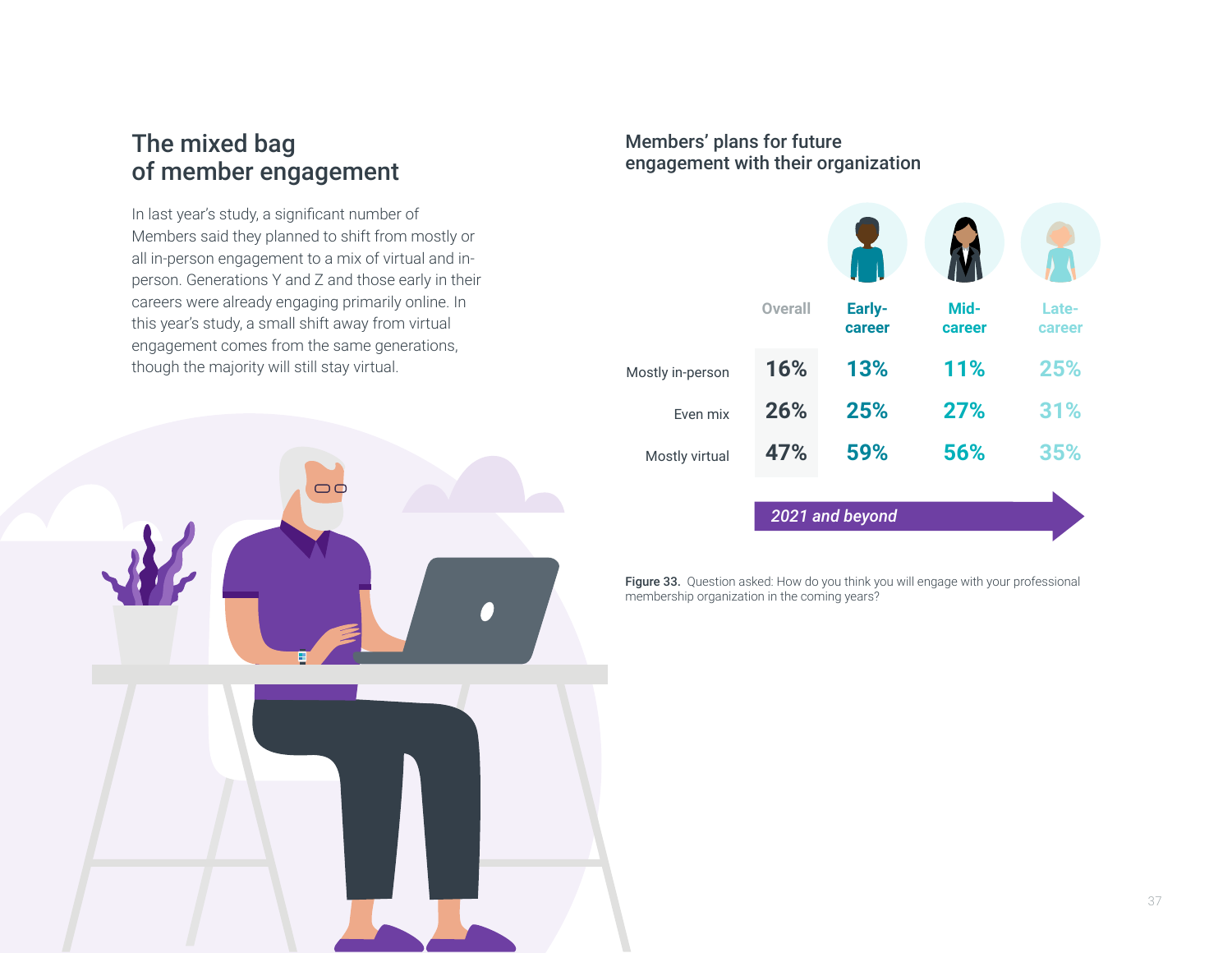The future of events for associations and their members

## Viewpoints on virtual events

Findings from this study suggest disconnects between how Pros and Members view virtual events. Members indicate they are interested in multiple smaller events throughout the year versus a few larger events.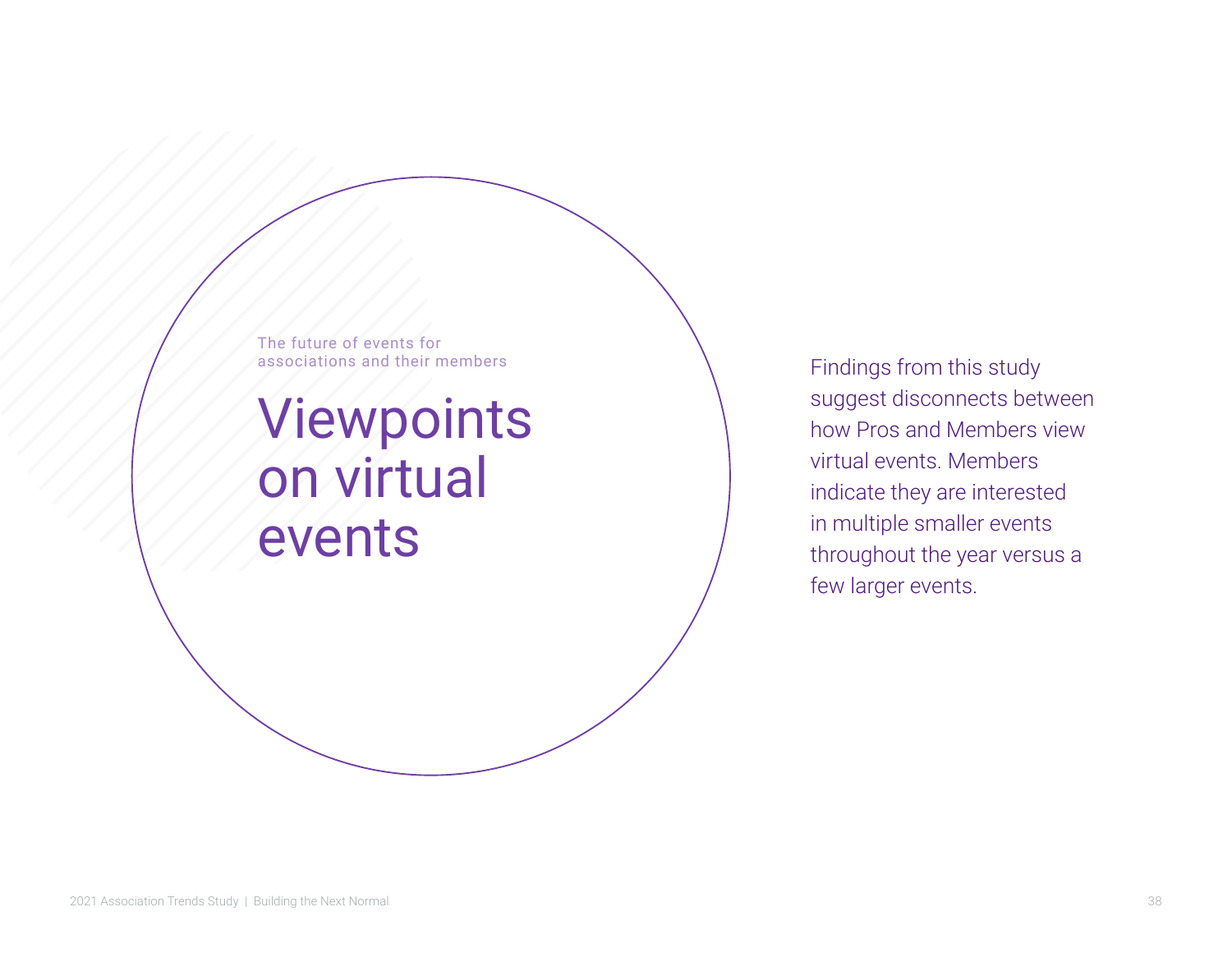### While Members still value in-person events (though less than what Pros think they do), they also recognize the benefits of virtual events more than Pros do.

Also, Members agree at significantly higher rates than Pros that virtual conferences and classes provide the same value as in-person events.

![](_page_38_Figure_2.jpeg)

#### Pros' and Members' perceptions of virtual events (strongly/somewhat agree) What Pros will offer more/focus on

Figure 34 and 35. Questions asked: Please indicate how much you agree with the following statements about virtual events, courses, and conferences offered by professional membership organizations. Please answer to the best of your knowledge, whether you have attended these kinds of events before or not. | Please indicate how much you agree with the following statements about virtual events, courses, and conferences offered by your professional membership/trade organizations. | Moving forward, how likely is your organization to do each of the following compared to years past?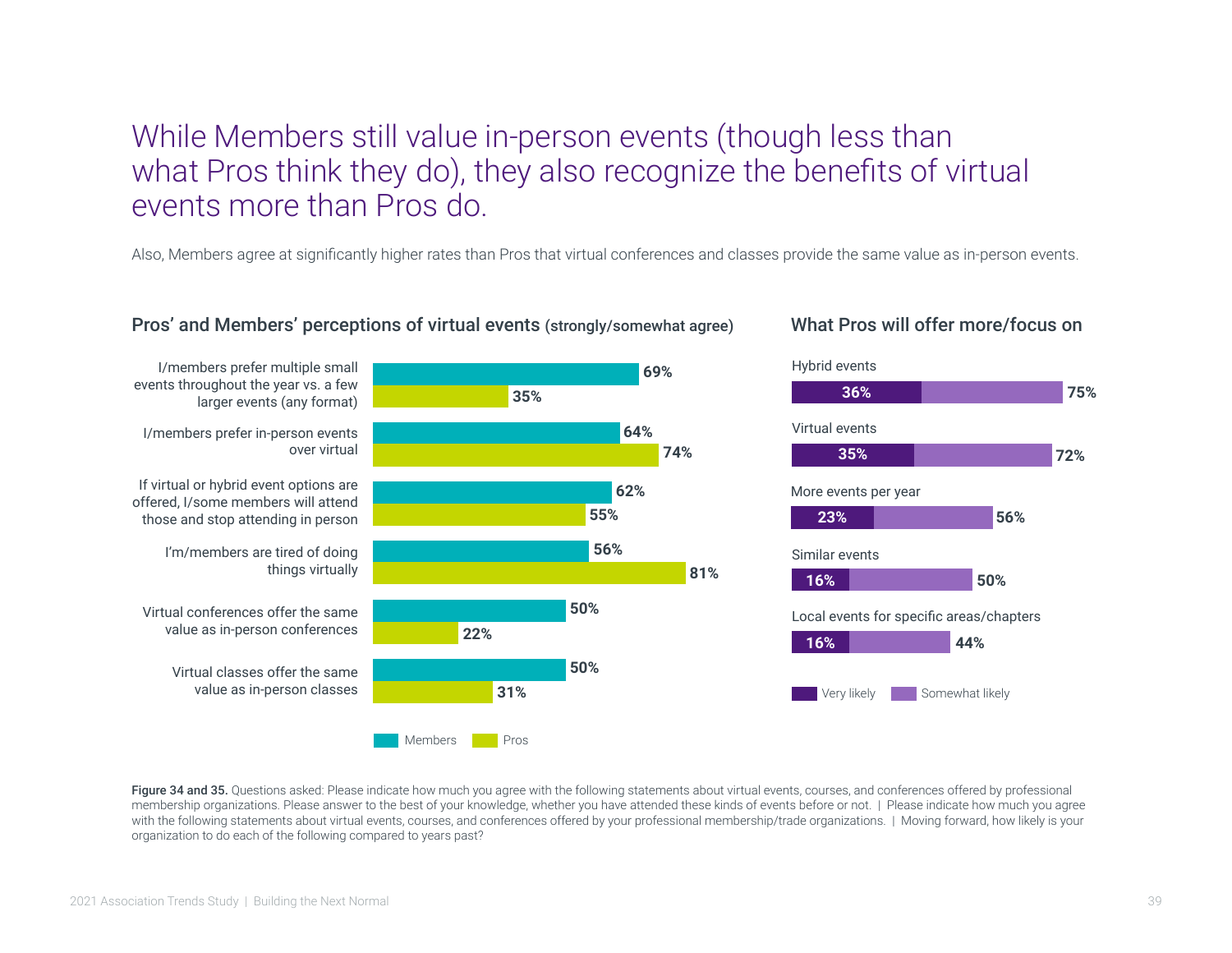The future of events for associations and their members

## The hybrid event option

When it comes to hybrid (inperson and virtual) events, Pros and Members are in agreement: Members – especially early careerists – are interested in hybrid event options, and Pros say they will likely deliver them.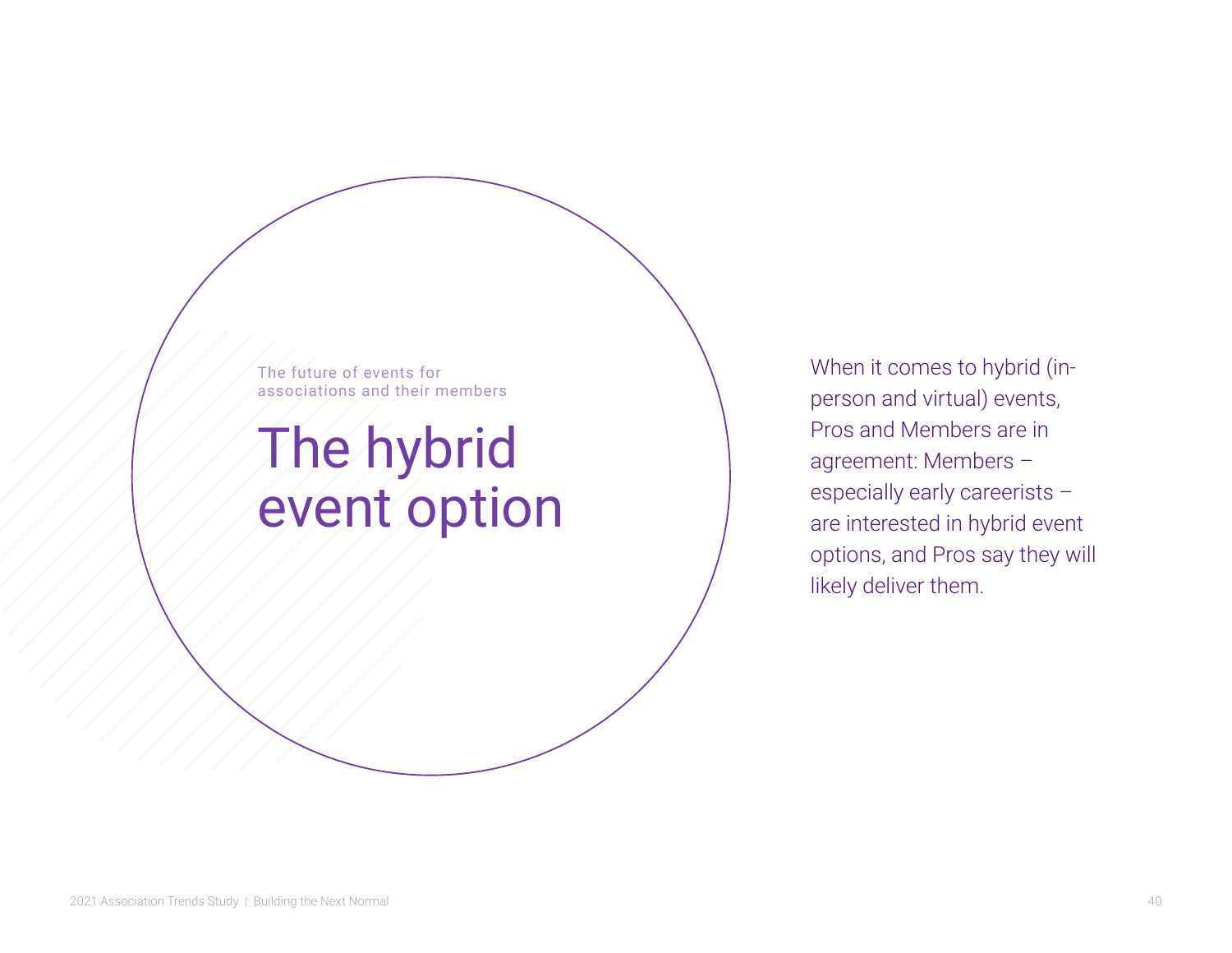Early careerists might be more inclined to attend virtually because of the costs of attending in-person events, the ability to get approval to travel, or other factors that previously didn't allow them to attend events.

![](_page_40_Picture_1.jpeg)

![](_page_40_Picture_2.jpeg)

Figure 36. Questions asked: How important is it for your professional membership organization to offer events than can be attended in person or virtually, depending on your preference? | Please indicate how much you agree with the following statements about virtual events, courses, and conferences offered by professional membership organizations. Please answer to the best of your knowledge, whether you have attended these kinds of events before or not. | Moving forward, how likely is your organization to do each of the following compared to years past? | Please indicate how much you agree with the following statements about virtual events, courses, and conferences offered by your professional membership/trade organizations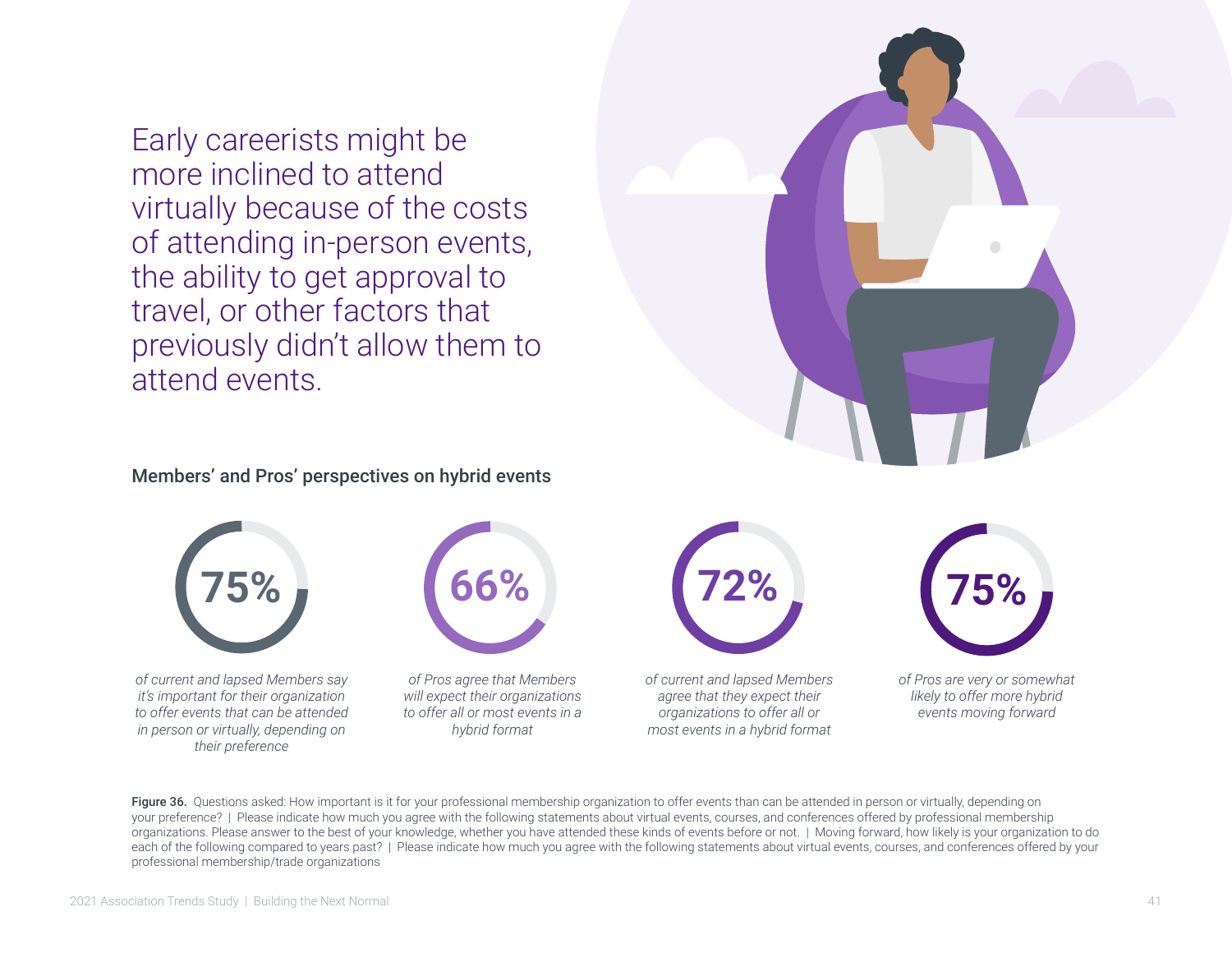Of the three modes (in-person only, virtual only, and hybrid), hybrid events are the most popular among Pros for their most common events, including annual conferences, committee meetings, and continuing education classes. However, more than a third are still committed to offering an in-person only annual conference.

![](_page_41_Figure_1.jpeg)

#### Event modalities in the next 12 months

Figure 37. Question asked: To the best of your knowledge, how will your organization hold the following types of events in the next 12 months? Please select all that apply. If your organization will not hold that type of event, please indicate so.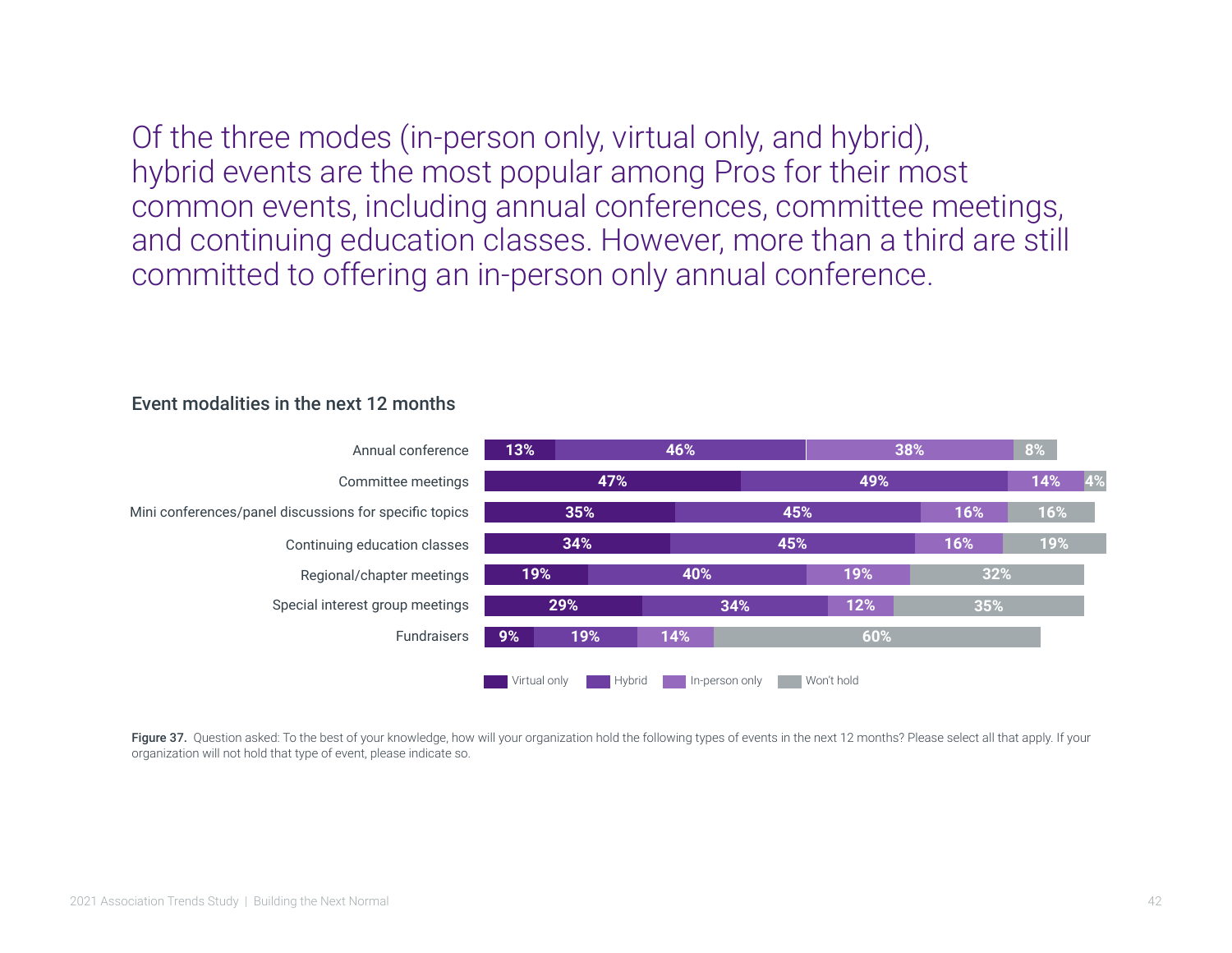Pros see both benefits and challenges to offering hybrid event options, with the biggest benefits being increased flexibility and reach.

![](_page_42_Figure_1.jpeg)

Figure 38. Questions asked: What do you see as the greatest benefit to holding hybrid events? Select one. | What do you see as the greatest challenge as you think about hosting a hybrid event in the future? Select one.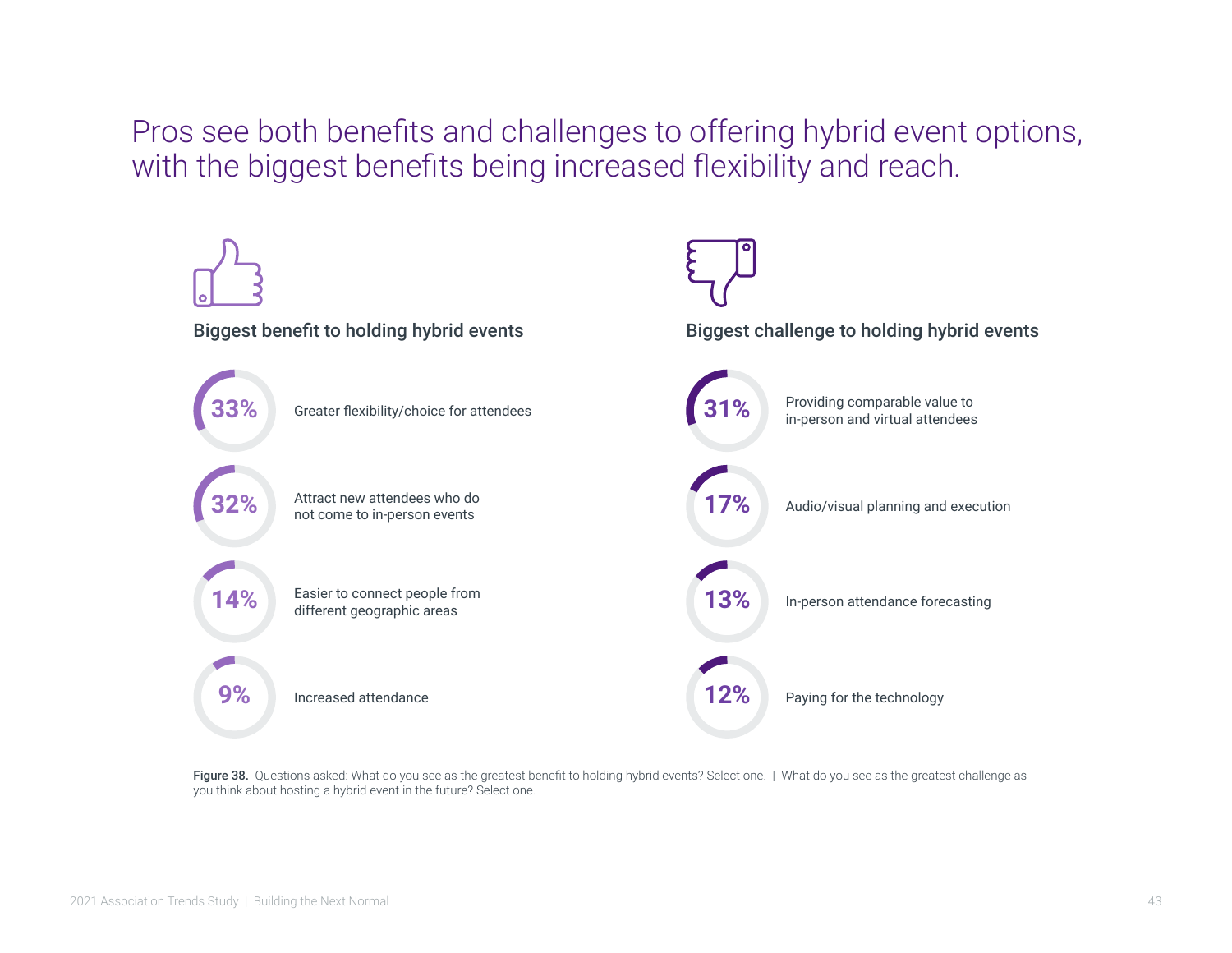Likeliness to host a hybrid event varies by event type and organization size with large organizations significantly more likely to offer hybrid events. Small organizations are less likely to hold continuing education classes, regional, chapter, or SIG meetings.

Likelihood of holding hybrid events (by organization size)

|                                                                | <b>Virtual only</b> |            |           | <b>Hybrid</b> |     | In-person only                |             | Will not hold |
|----------------------------------------------------------------|---------------------|------------|-----------|---------------|-----|-------------------------------|-------------|---------------|
|                                                                | < \$5 mil           | $$5$ mil + | < \$5 mil | $$5$ mil +    |     | $\le$ \$5 mil $\le$ \$5 mil + | $<$ \$5 mil | $$5$ mil +    |
| Annual conference                                              | 14%                 | 13%        | 40%       | 58%           | 39% | 31%                           | 10%         | 6%            |
| Committee meetings                                             | 54%                 | 36%        | 40%       | 65%           | 12% | 17%                           | 5%          | 3%            |
| Mini conferences or panel discussions<br>about specific topics | 38%                 | 34%        | 39%       | 52%           | 15% | 16%                           | 17%         | 12%           |
| Continuing education classes                                   | 34%                 | 36%        | 40%       | 56%           | 16% | 16%                           | 23%         | 11%           |
| Regional or chapter meetings                                   | 20%                 | 15%        | 35%       | 51%           | 20% | 19%                           | 35%         | 27%           |
| Special Interest Group (SIG) meetings                          | 31%                 | 27%        | 27%       | 45%           | 11% | 13%                           | 38%         | 29%           |
| Fundraisers                                                    | 10%                 | 11%        | 17%       | 26%           | 17% | 8%                            | 59%         | 61%           |

Figure 39. Question asked: To the best of your knowledge, how will your organization hold the following types of events in the next 12 months? Please select all that apply. If your organization will not hold that type of event, please indicate so.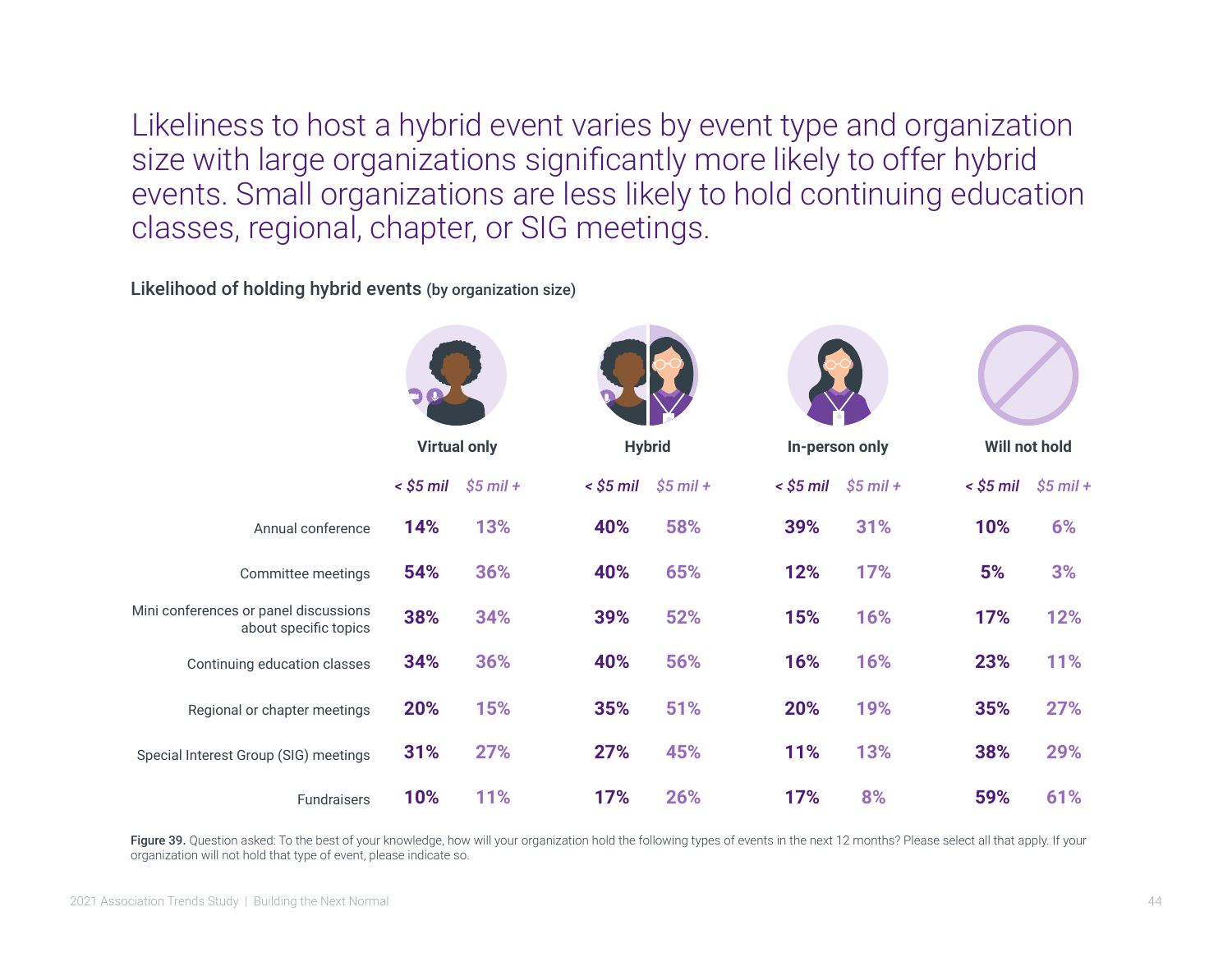The future of events for associations and their members

## Events: looking forward

As Pros look to the future, they indicate that sponsorships and in-person ticket sales will be the top drivers of revenue from their events. To assist with event planning and execution, Pros say online registration tools, a virtual event platform, and audio/ visual services for virtual attendees are the most important tools.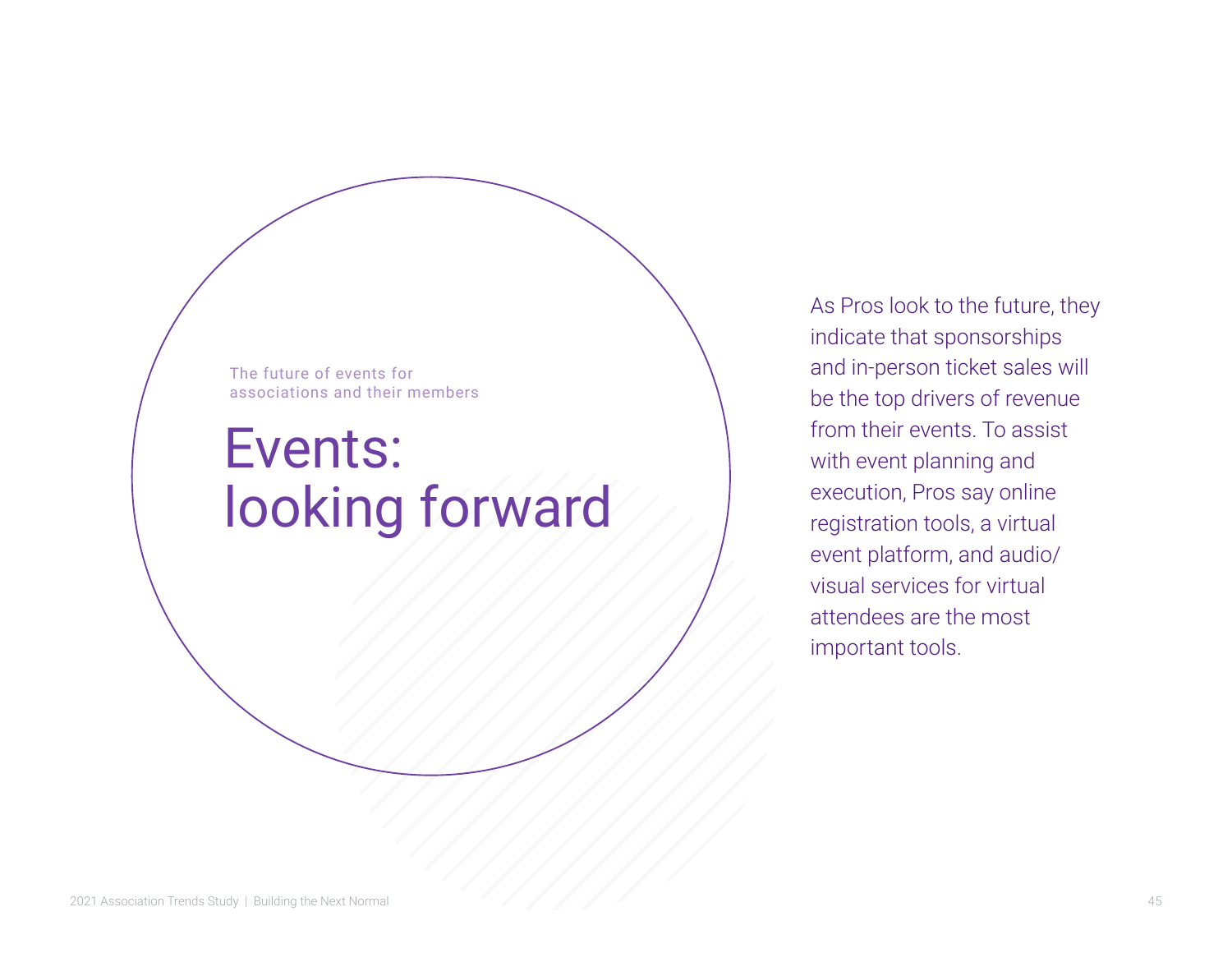#### Primary source of future events revenue

![](_page_45_Figure_1.jpeg)

Figure 40. Question asked: What do you think will be your primary source of events revenue moving forward? Select one.

![](_page_45_Picture_3.jpeg)

#### Importance of event tools moving forward

| Online registration                                   | 43%                        |     | 41% |
|-------------------------------------------------------|----------------------------|-----|-----|
| Virtual event platform                                | 29%                        |     | 46% |
| Audio visual services<br>for virtual attendees        | 26%                        |     | 47% |
| Tools to track metrics and<br>progress towards goals  | 20%                        |     | 47% |
| Event mobile apps                                     | 16%                        | 50% |     |
| Branded event website                                 | 23%                        |     | 43% |
| Tools to track revenue from<br>attendees and sposnors | 20%                        |     | 46% |
| Tools to check in attendees                           | 18%                        | 44% |     |
| Tools to manage<br>content and abstracts              | 17%                        | 44% |     |
| Tools to track continuing<br>accreditation            | 20%                        | 36% |     |
| Exhibition hall and exhibitor<br>management tools     | 15%                        | 40% |     |
| Badge printing technology<br>for when members arrive  | 12%                        | 37% |     |
| Lead retrieval software<br>for sponsors               | 9%                         | 37% |     |
| Attendee housing<br>management tools                  | <b>6%</b><br>30%           |     |     |
| Venue selection tools                                 | 6%<br>29%                  |     |     |
| Mobile auction software 4%                            | 17%                        |     |     |
| <b>Top Priority</b>                                   | Important, but not the top |     |     |

Figure 41. Question asked: Below is list of technological tools to assist organizations with event planning and execution. How much of a priority is each for your organization to invest in moving forward?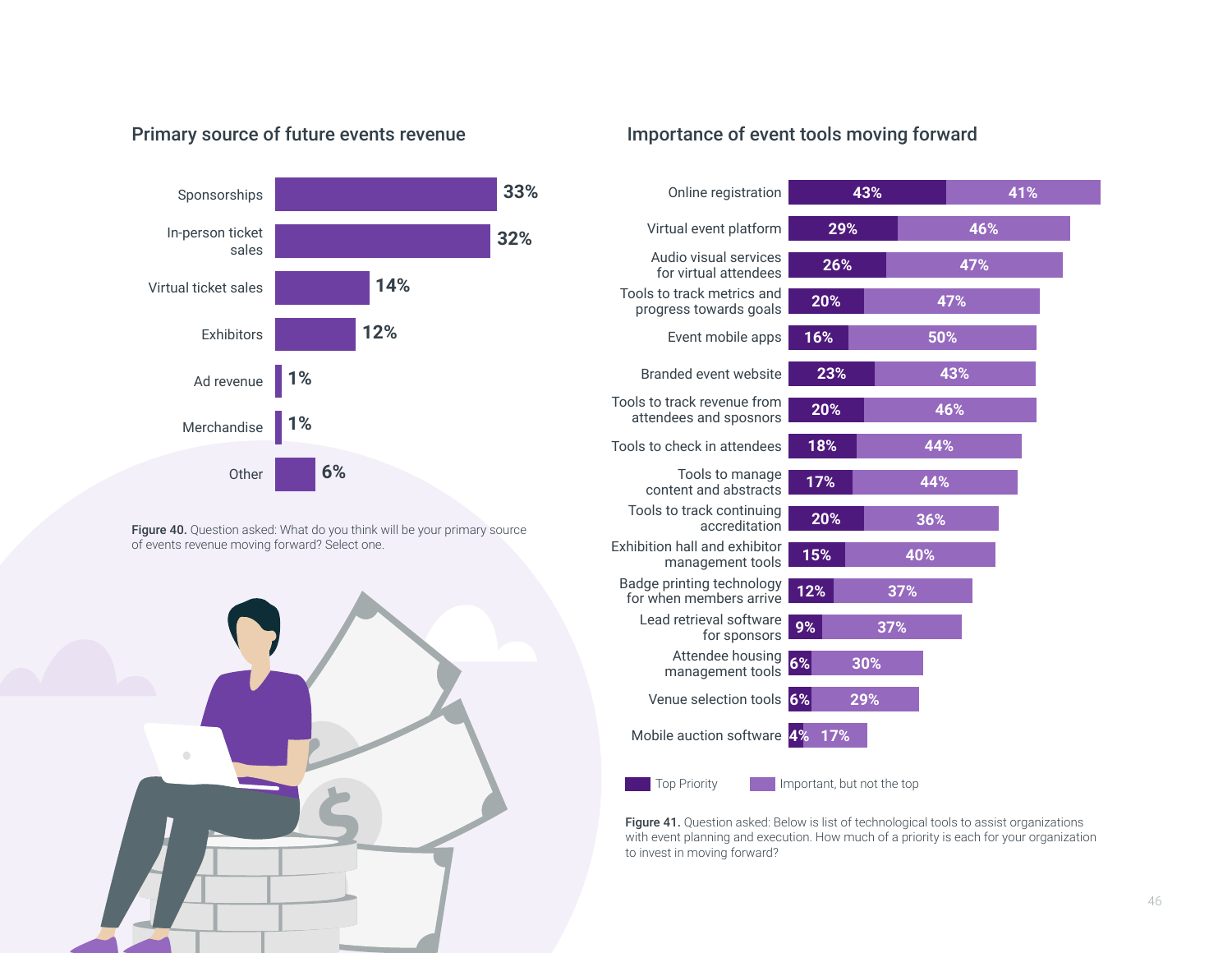Member expectations for more learning opportunities Members say they are getting professional education and training in multiple ways. While they turn most frequently to their employer or their professional organization, other sources are close behind, indicating considerable competition for organizations.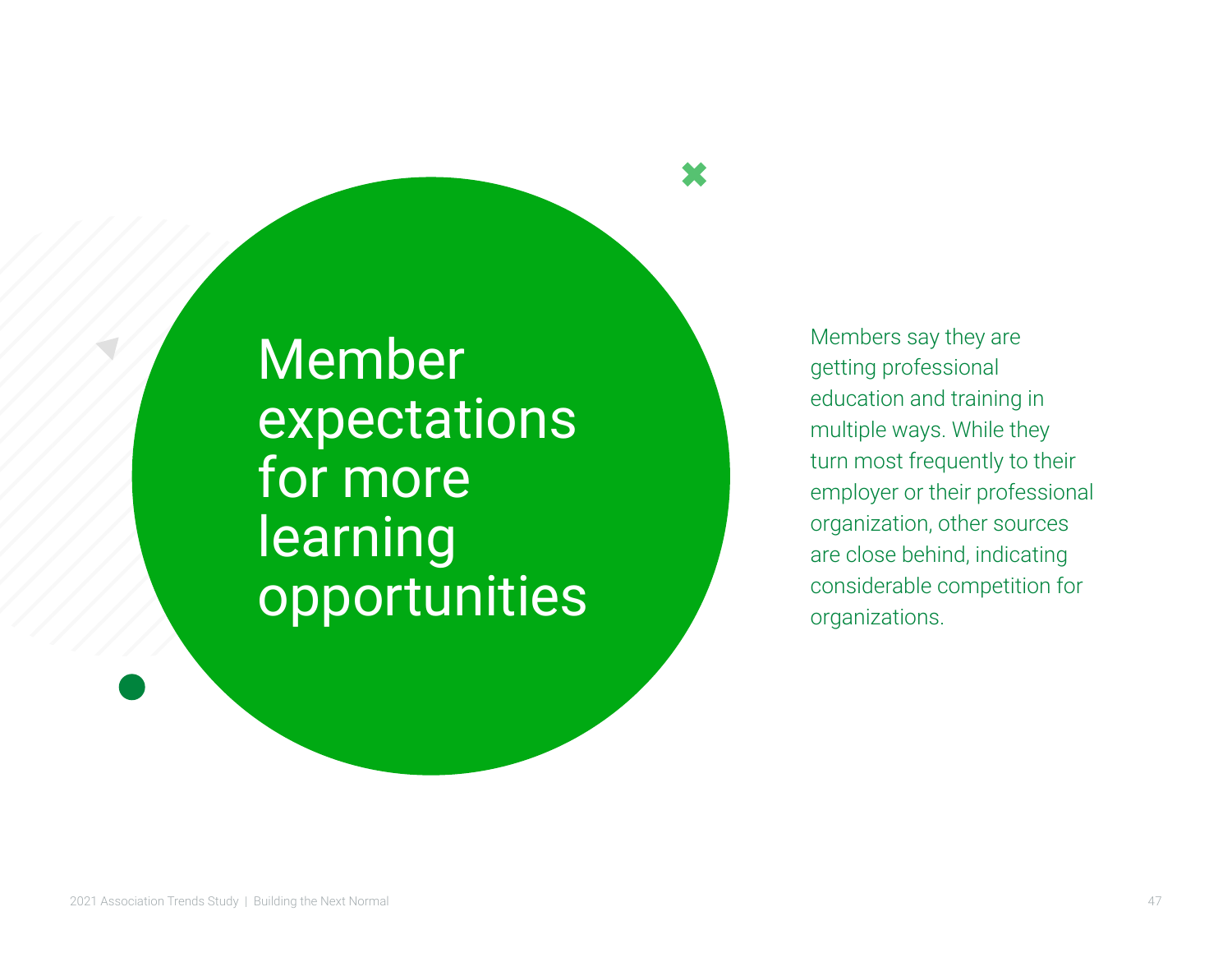When asked about the quality of training, Members give their professional organization a so-so rating compared with other sources, indicating an opportunity for organizations to step up their education and training programs.

Quality of training

![](_page_47_Figure_1.jpeg)

Figure 42. Questions asked: Within the last two years, through which of the following organizations or venues have you received professional education and training? | Overall, how would you rate the professional education and training you received from each of the following?

Where current Members received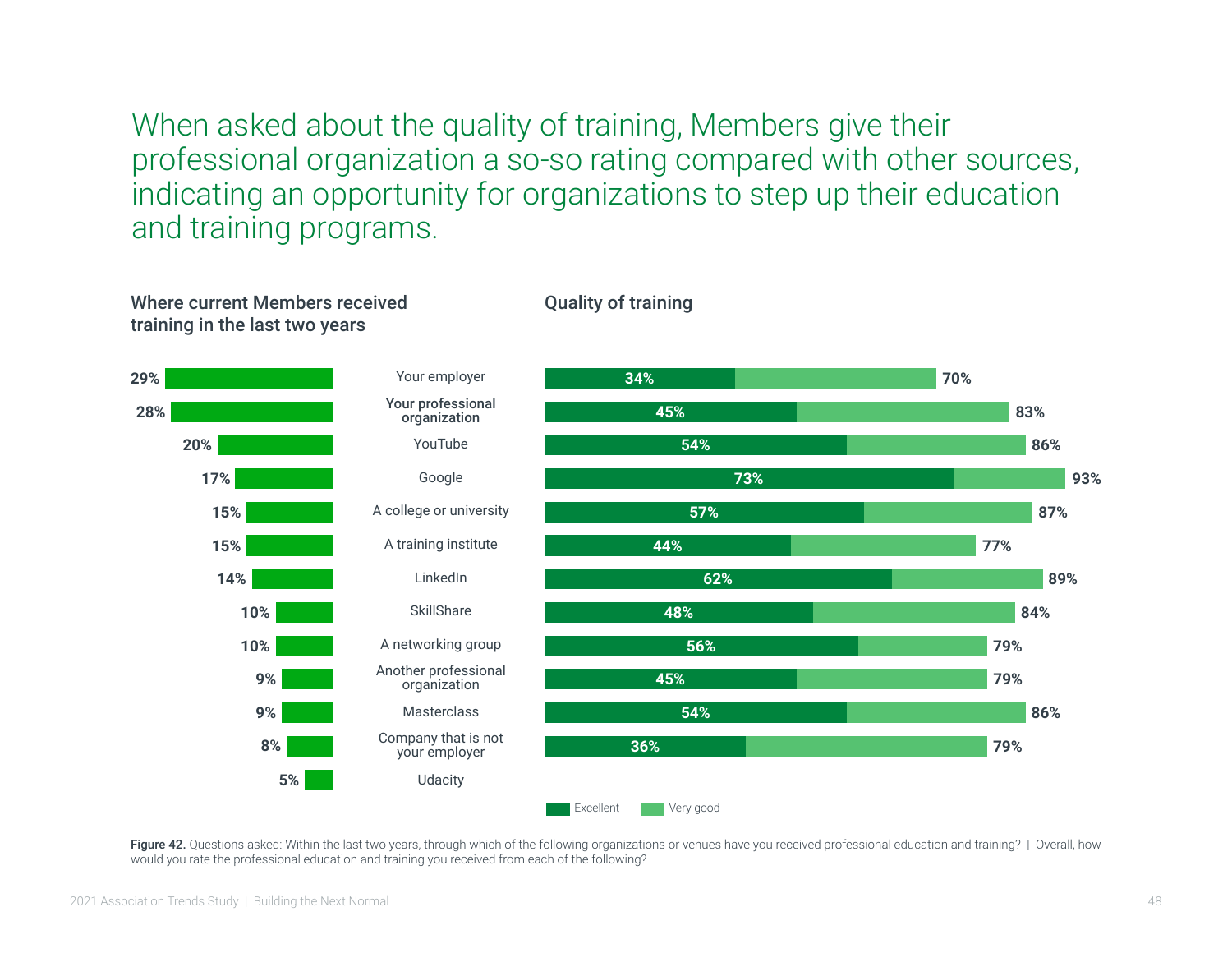Two-thirds (67 percent) of Members say they are required to take professional education and training courses to comply with industry standards. Of those, most turn to their employer or their professional membership organization for the courses.

However, those who are not required to take training are more likely to turn to YouTube than their membership organization.

**67%**

of Members are required to take professional education to comply with industry standards

#### Where Members turn for professional education and training

|                                   | <b>Training</b><br>required | <b>Training</b><br>not required |
|-----------------------------------|-----------------------------|---------------------------------|
| Your employer                     | 33%                         | 23%                             |
| Your professional organization    | 31%                         | 14%                             |
| YouTube                           | 20%                         | 19%                             |
| Google                            | 20%                         | 12%                             |
| A training institute              | 18%                         | 8%                              |
| A college or university           | 17%                         | 10%                             |
| LinkedIn                          | 16%                         | 13%                             |
| <b>SkillShare</b>                 | 13%                         | 7%                              |
| A networking group                | 11%                         | 8%                              |
| <b>Masterclass</b>                | 11%                         | 6%                              |
| Another professional organization | 11%                         | 4%                              |
| Company that is not your employer | 10%                         | 4%                              |
| <b>Udacity</b>                    | 5%                          | 5%                              |
| Did not receive any               | 6%                          | 29%                             |

Figure 43. Questions asked: In the industry that you work, are you required to take professional education and training in order to comply with industry standards (i.e., licensure and certification)? | Within the last two years, through which of the following organizations or venues have you received professional education and training?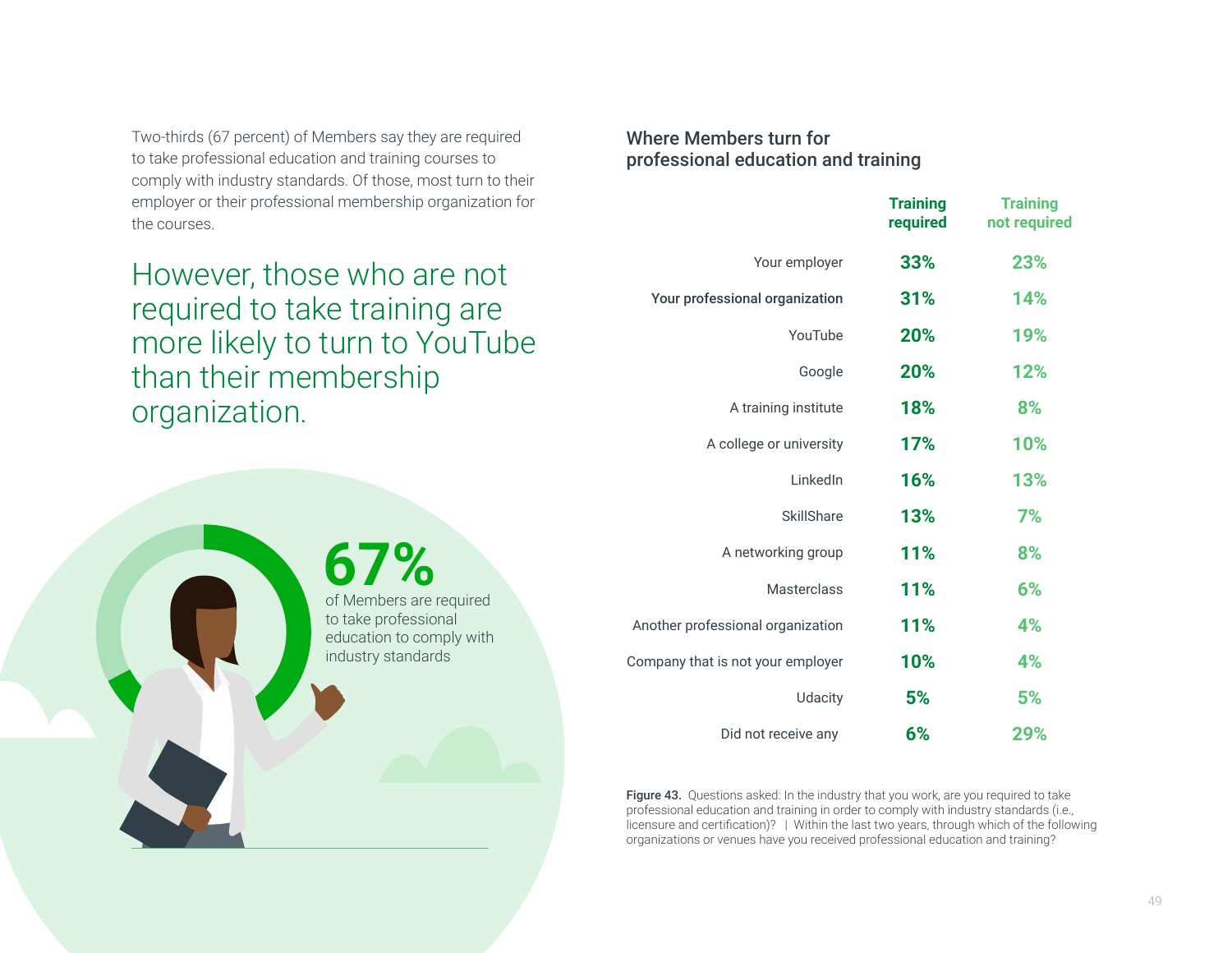This study's findings show that Members are interested in more learning modalities than their organization currently offers, suggesting an opportunity for professional membership organizations to provide more learning options.

Most organizations offer only conferences and individual courses (both online and in-person). Members say they are interested in a wide variety of professional education and training opportunities, including webcasts of live events, recommended courses, short videos, social learning, and just-in-time learning.

![](_page_49_Figure_2.jpeg)

#### % Members likely to use versus what Pros offer

professional education and training opportunities in the next 12 months? | How do you currently offer professional development or training to your members? Select all that apply.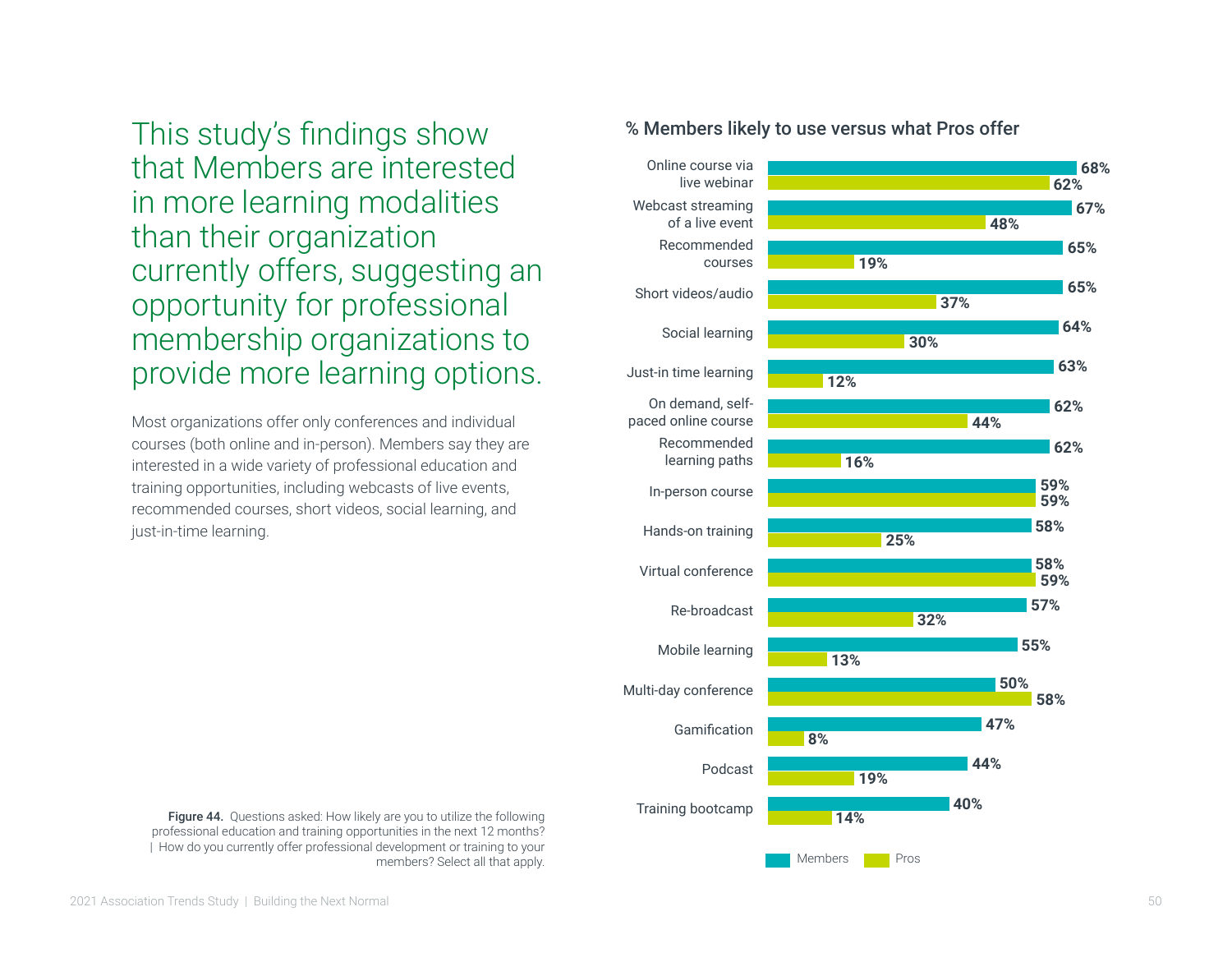Technology usage and concerns for association professionals

More Pros say they feel more technologically prepared for the future than they did in a 2019 study by Community Brands. However, still only half of them feel prepared.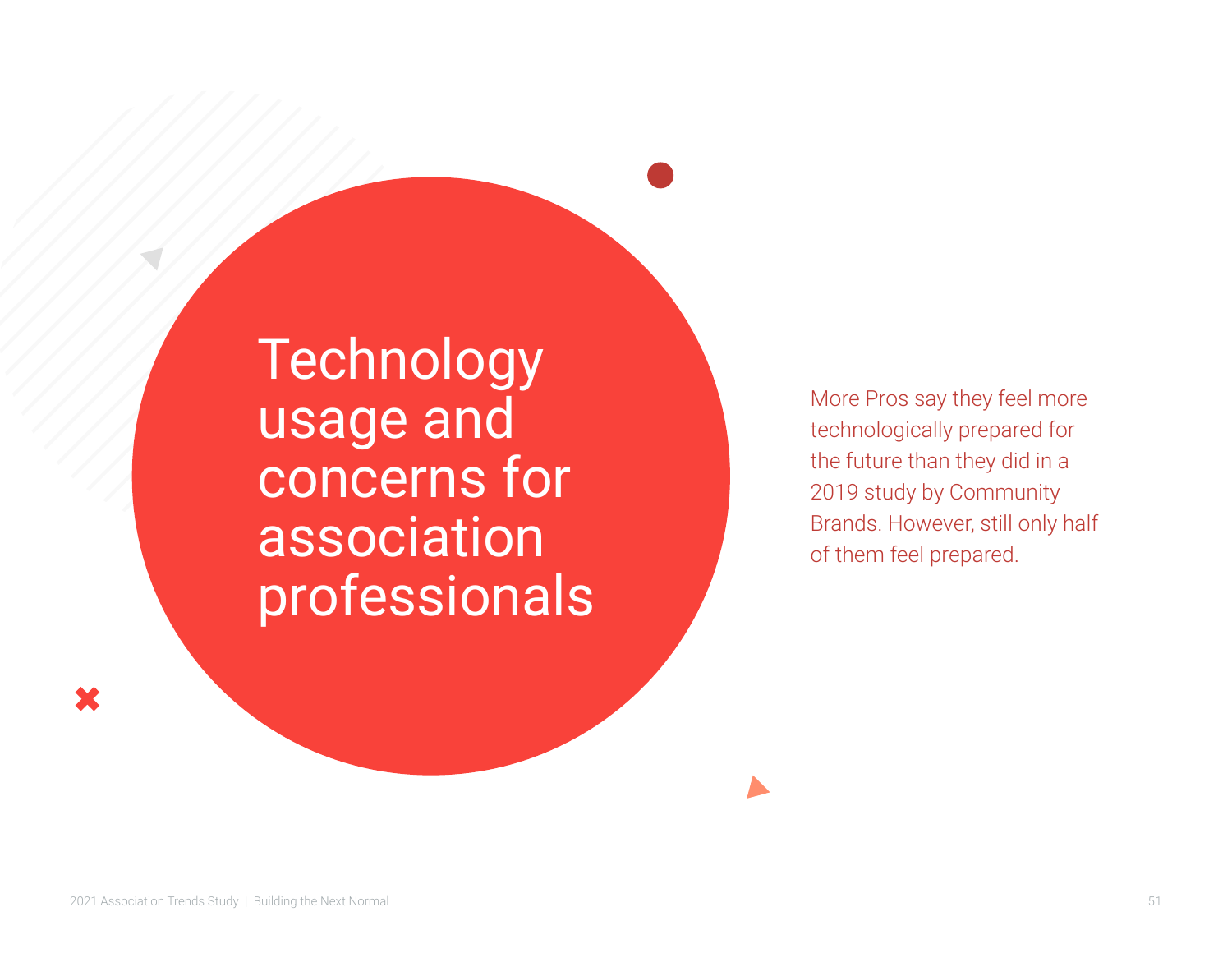![](_page_51_Figure_0.jpeg)

How technologically prepared Pros feel for the future

**Figure 45.** Question asked: When it comes to technology, how prepared do you feel your organization is for the future?

![](_page_51_Picture_3.jpeg)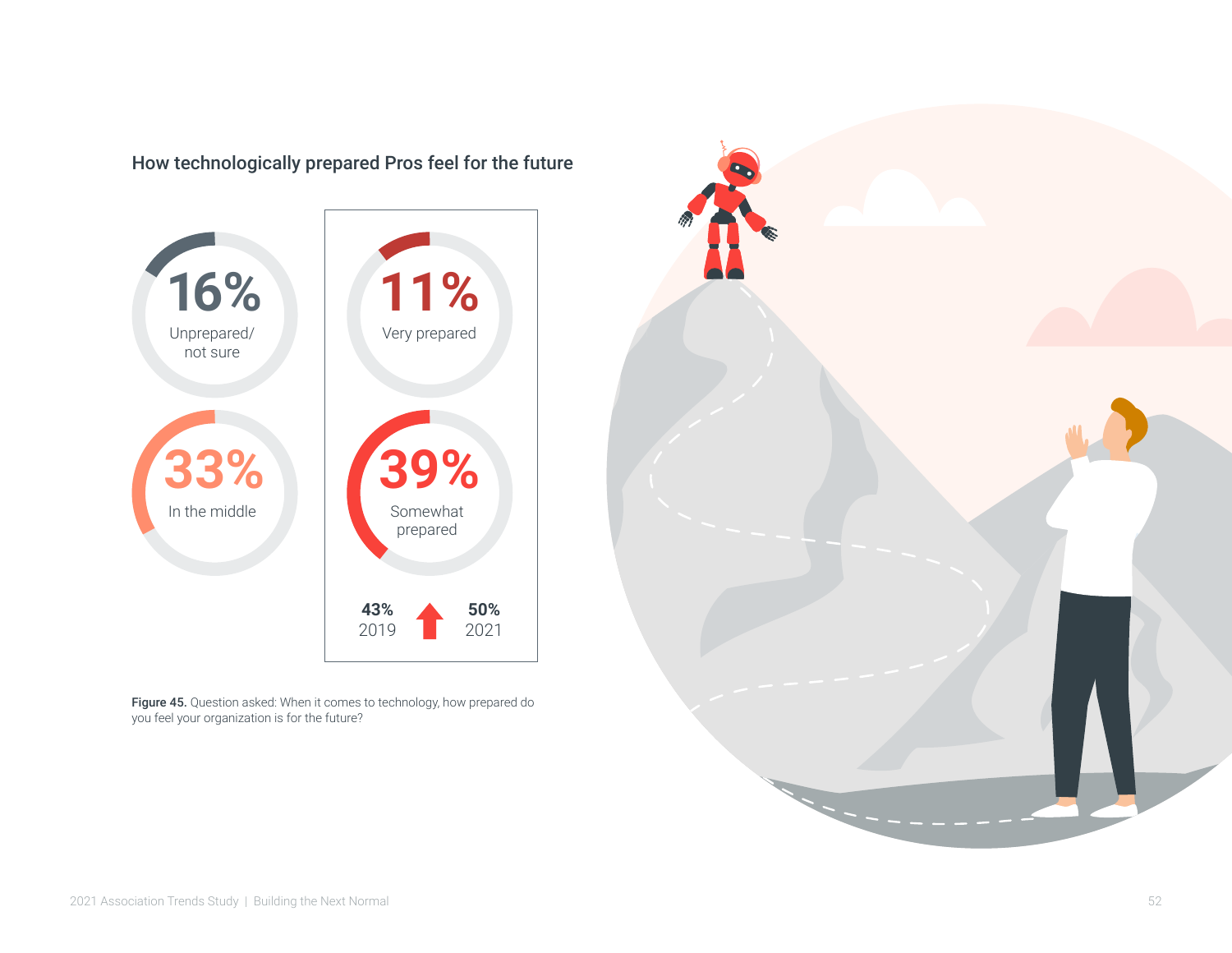The top two technology tools Pros say their organization uses are association management software (AMS) or customer relationship management (CRM) systems and email marketing platforms. Given the situation in the past year-and-a-half, it's not surprising that webcast/webinar and virtual event platform tools follow close behind.

Meanwhile, less than five percent of Pros say they are using predictive intelligence, artificial intelligence, and/or machine learning.

![](_page_52_Figure_2.jpeg)

#### Technology/solutions used

![](_page_52_Figure_4.jpeg)

Figure 46. Question asked: Which of the following technology/solutions does your organization use? Select all that apply.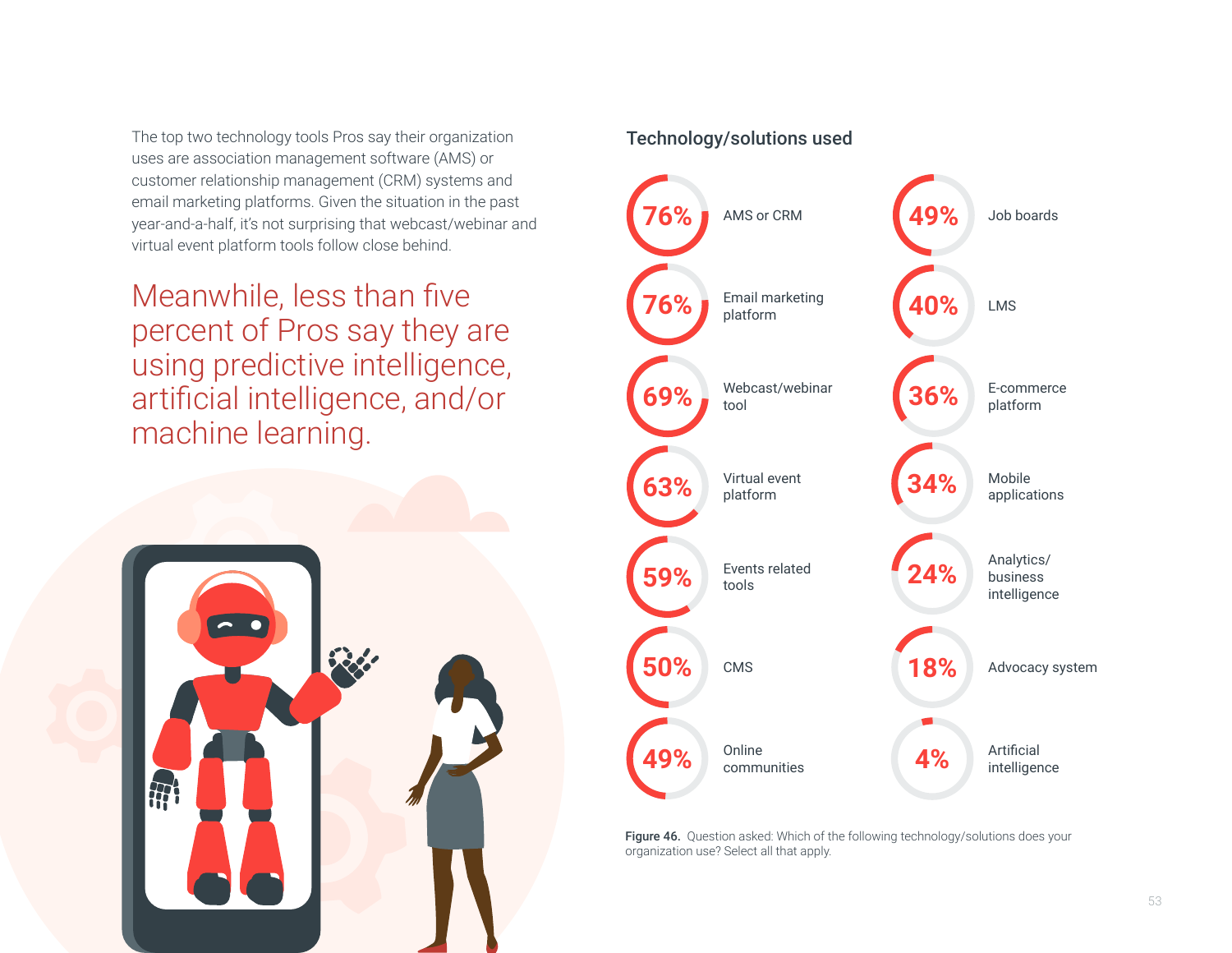Looking ahead at the next 12 months, the technologies Pros are most likely to say their organization will spend more on are AMS/CRM systems, learning management system (LMS) software, and business analytics tools.

Large organizations are significantly more likely to spend more on tools for business analytics.

#### **27% 66% 21% 17% 14% 18% 70% 23% 32% 60%** Spend more Same **6% 79% 71% 79% Not sure 74% 70% 2% 5% 1% 7% 5% 2% 5% 6% 2% 5% 2% 8% 23% 52% 20%** Spend less AMS or CRM Webcast/webinar tool Email marketing platform Virtual event platform CMS Events related tools Job boards E-commerce platform LMS Mobile applications Advocacy system Analytics/biz intelligence Online communities **13% 76% 4% 20% 63% 8% 32% 57% 4% 18% 69% 6% 6% 6% 6% 5% 5% 7% 9% 7% 6%**

#### Planned technology spending changes (among Pros using)

Figure 47. Question asked: In the next 12 months, will your organization spend more, less, or the same on each of the technology/solutions it uses?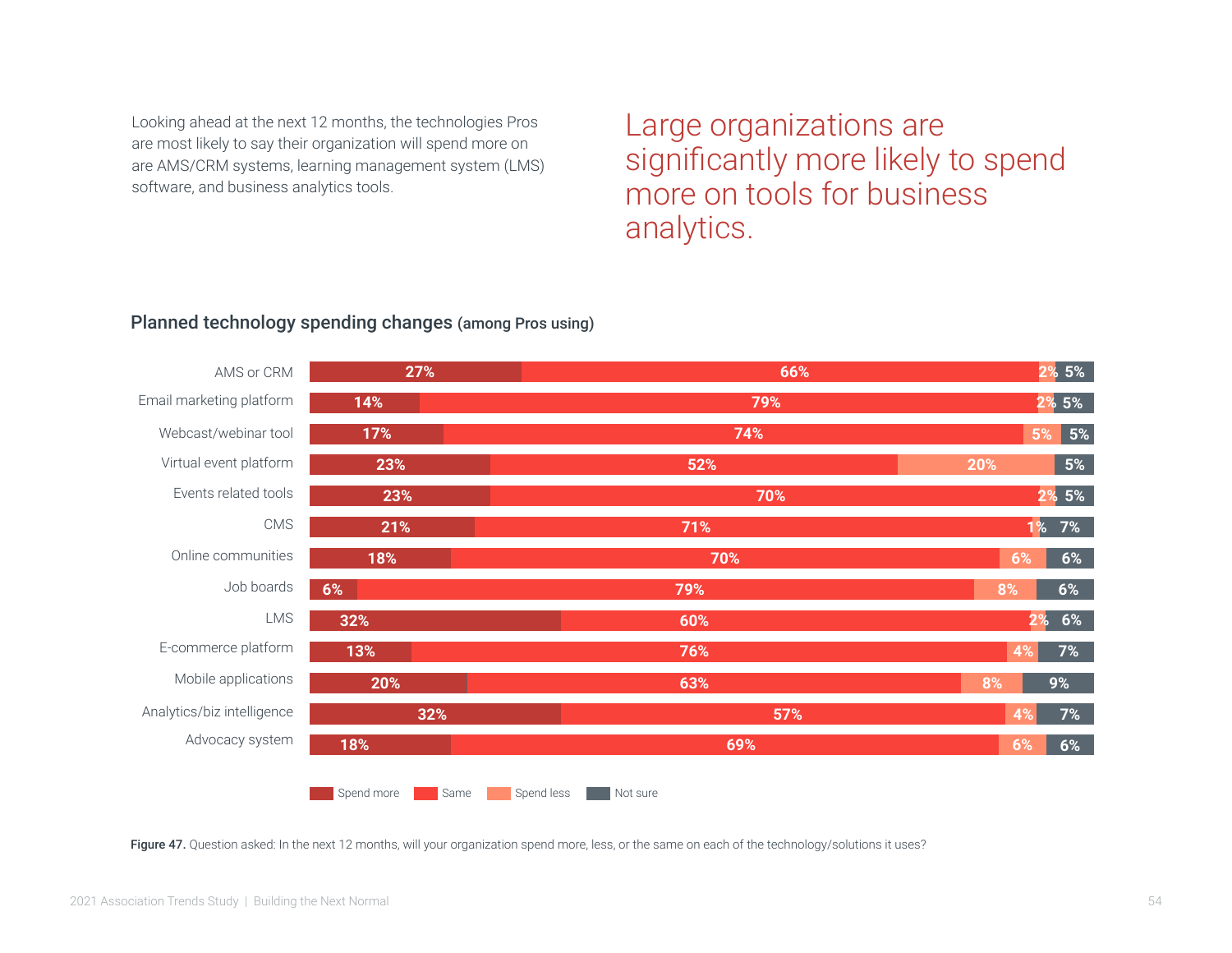Survey responses from Pros suggest that the state of their member data has room to improve. Just over a third of Pros say their member data is excellent or very good. Pros with poor member retention in the past year tend to report worse member data.

The top member data challenge Pros face is integrating data from various resources to paint a clear picture of their members.

#### Excellent/very good data by member retention (last 12 months) **4% 21% 36% 29% 7%** Poor Fair Good Very good Excellent **30% 67% 21% 65% 23% 57% 22% 51%** Somewhat Very challenging **Very challenging 17% 51% 19% 66% 19% 63% 17% 58% 21% 54% 19% 51%** Joining member data from various resources together to paint a clear picture of our members Using data analytics to deliver value to members Collecting data on members Processing/using the data we have Discrepancies in data from different systems Finding the right tools to analyze our data Integrating data from legacy systems Finding qualified talent to manage technology solutions/data systems Lack of support from technology providers Cost of data analytics and reporting tools Increased Same Same Decreased **49% 40% 26%**

#### Challenges of reporting and data analytics

Figure 48, 49, and 50. Questions asked: How would you describe the state of your member data today? | How challenging is each of the following when it comes to reporting and data analytics?

State of member data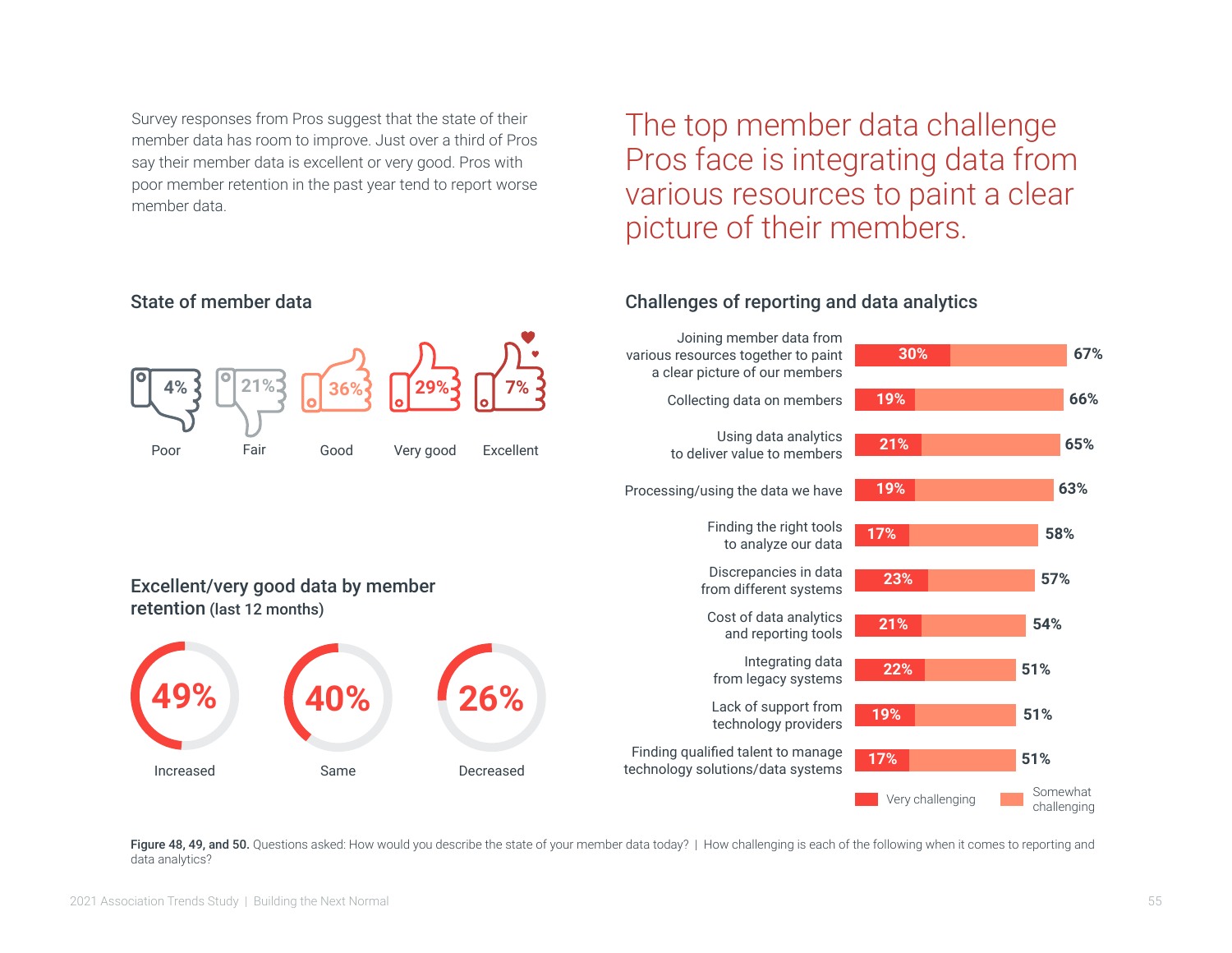## Where to go from here

Member sentiments and loyalty for their professional membership organization remains strong and steady as the world emerges from more than a year of disruptions into a still-evolving era. At the same time, organizations feel positive about a bright future.

Here are six ways to use the data and findings from this study to make the most out of this optimistic, yet still uncertain, time as you build the next normal for your organization: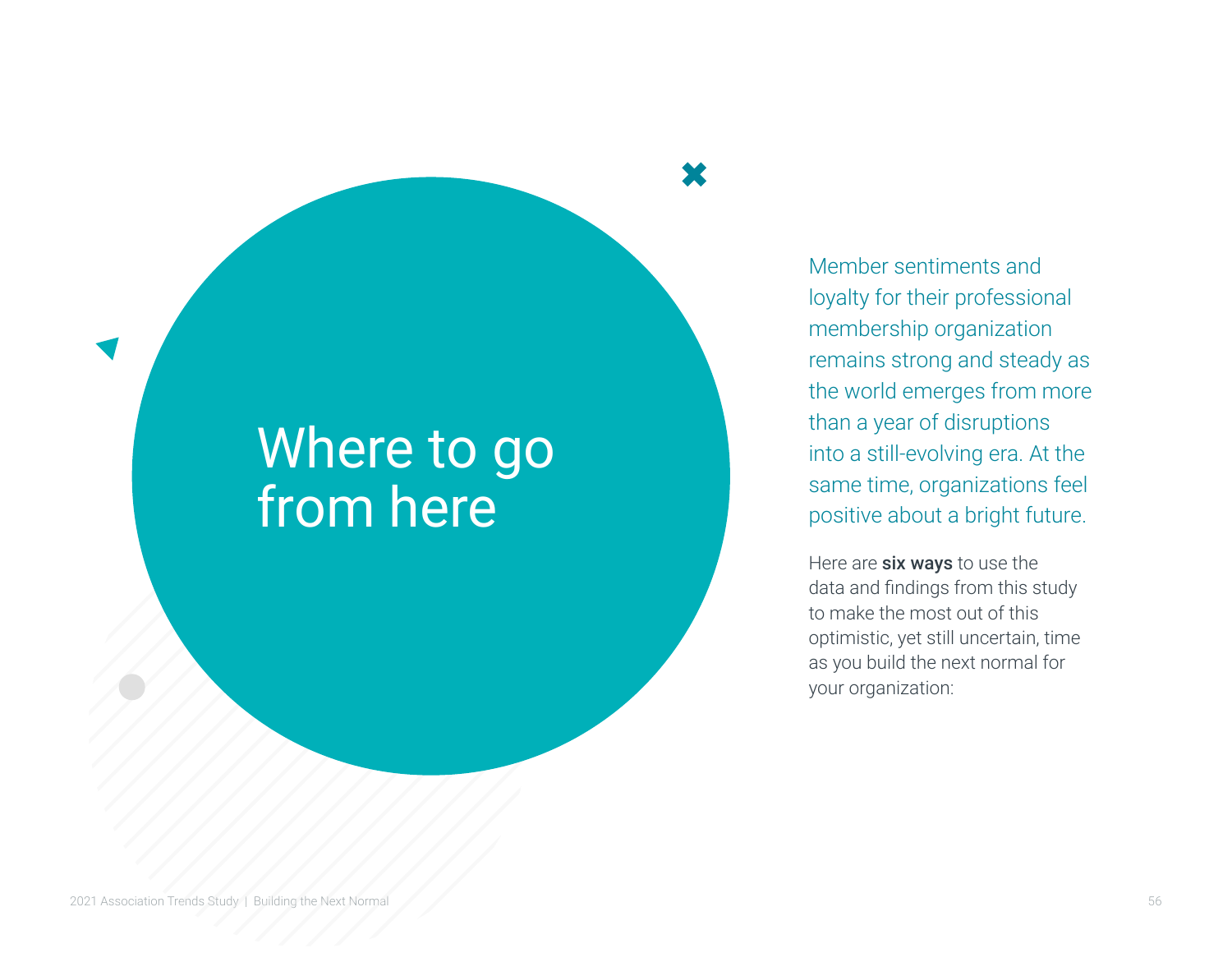### Say goodbye to traditional in-person only events. 1

Even during a time of mass disruption, more than half of members say they attended the same amount or more of their organization's events in the past year than in years before. And while in-person events still have a valuable place in member engagement, nearly three quarters of Members now expect their organization to offer all or most events in a hybrid format.

It's time to move beyond traditional in-person only events. Prepare to offer a great hybrid event experience for your members by putting in place the right tools and strategies to engage both in-person and virtual attendees. Your members will appreciate the ability to choose the option that best fits with their schedule, budget, health concerns, and expectations.

![](_page_56_Picture_3.jpeg)

![](_page_56_Picture_4.jpeg)

### Give your members more ways to learn. 2

Findings from this study suggest that there are some disconnects between organizations and their members when it comes to the importance of certain benefits. For example, training and certification continue to be two of the most important benefits to Members, yet Pros still tend to undervalue these benefits. Meanwhile, data from this study indicates that Members are looking for a greater variety of learning modalities, including online courses via live webinar, webcasts of a live event, course recommendations, and short videos.

Revisit your professional education and certification programs and find new ways to offer a variety of learning options to address members' schedules, educational and certification needs, and learning preferences.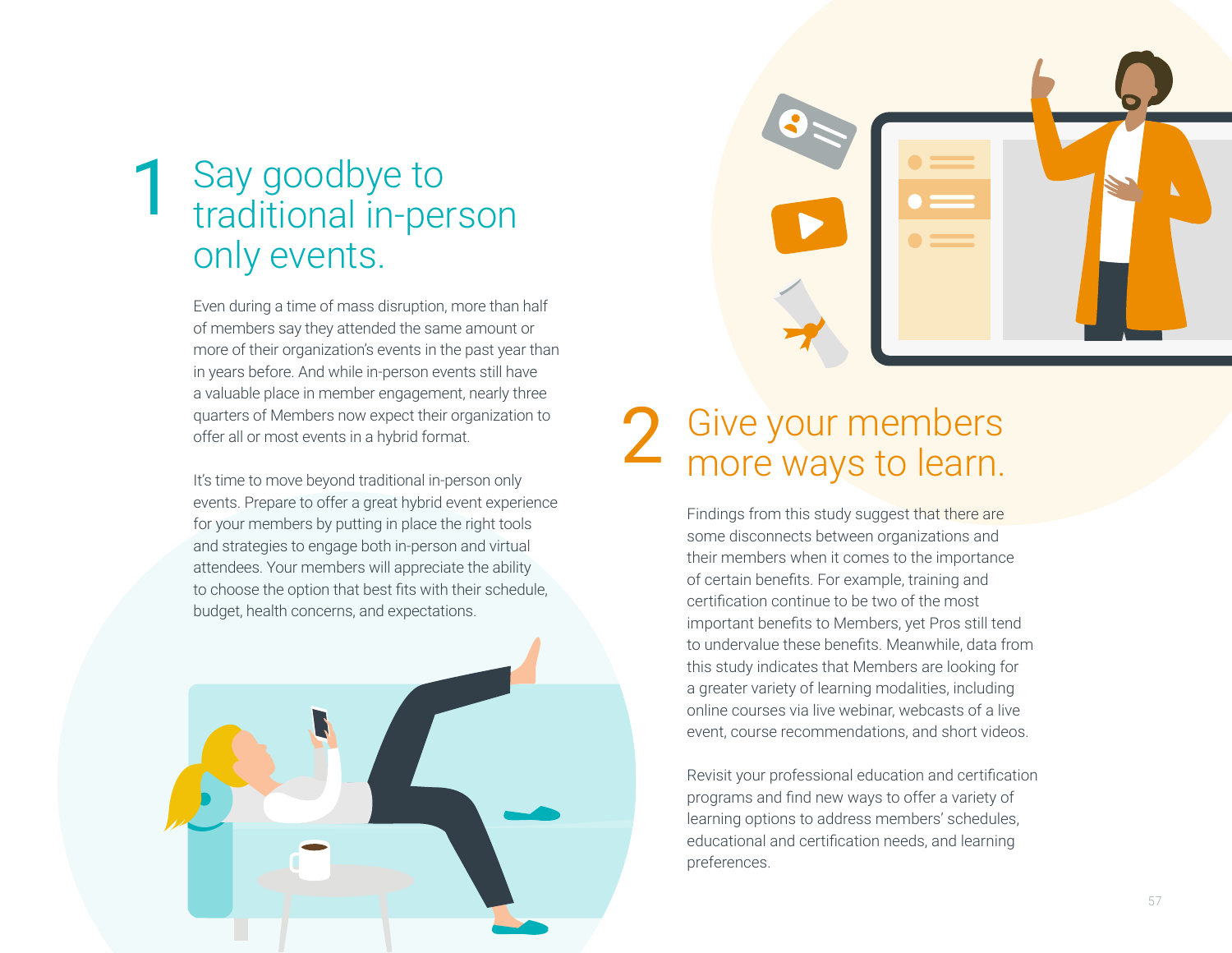## Work smarter, not 3 Work smarter, no<br>harder, to deliver greater member value.

Results from this study suggest that Pros are working harder than they were a year ago, with time and member engagement being the biggest challenges to achieving organizational priorities.

One way to address these challenges is to focus on the return on member value from your programs. This means focusing more effort on those areas that will drive the greatest impact with today's members – individual benefits such as training and certifications, and industry-focused benefits such as industry news and information, advocacy, and raising awareness.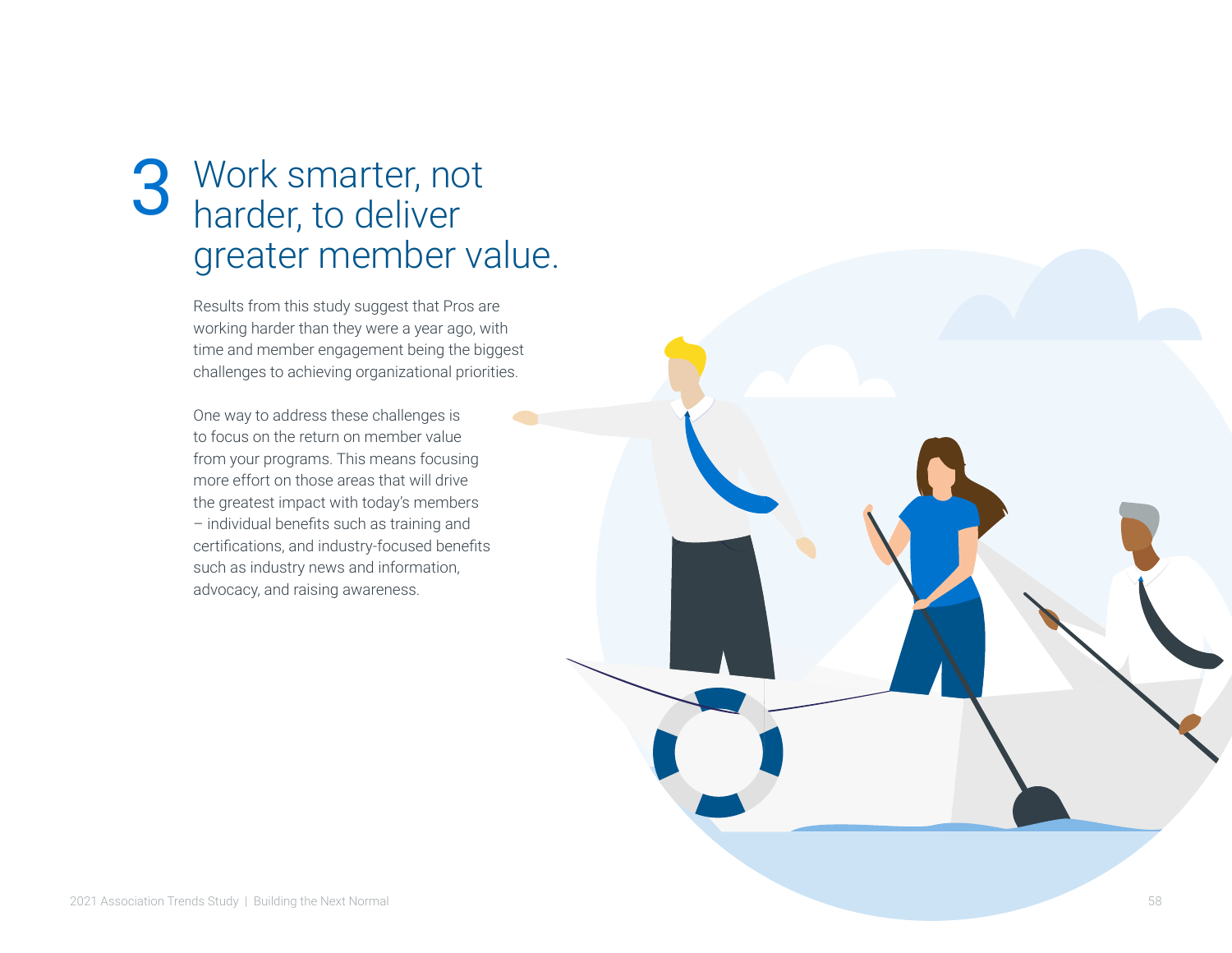## Show members you Show members you This study shows that lapsed Members'<br>
understand them to<br>
understand them to<br>
value on ioh opportunities and help with avoid the lapse.

The top three reasons Members give for allowing their membership to lapse are that the membership became too costly, they have other priorities now, and the organization was providing little value. While your members might fail to renew for various reasons, there's always an opportunity to win them back and avoid losing more members in the future.

![](_page_58_Picture_2.jpeg)

priorities are slightly different from those of current Members. They place significantly higher value on job opportunities and help with career advancement, yet Pros continue to undervalue these areas as member benefits. Give your members more of the value they seek by making sure you're investing in your online career center. For example, if you think about your organization's online career center as simply a place for job postings, you're missing an opportunity to engage more with members by offering them valuable career advancement opportunities and resources.

To avoid members leaving due to financial reasons, offer budget-friendly installment payment options or create a membership tier for those in-between jobs.

And remember that this study shows that Pros with poor member retention in the past year tend to report worse member data. Meanwhile, lapsed Members are much less likely than current Members to say they feel their organization understands their needs. Get a handle on your member data – keep it updated, de-duplicated, and all in one place – so you can use it to communicate with your members in a more personalized way and send them more targeted content that delivers greater value and shows you understand them.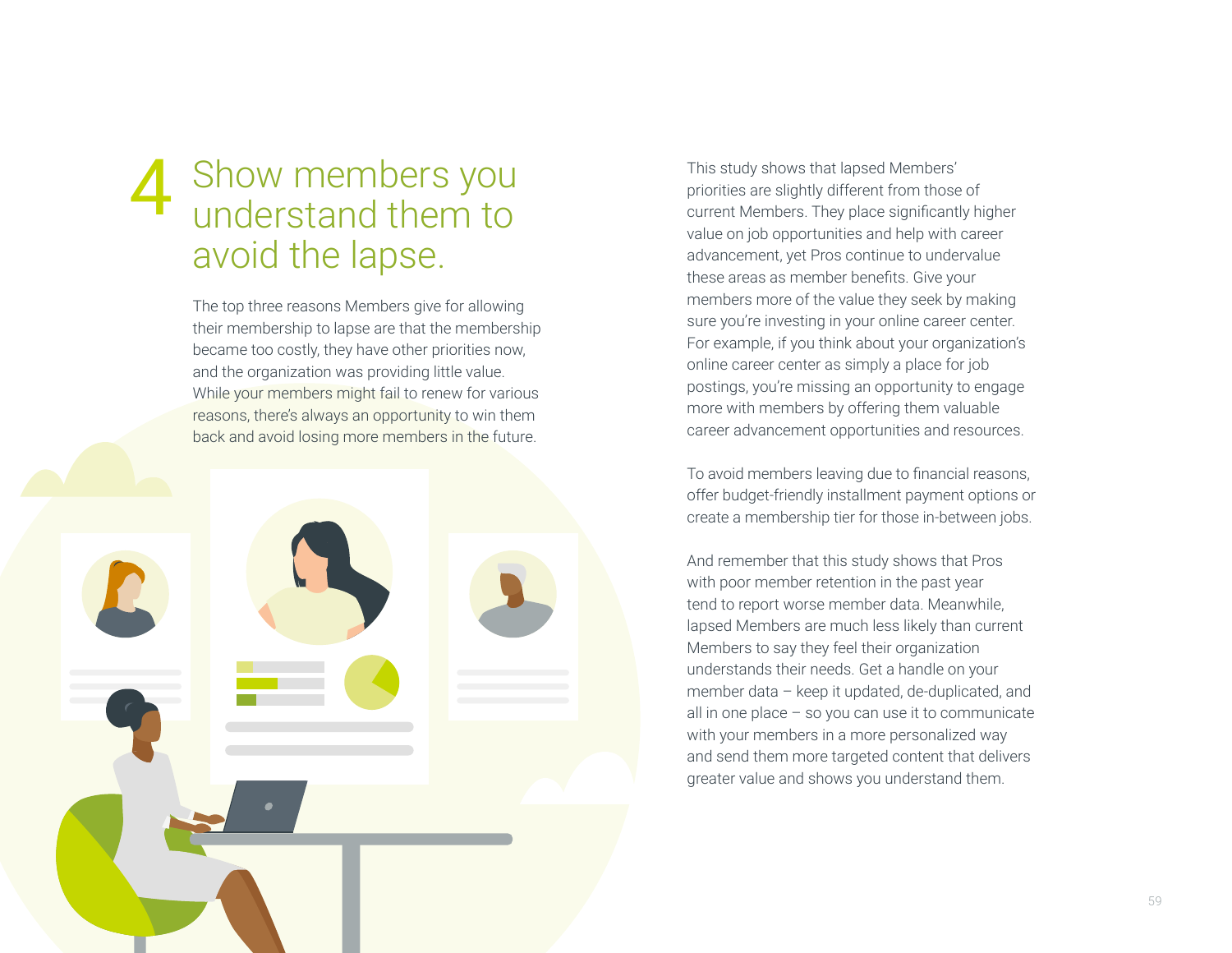## Strengthen your 5 Strengthen your<br>governance model. 6 Always be<br>tech-ready.

Members say the importance of their organization has grown – even more than in last year's study. Loyalty metrics also remain strong, and younger and more diverse Members are increasing their engagement. To capitalize on this momentum, governance models must support the future of professional organizations. Ensure your board is reflective of your membership, has foresight and creativity, and operates within a model that focuses on strategy.

![](_page_59_Picture_2.jpeg)

# 6 Always be<br>tech-ready.

While the association industry's future looks bright, these are still uncertain times. This study's findings suggest that the state of member data remains lackluster, and half of Pros continue to feel technologically unprepared for the future. Considering Member appetites for hybrid events and new learning options, combined with alreadyheavy workloads for Pros, it's time to turn this around.

For example, an AMS system with modern tools, including process automation, artificial intelligence, and data analytics, can help you manage member data efficiently, streamline work, and provide a modern digital member experience. A strong event software platform and professional audio/ video services can help ease the challenges of managing hybrid events while helping to deliver a great attendee experience. The right learning management system (LMS) can help you provide the variety of learning options your members expect.

Investing in these types of tools as part of a longterm technology strategy will provide a strong foundation to prepare your organization for what comes next – no matter what the future might bring.